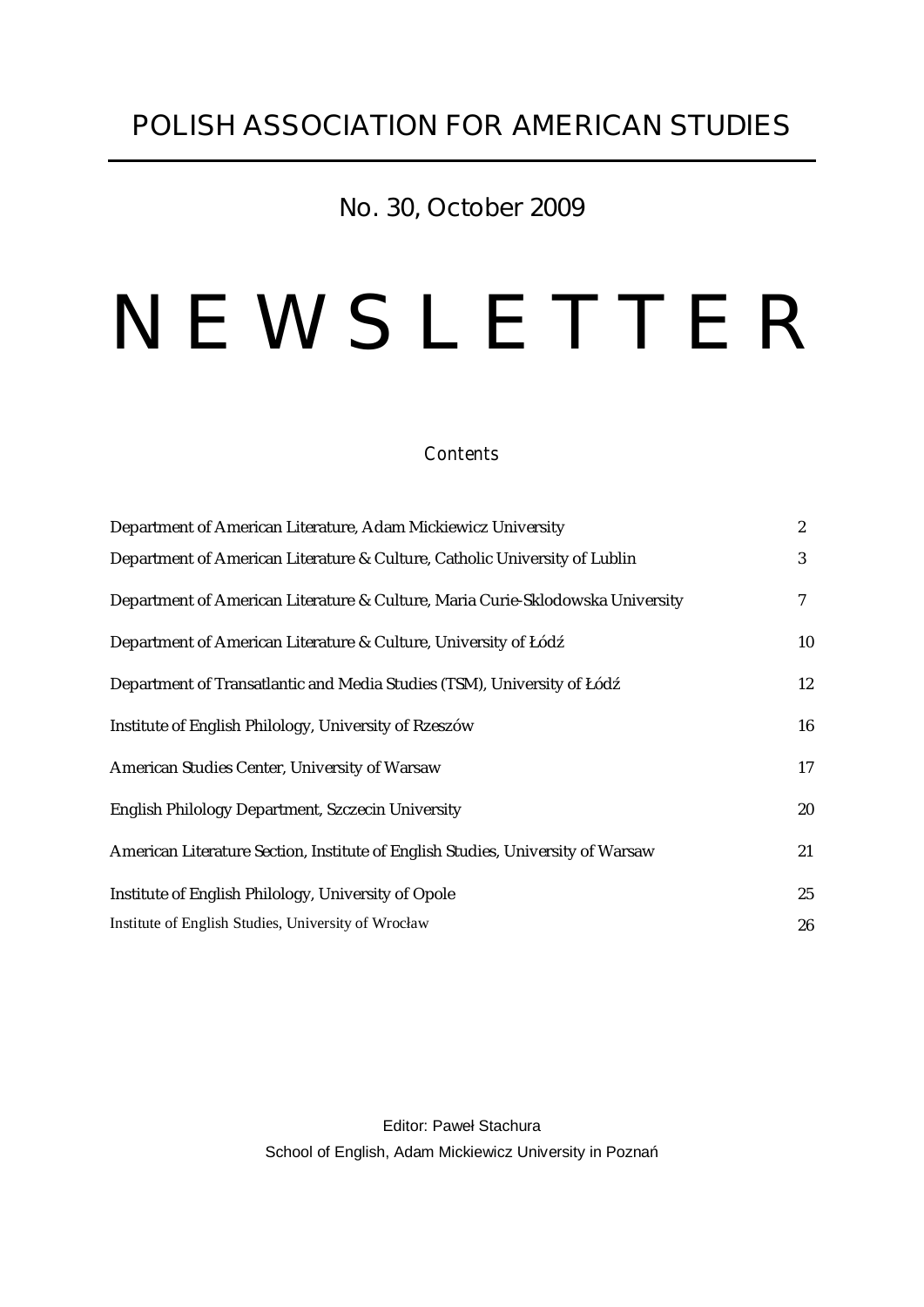# **Department of American Literature, Adam Mickiewicz University**

| <b>Mailing address</b> | Department of American Literature, School of English, Adam Mickiewicz<br>University, al. Niepodległo ci 4, 61-874 Pozna<br>tel. (61) 829 3506, 829 3530<br>fax (61) 852 3103                                                                                                                                                                                                                                                                                                                                                                                                                                                                                                                                                                                                                                                                                                                                                                                                                                                                                                                                                                                                                                                                  |
|------------------------|-----------------------------------------------------------------------------------------------------------------------------------------------------------------------------------------------------------------------------------------------------------------------------------------------------------------------------------------------------------------------------------------------------------------------------------------------------------------------------------------------------------------------------------------------------------------------------------------------------------------------------------------------------------------------------------------------------------------------------------------------------------------------------------------------------------------------------------------------------------------------------------------------------------------------------------------------------------------------------------------------------------------------------------------------------------------------------------------------------------------------------------------------------------------------------------------------------------------------------------------------|
| <b>Events</b>          | Ø<br>We have co-organized the students' theatre which has produced two<br>Shakespeer's plays, Much Ado About Nothing and A Midsummer<br>Night's Dream in a metatheatrical Bollywood convention; a new<br>project, The Tempest is progressing now, with performances due in<br>November and December.<br>Ø The organizational work on a conference project about Neobaroque is<br>in progress, but the CFP is still pending.<br>Ø Agnieszka Rzepa and Joseph Kuhn have completed their post-<br>doctoral dissertations, which are now being published.<br>$\emptyset$ <b>Paulina Ambro y-Lis</b> did a lot of bungee jumping.<br>$\emptyset$ <b>Pawel Stachura</b> is sulking as protest against several old and new<br>colleagues leaving us this year.<br>$\emptyset$ Katarzyna Kuczma has completed her PhD project, and is now<br>acquiring a joint degree of Adam Mickiewicz University and the<br>University of Giessen.                                                                                                                                                                                                                                                                                                                 |
| <b>Conferences</b>     | Dr Paulina Ambro y-Lis                                                                                                                                                                                                                                                                                                                                                                                                                                                                                                                                                                                                                                                                                                                                                                                                                                                                                                                                                                                                                                                                                                                                                                                                                        |
|                        | . "Tradycja, formy i przemiany dyskursu podró niczego w literaturach<br>Ø<br>narodowych," University of Białystok, Białowie a-Białystok, Poland<br>2009                                                                                                                                                                                                                                                                                                                                                                                                                                                                                                                                                                                                                                                                                                                                                                                                                                                                                                                                                                                                                                                                                       |
|                        | Katarzyna Kuczma                                                                                                                                                                                                                                                                                                                                                                                                                                                                                                                                                                                                                                                                                                                                                                                                                                                                                                                                                                                                                                                                                                                                                                                                                              |
|                        | Ø "Narrative Networks: Kultur und Narration im<br>Spannungsfeld von Fakten und Fiktionen," Conference of<br>the Research Area Culture and Narration, Giessen,<br>Germany, December 2008.<br>ESSCS 2009 "The Cultural Life of Catastrophes and<br>Ø<br>Crises," Kopenhagen, Denmark, August 2009                                                                                                                                                                                                                                                                                                                                                                                                                                                                                                                                                                                                                                                                                                                                                                                                                                                                                                                                               |
| New faculty            | Krystyna Marty ska is writing a PhD on Canadian literature.<br>Ø                                                                                                                                                                                                                                                                                                                                                                                                                                                                                                                                                                                                                                                                                                                                                                                                                                                                                                                                                                                                                                                                                                                                                                              |
| <b>Publications</b>    | Dr Paulina Ambro y-Lis<br>2009. "Edna St. Vincent Millay and Marianne Moore: Two Types of<br>Ø<br>Feminine Masquerade." In: Bo enna Chyli ska (ed.) Ideology and<br>Rhetoric: Constructing America. Newcastle Upon Tyne: Cambridge<br>Scholars Publishing, 3-17.<br>2009. "Your Thorns Are the Best Part of You: The Female Poet and the<br>Ø<br>Question of Non-conformity in the Poetry of Marianne Moore and<br>Gertrude Stein." Studia Anglica Posnaniensa 44: 509-530.<br>2009. "Your Thorns Are the Best Part of You: The Female Poet and the<br>Ø<br>Question of Non-conformity in the Poetry of Marianne Moore and<br>Gertrude Stein (revised version)." In: Semrau, J. (ed.) American<br>Literature in Studia Anglica Posnaniensa 1986-2008: A Selection of<br>Articles. Pozna: Wydawnictwo Naukowe UAM, 251-282.<br>Agnieszka Rzepa<br>2009. Review of: Danielle Schaub (editor and photographer) 2006,<br>Ø<br>Reading Writers Reading: Canadian Authors' Reflections. Edmonton:<br>University of Alberta Press, Hebrew University Magnes Press.<br>TransCanadiana. Polish Journal of Canadian Studies Revue Polonaise<br>d'Études Canadiennes 2: 219-221.<br>2009. Feats and Defeats of Memory: Exploring Spaces of Canadian<br>Ø |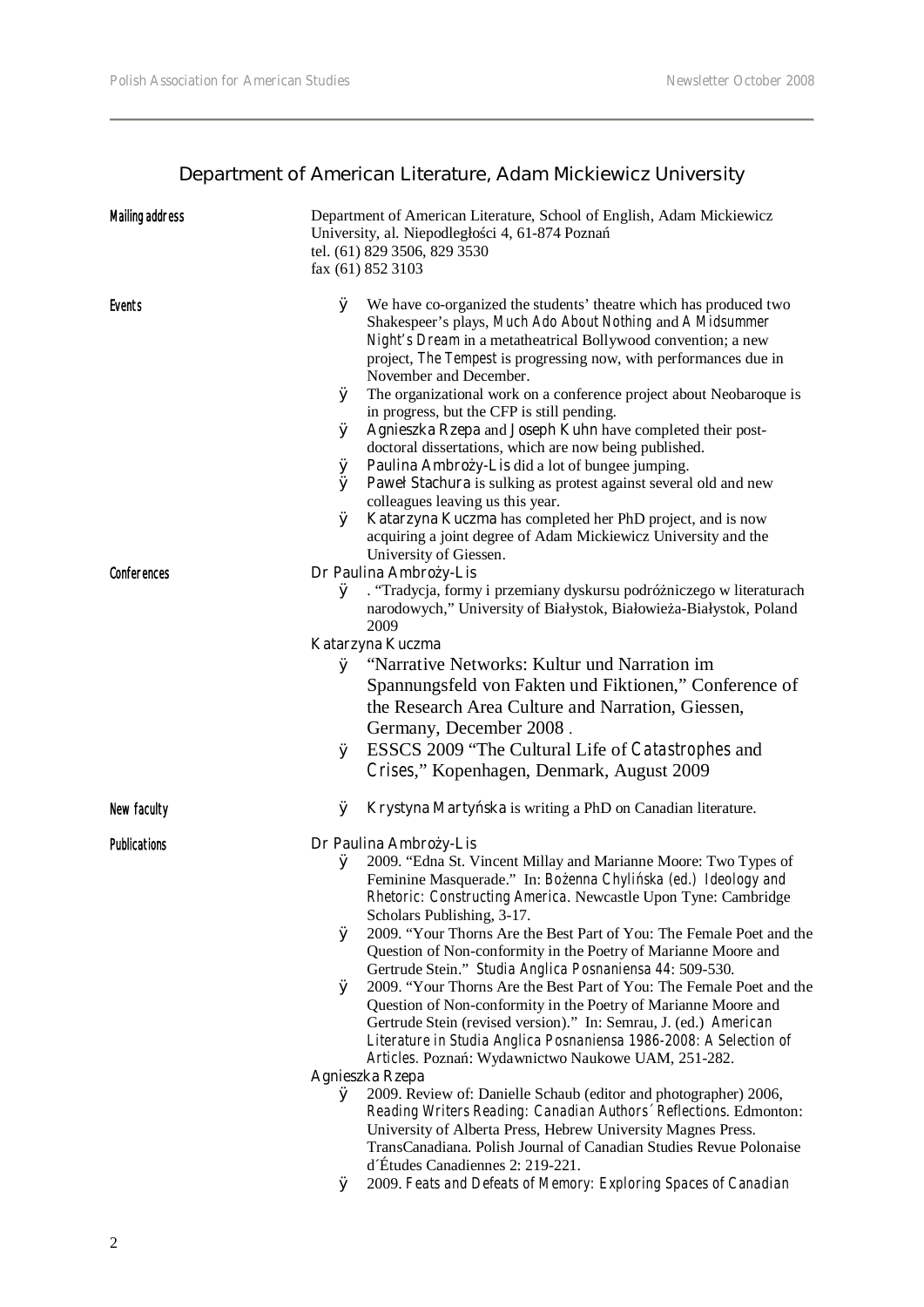Ø 2009. "Neither in nor out: A lover of witches. Androgyny in American popular culture. A case study." In: J. Semrau *American Literature in Studia Anglica Posnaniensia 1968-2008. A Selection of Articles*. Pozna: Wydawnictwo Naukowe UAM, 229-242.

#### **Katarzyna Kuczma**

- Ø 2009. "Margaret Fuller's Supernal Literary Critique of Ideology." In: Bo enna Chyli ska (ed.) *Ideology and Rhetoric: Constructing America*. Newcastle Upon Tyne: Cambridge Scholars Publishing, 337- 351.
- Ø 2009. "Memory as Obligation Ethic and Aesthetic Values in Paul Auster's The Invention of Solitude, Leviathan, and "The Book of Illusions." In: Sibylle Baumbach, Herbert Grabes, Ansgar Nuenning (eds.) *Literature and Value: Literature as a Medium for Representing, Disseminating and Constructing Norms and Values*. Trier: WVT, 173- 193.
- Ø 2009. "Sensing and Making Sense of Illusions Paul Auster's Self-Chronic Space of the Text." In: El bieta Chrzanowska-Kluczewska, Grzegorz Szpila (eds.) *In Search of (Non)Sense*. Newcastle Upon Tyne: Cambridge Scholars Publishing, 243-256.

#### **Dr Janusz Semrau**

- Ø *American Literature in Studia Anglica Posnaniensa, 1968-2008*, (editor), Pozna: Wydawnictwo Naukowe UAM.
- Ø *"Will you tell me any thing about yourself?" Co-memorative essays on Herman Melville's "Bartleby the Scrivener",* (editor), Frankfurt/Main, Peter Lang Verlag, 2009.
- Ø "Ineffable socialities in American literature: A pre-liminary perspective." In: Piotr P. Chruszczewski -- Jacek Fisiak (eds.) *Studies in American language, culture and literature*. Kraków: Tertium, 189- 202.
- Ø 2008. "Usable vs. abusable past. A reflection apropos of two (publication-politicization) dates in the history of U.S. literature." *Studia Anglica Posnaniensia* 44: 549-564.
- Ø 2008. "'This is not a film ...' Walter Abish's (de) construction-ist aesthetic." In: Leucht, R. (ed.) *99 Arten das Ich und die Welt zu erfinden. Walter Abish: Materialien und Analysen*. Bonn: Weidle Verlag in Kooperation mit der Osterreichischen Exilbibliothek, 140- 160.

New courses Ø "Organic Form in American Literature" – a BA seminar by Paweł Stachura.

**AMERICAN LITERATURE AND CULTURE**. Professor Zofia Kolbuszewska

#### **Department of American Literature & Culture, Catholic University of Lublin**

| <b>Mailing address</b> | John Paul II Catholic University of Lublin, Department of American and British<br>Literature and Culture, Al. Racławickie 14; 20-950 Lublin,<br>Tel./fax. (081) 445-39-39 http://www.kul.lublin.pl/art_6784.html                                                         |
|------------------------|--------------------------------------------------------------------------------------------------------------------------------------------------------------------------------------------------------------------------------------------------------------------------|
| <b>Events</b>          | In November 2008 <b>Zofia Kolbuszewska</b> completed her post-doctoral<br>$\bullet$<br>degree. The Purloined Child: American Identity and Representations of<br>Childhood in American Literature 1851-2000 is the crowning achievement<br>of her post-doctoral research. |
|                        | During the academic year $2008/9$ – new department was brought to life in<br>$\bullet$<br>the Institute of English Studies at JPII KUL - THE DEPARTMENT OF                                                                                                               |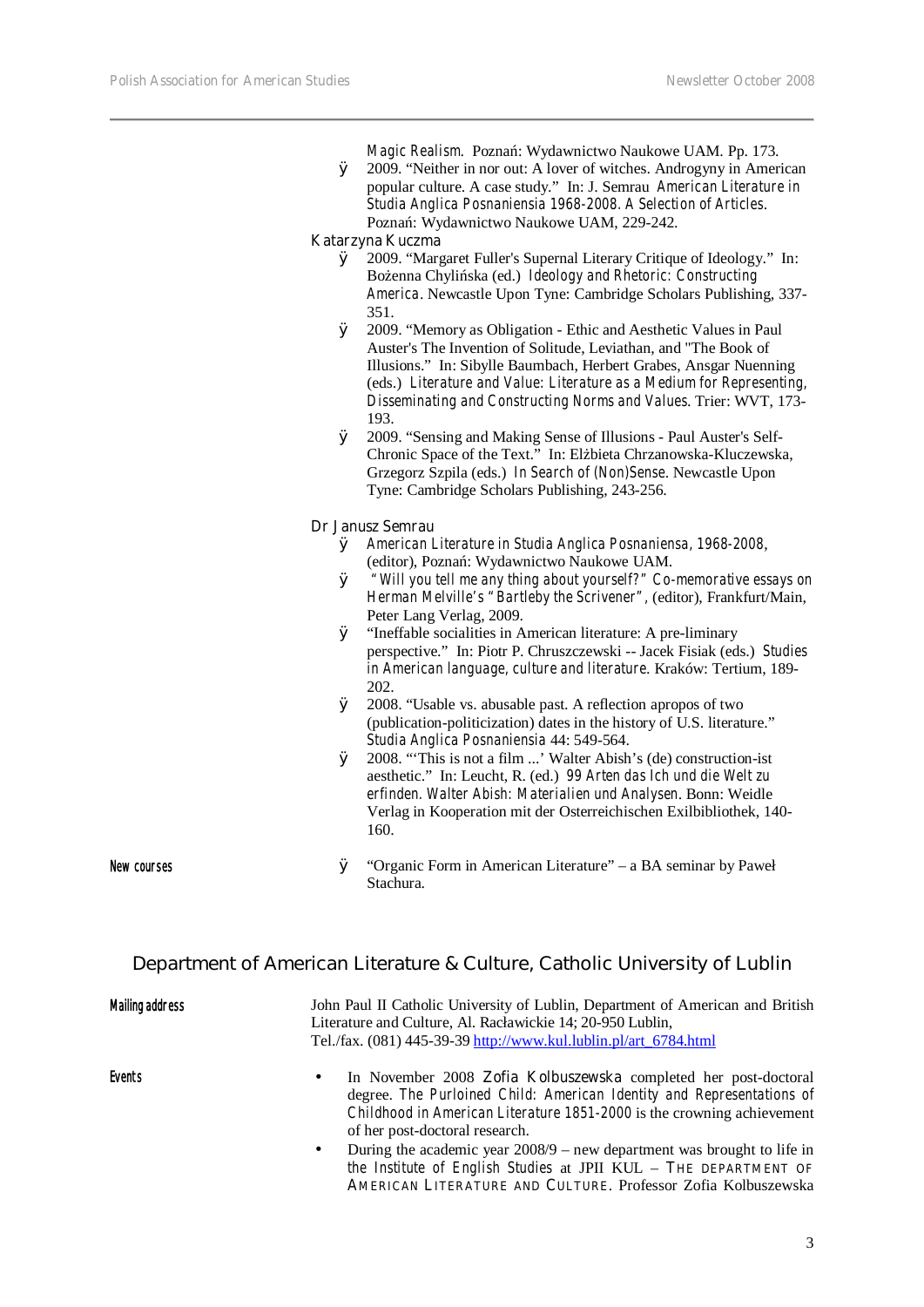is the head of the department.

- In May 2009. **Patrycja Antoszek** defended her PhD dissertation "Beyond the Mask of Excess: Robert Coover's Carnivalesque Aesthetics" at JPII KUL. Her doctorate was supervised by Professor Zofia Kolbuszewska.
- In June 2009 **Krzysztof Flis** defended his PhD dissertation "Polityka Stanów Zjednoczonych wobec Wietnamu w latach prezydentury Dwighta Eisenhowera (1953-56)" at the University of Bialystok. His doctorate was supervised by Professor Halina Parafianowicz.

#### Conferences **Andrzej Antoszek**

- September 25–28, 2009. *Salzburg Seminar American Studies Alumni Association Symposium* (SSASAA). "Globalization and American Popular Culture"
- June 10-12, 2009. Barcelona. Advanced Seminar on Audio Description ARSAD 2, The Future of Ad in Broadcasting. Facultat de Traducció i d'Interpretació Universitat Autonoma de Barcelona,.

#### **Patrycja Antoszek**

• July 21-24, 2009. Lancaster University. "Monstrous Media/Spectral Subjects," Ninth Biannual Conference of the International Gothic Association. Presentation: "(Un)lucky Pierre or, the Ambiguities: Performing the Phantom Body in Robert Coover's *The Adventures of Lucky Pierre*."

#### **Ewelina Ba** ka

- March 13, 2009 Geneva, Switzerland. Conference: "Masterclass with Gerald Vizenor" organized by University of Geneva. Presentation: "View from the Concrete Shore" – Reconstructing Indian Country in Contemporary Native American Fiction"
- March 25-28, 2009 Bremen, Germany. "Transgressing Borders Defining Boundaries. Identity, Emotion, and Politics in Indian Country" organized by University of Bremen, Germany. Presentation: "Mapping Out Postindian Country: Gerald Vizenor's *Dead Voices*"
- July 08-10, 2009 Norwich, England. "Indigenous Bodies: Reviewing, Relocating, Reclaiming" organized by University of East Anglia, Norwich, England. Presentation: "Stories from the Womb – Esther Belin's *From the Belly of My Beauty"*

#### **Zofia Kolbuszewska**

• July 21-24, 2009. Lancaster, Great Britain. Konferencja Ninth Biennial Conference of IGA (International Gothic Association), Lancaster University, "Monstrous Media/spectral Subjects". Presentation: "A Crisis of Monstrosity in Charles Brockden Brown's 'Somnambulism: A Fragment': The Discontents of 'Popular Teratology'"

#### **Mateusz Liwi**ski

• October 22-24, 2008. Warsaw. "The Past and the Present: The American Uses of History" organized by Polish Association for American Studies. Presentation: "Retrofuturistic Impulse: Skeuomorphs of the Atomic Era in *Fallout*."

#### **Urszula Niewiadomska-Flis**

• September 10-13, 2009. Paris. "The Sense(s) of the South" organized by *The Southern Studies Forum* of the EAAS, hosted by the University of Versailles St Quentin en Yvelines. Presentation: "South through the kitchen: cooking and dining rituals in Southern literature and cinematography."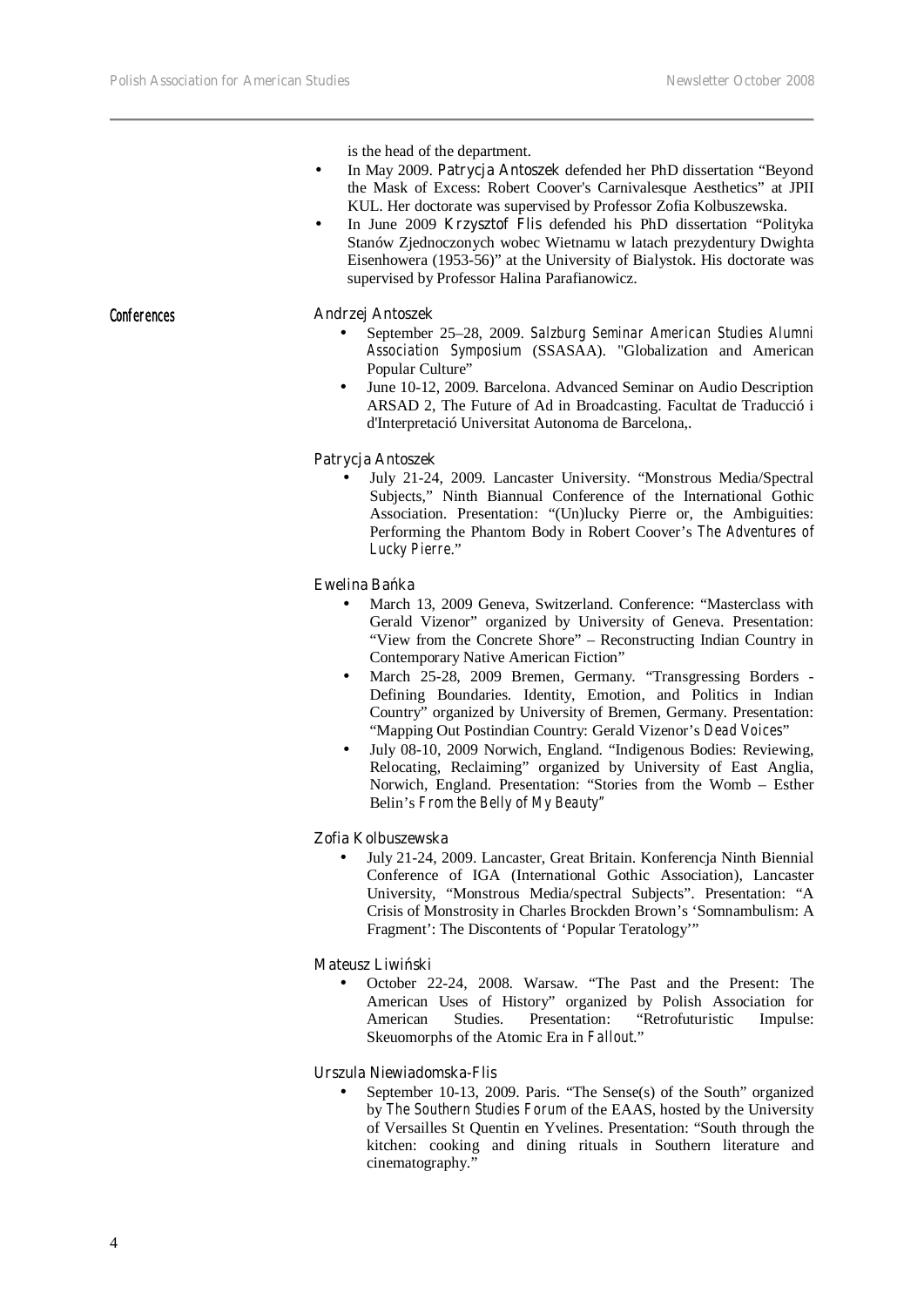#### Publications **Andrzej Antoszek**

- "Trans-Nating Cultures: "The New Head Niggas in Charge" and Their Glocal Audiences", eds. *Warsztaty Translatorskie/Workshop on Translation*, Henryk Duda, Richard Sokolowski, Towarzystwo Naukowe KUL, Lublin, Slavic Research Group, University of Ottawa, Ottawa, 2008. 35-46.
- "Marka Z. Danielewskigo, Dom z lici," in *Wokół kanonu; współczesna literatura amerykańska.* Ed. Lucyna Aleksandrowicz-Pedich, Wydawnictwo SWPS, 2009.
- "The Higher the Satellite, the Lower the Culture?'; African-American Studies in East-Central and Southeastern Europe: the Case of Poland," *The Journal of Transnational American Studies*, 1:1, 2009.
- *Czarno na białym; wybitni współcześni Afro-Amerykanie* (a book; coeditor with Ewa Łuczak from Warsaw University, 2009: "Wst p", "Rymy, skrecze, 'alley oops' i kurczaki z projektów; czarna kultura popularna na pocz tku XXI wieku", "Nowa czarna sztuka".

#### **Patrycja Antoszek**

• "Farewell to Flesh: The Uncanny Carnivalesque in Robert Coover's *Pinocchio in Venice*." *Gothic N.E.W.S.* Ed. Max Duperray. Paris: Michel Houdiard Editeur, 2009, 285-298.

#### **Ewelina Ba** ka.

• "Sherman Alexie's Indian Play." *PASE Studies in Literature and Culture.* Eds. Magdalena Cieslak and Agnieszka Rasmus. Łódź University Press, 2008, 39-48.

#### **Anna Czv**

• "Ar'n't I a Woman? -Various faces of traumatic womanhood in Harriet Jacobs's *Incidents in the Life of a Slave Girl*." *Literary Liaisons: Text-*Culture- Society. Ed. Sławomir W cior: Wydawnictwo Kul Lublin, 2009. 9-29.

#### **Łukasz D** biec

• "Religion, Interracial Communication, and the American Dream in the Works by Flannery O'Connor and Ellen Douglas." in *Literary*  Liaisons: Text - Culture - Society. Ed. Sławomir W cior. Lublin: Wydawnictwo KUL, 2009.

#### **Krzysztof Flis**

• "Amerykańska interwencja w obronie Dien Bien Phu w 1954 roku. Próba nowego spojrzenia." *Białostockie Teki Historyczne* 6 (2008), 197- 216.

#### **Zofia Kolbuszewska**

- The Discontents of Applied Teratology: A Crisis of Monstrosity in Charles Brockden Brown's 'Somnambulism: A Fragment.'" *Polish Journal for American Studies* 2 (2008), 17-29.
- "Between the Said-ness, Ipseity of the Same and Amphibology of the Saying's Trace: Zuzanna Ładyga's Levinasian Exploration of Donald Barthelme's ethics of Referentiality." Review of Zuzanna Ładyga's *Rethinking Postmodern Subjectivity: Emmanuel Levinas and the Ethics of Referentiality in the Work of Donald Barthelme*, Peter Lang, 2009. *Polish Journal for American Studies* 3 (2009), 173-177.

#### **Mateusz Liwi**ski

• "Materializing the Digital in the Post-singularity." in *Literary Liaisons: Text - Culture - Society*. Ed. Sławomir Wącior. Lublin: Wydawnictwo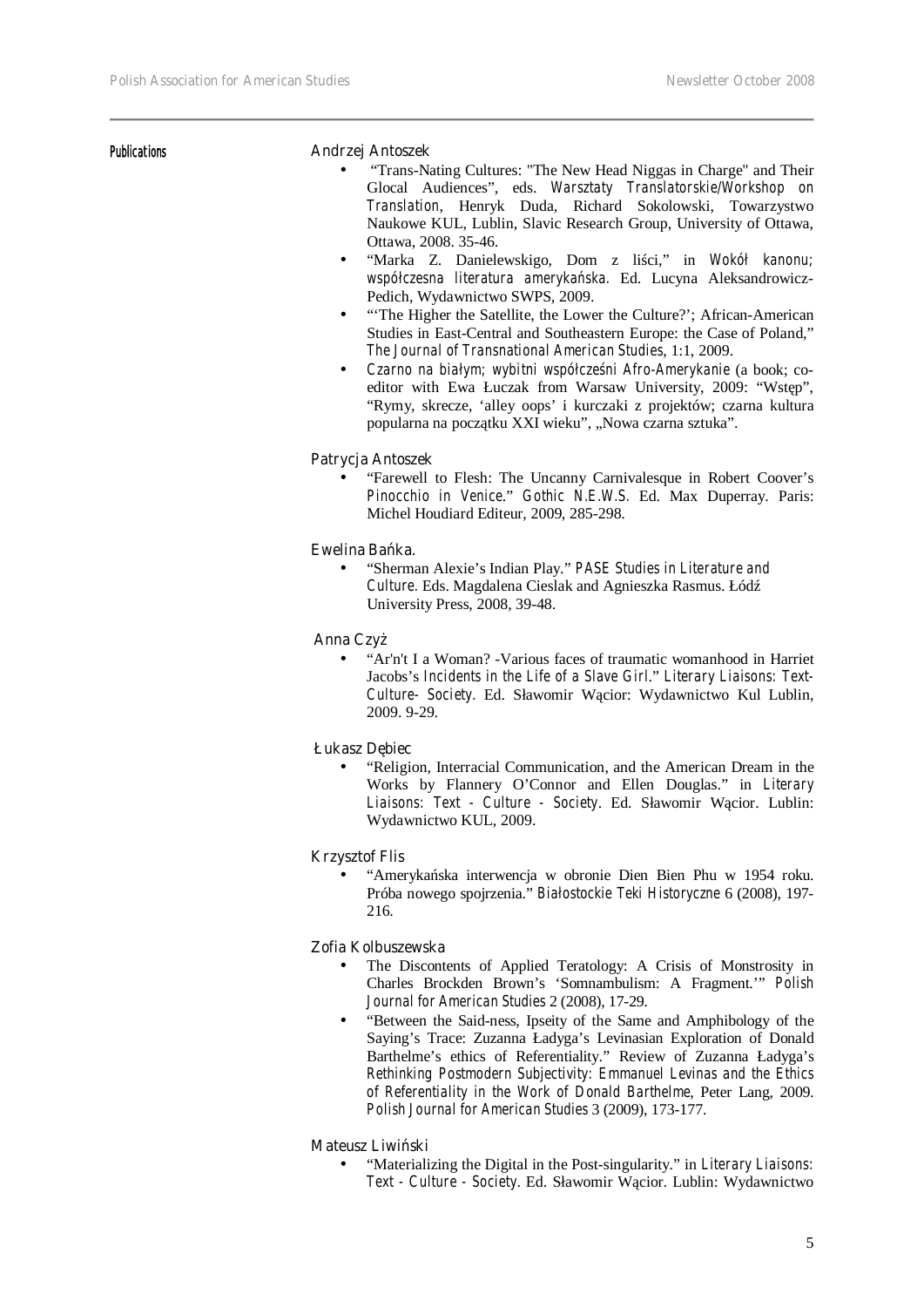KUL, 2009.

#### **Urszula Niewiadomska-Flis**

- "Female Friendship and a Narration of Self-Discovery in Twentieth-Century Southern Women's Writing." *British and American Literature and Culture Conference Proceedings.* Ed. Piotr Skurowski and Mirosław Aleksander Miernik. Warsaw: English Department of Warsaw University, 2009. 69-83.
- "Making Sense of the Forces Beyond in Eudora Welty's "A Curtain of Green." *Making Sense and Making Nonsense*. Ed. Evelina Graur and Alexandru Diaconescu. Suceava: Editura Universit ii Suceava, 2008. 205-214.
- "Bumper Crops from Yesterday's Garden: Southern Gentleman's Heritage in the Modern South on the Basis of Walker Percy's Novels." *Margins and Centres Reconsidered: Multiple Perspectives on English Language Literatures.* Ed. Barbara Klonowska and Zofia Kolbuszewska. Lublin: Towarzystwo Naukowe Kul, 2008. 119-128.

#### **Ewa Partyka**

• "Vampire – the Cultural Shapeshifter: Vampire Portrayals Shaped by Time, Medium and Place." in *Literary Liaisons: Text - Culture - Society*. Ed. Sławomir Wącior. Lublin: Wydawnictwo KUL, 2009.

#### **Anita Pasik**

• "Going Back To the Roots: African American Folklore in the Works by Alice Walker' Toni Morrison I Toni Cade Bambara" in *Literary*  Liaisons: Text - Culture - Society. Ed. Sławomir W cior. Lublin: Wydawnictwo KUL, 2009.

#### **Kamil Rusiłowicz**

• "Written Testimony as a Means of Overcoming Class Alienation in Dorothy Allison's *Bastard out of Carolina.*" *Literary Liaisons: Text - Culture - Society*. Ed. Sławomir Wącior. Lublin: Wydawnictwo KUL, 2009.

#### **Michał Zwoli**ski

• "The Peculiar Horror of Howard Phillips Lovecraft." in *Literary Liaisons: Text - Culture - Society*. Ed. Sławomir Wącior. Lublin: Wydawnictwo KUL, 2009.

| New courses | Ewelina Ba ka                                                                     |
|-------------|-----------------------------------------------------------------------------------|
|             | New Developments in Contemporary Ethnic American Literature<br>٠                  |
|             | (classes)                                                                         |
|             | Zofia Kolbuszewska                                                                |
|             | Theory of Literature: Psychoanalytical Literary Criticism (classes)<br>$\bullet$  |
|             | (Neo)Baroque and American Literature (monographic lecture)<br>٠                   |
|             | MA seminar: American Gothic<br>$\bullet$                                          |
|             | Representations of the (Gothic) Child and Childhood in American<br>٠              |
|             | Literature 19th-20th c. (monographic lecture)                                     |
|             | Urszula Niewiadomska Flis                                                         |
|             | American Short Story Classics (monographic lecture)<br>٠                          |
|             | Gender in literature of the American South (classes)<br>$\bullet$                 |
|             | MA Seminar – Race and Class in Southern literature<br>$\bullet$                   |
|             |                                                                                   |
| Grants      | Ewelina Ba ka was awarded a research grant by Kosciuszko Foundation,<br>$\bullet$ |
|             | an American Center for Polish Culture since 1925. She conducted her               |
|             | research at Arizona State University, Tempe, Arizona, USA (October -              |

6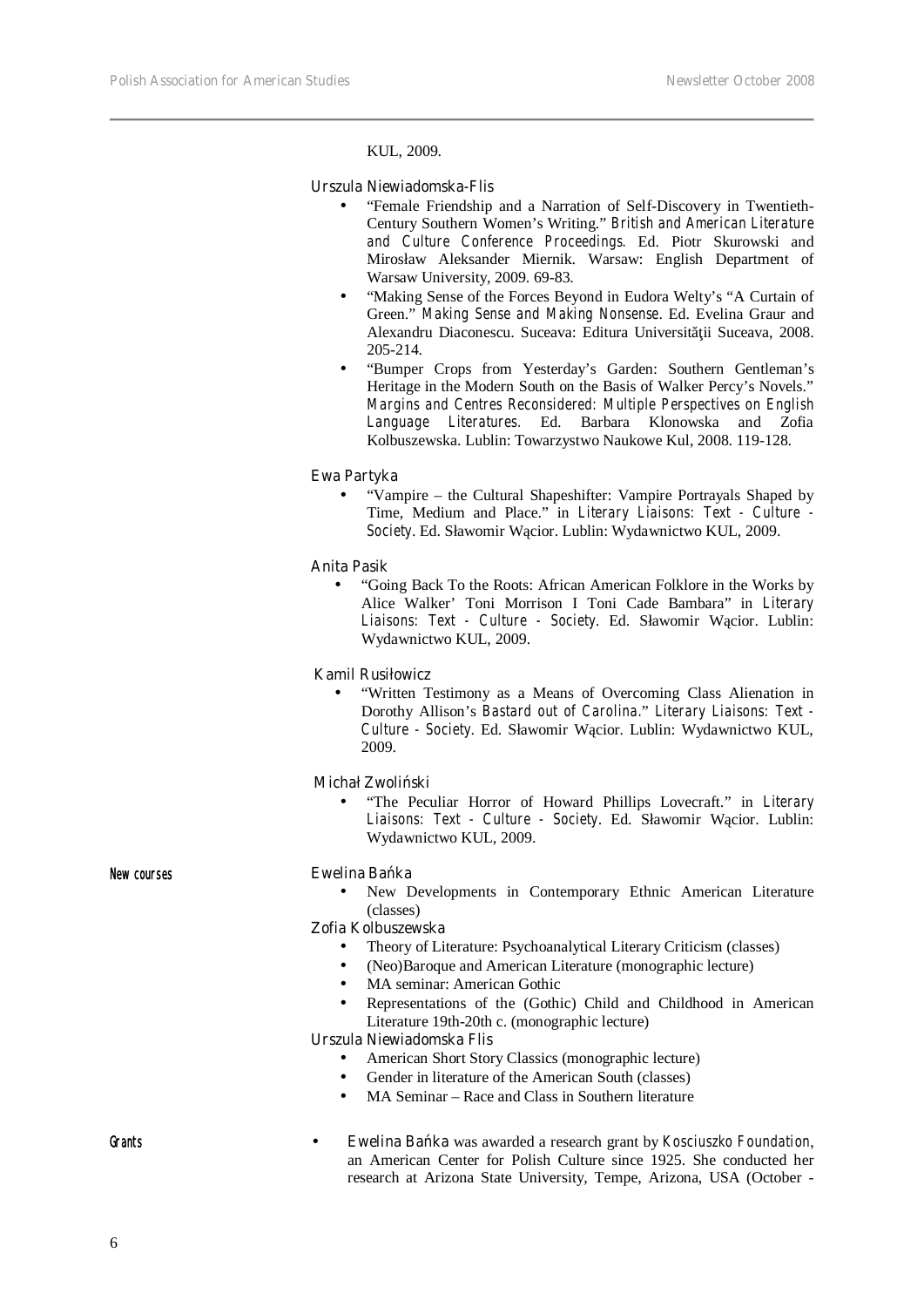December 2008) under the supervision of Professor Simon Ortiz. Her project focuses on significant changes in the rendering of urban space in contemporary Native American fiction.

- **Urszula Niewiadomska-Flis** was awarded a research grant by *John F. Kennedy-Institute for North American Studies*, Free University Berlin. She conducted her research in JFKI library in July 2009. Professor Heinz Ickstadt was the academic advisor of her project: "South through the kitchen: dining rituals as a social statement in Southern literature."
- **Urszula Niewiadomska-Flis** was awarded a conference grant by *Foundation for Polish Science* for participation in a *Southern Studies Forum* conference "Senses of the South," held in Paris, September 2009.
- New staff **Anna Czy** wrote her MA thesis on "Traumatic Womanhood in the Literature of American South." Her PhD dissertation will analyze the significance of clothing in Ethnic American Literature. She is interested in ethnic literature, especially female, and literature of the American South.
	- **Łukasz D biec** wrote his MA about "Social relations between a white female employer and a black female employee in the literature of the American South"; his PhD will analyze melancholy in the works of Flannery O'Connor; his academic interests include: Flannery O'Connor's Catholic vision of the South; the American Civil War – its depiction in American literature and in film.
	- **Michał Zwoli ski** His M.A. thesis compared the horror of Lovecraft with the horror of Role-Playing Games, while he has chosen monsters and monstrosity in fiction for his PhD research. His interests include reading fantasy and horror books, martial arts, and melee weapons.
- Guest Lectures ¨ 15 May, 2009. **Prof. Eric Sundquist**, UCLA, gave a lecture on "The Legacy of Martin Luther King's 'I Have a Dream' Speech and President OBama."
	- ¨ 28 April, 2009 **Joan Gordon**, the editor of *SF Studies***,** gave a lecture "Not Cyborgs but Amborgs: A Theory of the Biological Posthuman."
	- Tomasz Basiuk 17 March 2009, gave a lecture on "The Uses and Perversions of Coming Out: Reflections on Gay Life Writing In the U.S."

#### **Department of American Literature & Culture & Department of American Studies, Maria Curie-Sklodowska University**

| <b>Mailing address</b> | Department of American Literature and Culture & Department of American                                                                                    |
|------------------------|-----------------------------------------------------------------------------------------------------------------------------------------------------------|
|                        | Studies, Maria Curie-Sklodowska University, Pl. Marii Curie-Sklodowskiej 4, 20-<br>031 Lublin, tel. +48 81 537 5389, fax: +48 81 537 5279, http://amstud- |
|                        | lublin.edu.pl                                                                                                                                             |
| Events/Activities      | In December 208 Ewa Antoszek delivered a lecture "An Overview of<br>a                                                                                     |
|                        | Chicana History and Literature" in the Department of Applied Lingustics,                                                                                  |
|                        | <b>MCSU</b>                                                                                                                                               |
|                        | Iza Kimak received a research grant at the JFK Institute Library, Free<br>q                                                                               |
|                        | University, Berlin, where she worked in February and March 2009.                                                                                          |
|                        | In May 2009 Paweł Frelik organized a symposium "Posthumanities. New<br>$\alpha$                                                                           |
|                        | bodies and new minds in contemporary literature." The keynote was                                                                                         |
|                        | delivered by Prof. Veronica Hollinger (Trent University).                                                                                                 |
|                        | <b>Pawel Frelik</b> took part in the Board Meeting of the EAAS in Zurich in<br>q<br>April 2009.                                                           |
|                        | <b>Pawel Frelik</b> has been elected to the Board of Editorial Consultants of<br>q                                                                        |
|                        | <i>Science Fiction Studies, the leading SF academic journal</i>                                                                                           |
|                        | Magdalena Jung took part in Tallinn Summer School 2009 at Tallinn<br>q                                                                                    |
|                        | University, Estonia (July 13-31)                                                                                                                          |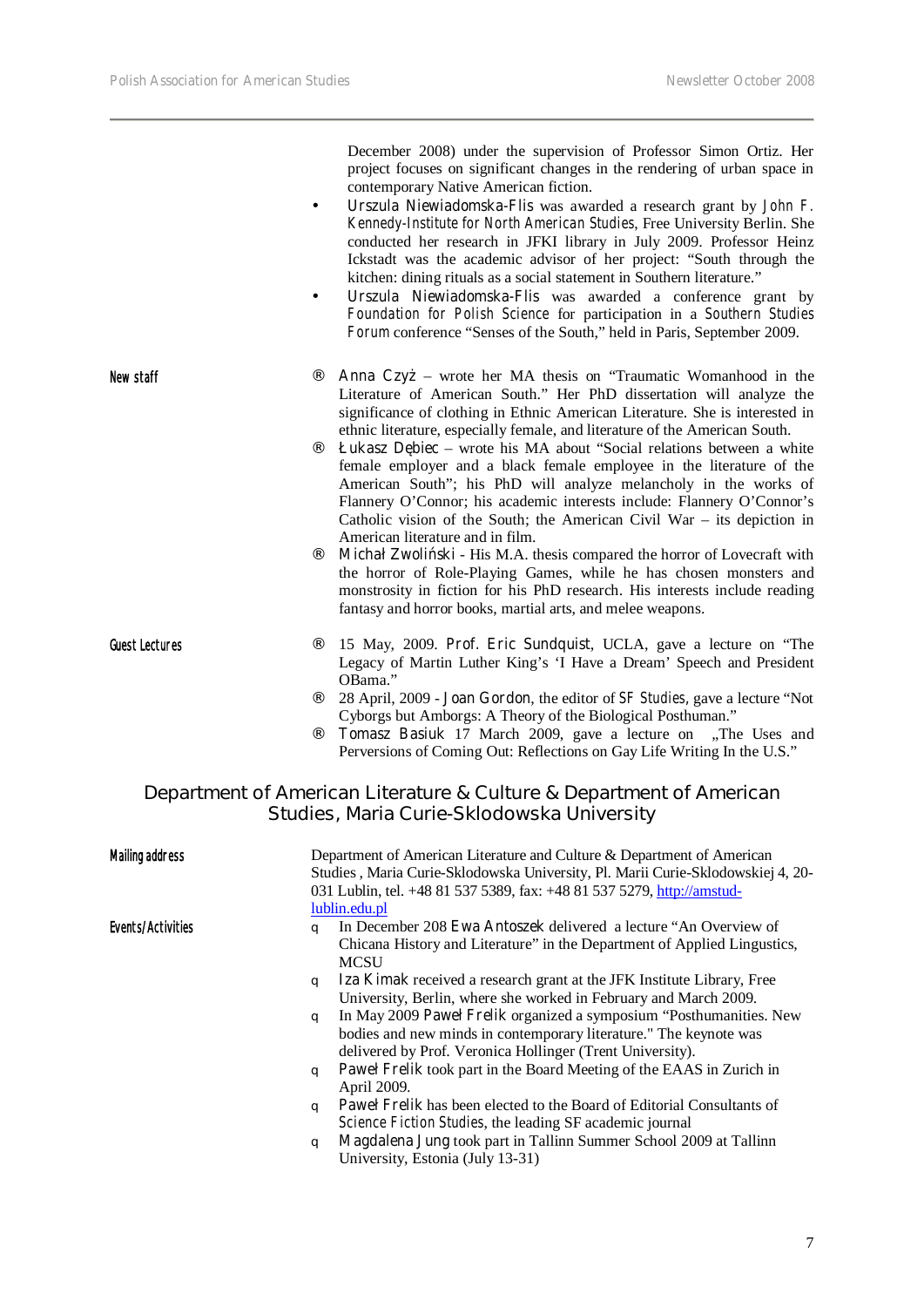| <b>Conferences</b>  | Anna Bendrat<br>26 X 2007 VI Conference of Polish Rhetorical Society: Rhetoric and<br>q<br>Science; University of Warsaw; paper: "Retoryka a konstytuowanie si<br>komunikacji politycznej jako nauki na przykładzie Stanów Zjednoczonych"<br>23 - 25 IV 2008 XI International Conference at Jagiellonian University:<br>q<br>Ambiguity and the Search for Meaning: English and American Studies at<br>the Beginning of the 21st Century; paper: "How to define rhetoric? The<br>ambiguities of theory and practice in contemporary persuasive<br>communication."<br>9 - 12 V 2008 European Association for American Studies Conference in<br>q<br>Oslo: "E Pluribus Unum" or "E Pluribus Plura"? paper: "There is sin and<br>evil in the world." The representation of the enemy in presidential speeches:<br>Ronald Reagan's "Evil Empire" and George W. Bush's "Axis of Evil."<br><b>Pawel Frelik</b><br>Society for Literature, Science and the Arts, Portland, ME, November 2007.<br>$\cdot$<br>Science Fiction Research Association conference - Lawrence, KS, July<br>2008<br>Izabela Kimak<br>7-9 November 2007, Łód. PAAS Conference. Communication<br>Technologies and American Cultural Practice. Paper: "Home calling /<br>Calling home: women and telephony in the works of Chitra Banerjee<br>Divakaruni and Amulya Malladi"<br>$\cdot$ .<br>18-20 April 2008, Paris. Paris Graduate Conference in American Studies.<br>Paper: "Behind the Bedroom Door: Conjugal Sexuality in South Asian |
|---------------------|---------------------------------------------------------------------------------------------------------------------------------------------------------------------------------------------------------------------------------------------------------------------------------------------------------------------------------------------------------------------------------------------------------------------------------------------------------------------------------------------------------------------------------------------------------------------------------------------------------------------------------------------------------------------------------------------------------------------------------------------------------------------------------------------------------------------------------------------------------------------------------------------------------------------------------------------------------------------------------------------------------------------------------------------------------------------------------------------------------------------------------------------------------------------------------------------------------------------------------------------------------------------------------------------------------------------------------------------------------------------------------------------------------------------------------------------------------------------------------------------------------|
| <b>Publications</b> | American Literature"<br><b>Ewa Antoszek</b><br>"Journeying in: Self-definition Travels in Selected Works by Viramontes<br>q<br>and Cisneros" in British and American Literature and Culture Conference<br>Proceedings, ed. Piotr Skurowski and Mirosław Aleksander Miernik.<br>Instytut Anglistyki UW, 2009, pp.37-53                                                                                                                                                                                                                                                                                                                                                                                                                                                                                                                                                                                                                                                                                                                                                                                                                                                                                                                                                                                                                                                                                                                                                                                   |
|                     | <b>Anna Bendrat</b><br>"Siła retoryki sił władzy," Stosunki Mi dzynarodowe, nr 54-55, 2008, p.<br>q<br>$41-43.$<br>"Imperium Zła" Ronalda Regana oraz "O Zła" George'a W. Busha jako<br>q<br>przykłady wykorzystywania toposu zła w kreowaniu wizerunku wroga,"<br>Forum Artis Rhetoricae, Polskie Towarzystwo Retoryczne UW, nr 14-15,<br>2008, p. 117-132.<br>"There is a bear in the woods" From the Cold War to the War on Terror:<br>q<br>war rhetoric in presidential campaign commercials," in: Ideology and<br>Rhetoric: Constructing America, Bo enna Chyli ska, ed. Cambridge<br>Scholars Publishing, Newcastle upon Tyne, 2009, p. 267-280.<br>"Yes, we can. Ameryka ski sen Baracka Obamy," in: Czarno na białym.<br>q<br>Afroamerykanie, którzy poruszyli Ameryk, Ewa Łuczak and Andrzej<br>Antoszek, eds. Wydawnictwo Uniwersytetu Warszawskiego, Warszawa<br>2009, p. 173-195.<br><b>Jerzy Durczak</b><br>Ihab Hassan's Confidential Criticism, (in) Janusz Semrau, red. American<br>q                                                                                                                                                                                                                                                                                                                                                                                                                                                                                                   |
|                     | Literature in Studia Anglica Posnaniensia (Pozna: Wydawnictwo                                                                                                                                                                                                                                                                                                                                                                                                                                                                                                                                                                                                                                                                                                                                                                                                                                                                                                                                                                                                                                                                                                                                                                                                                                                                                                                                                                                                                                           |

Naukowe UAM, 2009) q Nabokov's *Speak, Memory* as Multicultural Autobiography [in] *Twentieth Century Literature Criticism* (ed. Gale Research, USA) 2009

#### **Joanna Durczak**

- q Maciej Abramowicz, Joanna Durczak, eds. *Canadian Ghosts, Hopes, Values.* Wydawnictwo UMCS, 2008.
- q "David Wagoner's Poetry of Instruction" (in) Janusz Semrau, red. *American*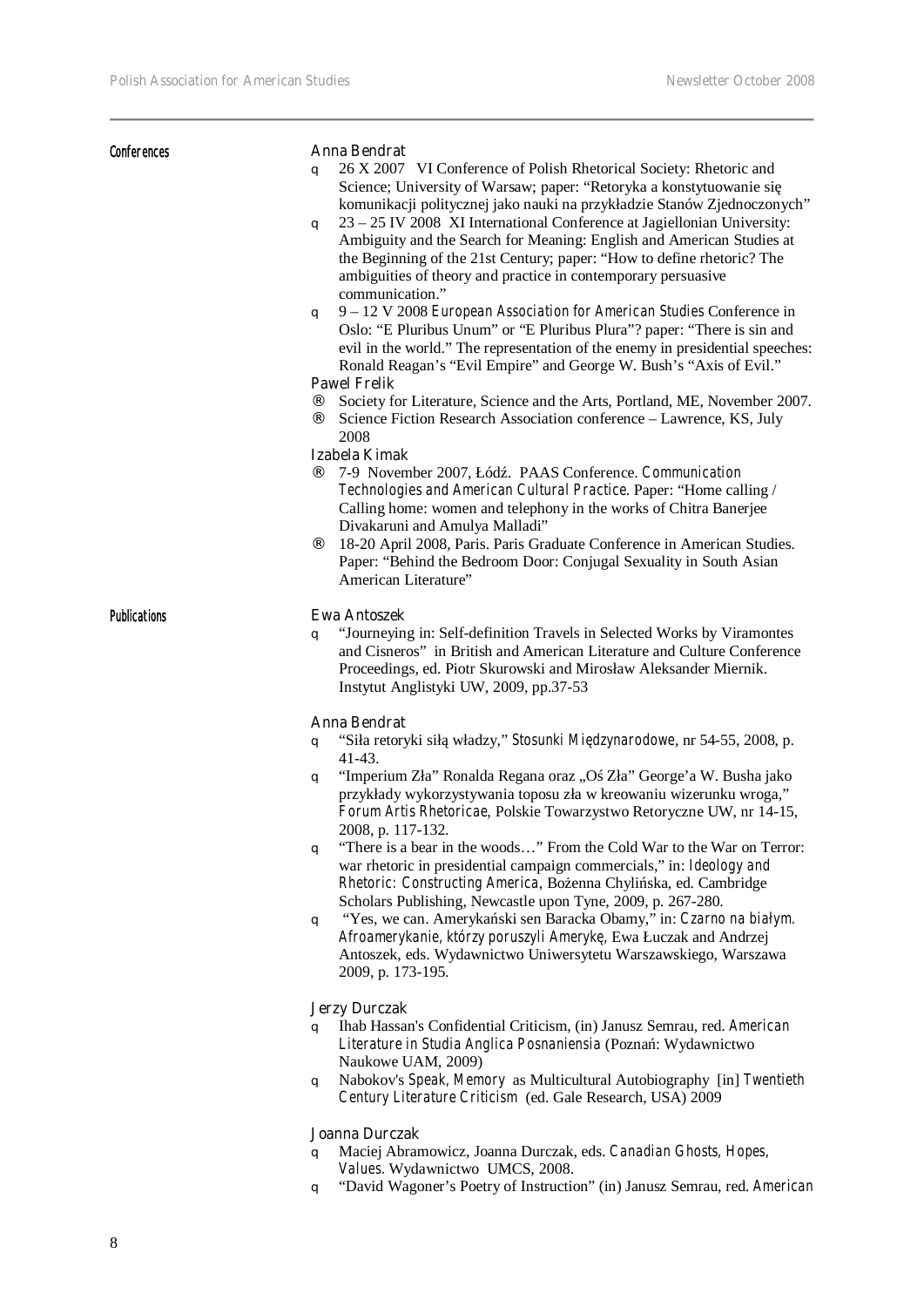| New faculty     | <b>Julia Nikiel</b> – a doctoral student, currently researching in the U.S.<br>q                                                                           |
|-----------------|------------------------------------------------------------------------------------------------------------------------------------------------------------|
|                 | Roy Goldblatt (University of Joensuu) "Jewish-American Fiction" (a<br>q<br>course)                                                                         |
|                 | Michael Wilson (Capital College - Penn State Harrisburg) "Pre-War Jewish<br>q<br>Poland (Mostly) in Recent American and Canadian Fiction"                  |
|                 | Joan Burbick (Washington State University) "Gun Show Nation: Gun<br>q<br>Culture and American Democracy"                                                   |
|                 | Thomas Byers (University of Louisville) "Meandering With<br>q<br>Postmodernists"                                                                           |
|                 | q<br>Century"                                                                                                                                              |
|                 | Minorities and the Model Minority"<br>Jennifer Ashton (University of Illinois) "American Poetry in the 21st                                                |
| Guest lecturers | Walter Michaels (University of Illinois) "The Trouble with Diversity: Model<br>q                                                                           |
|                 | <b>Paweł Frelik</b> – "Gained in translation – dispersed narratives in<br>q<br>contemporary culture"                                                       |
|                 | and German students conducted together with Lars Schmeink from<br>University of Hamburg)                                                                   |
|                 | q<br>Paweł Frelik - "Cyberpunk and Cyberspace" (Internet course for Polish<br>q                                                                            |
|                 | Polish and American students conducted together with Marilyn Johnson<br>from Cabrini College.)<br>Jerzy Kutnik - "History of American music"               |
|                 | Urban."<br>Joanna Durczak - "Contemporary American Poets" (Internet course for<br>q                                                                        |
| New courses     | Jerzy Durczak - "American Cult Fiction"<br>q<br>Joanna Durczak - "American Environmens: Wild, Rural, Small Town,<br>q                                      |
|                 | Communications Technologies and American Cultural Practice. Eds.<br>and Krzysztof Majer. Newcastle: Cambridge Scholars<br>Grzegorz Ko<br>Publishing, 2009. |
|                 | "Home Calling / Calling Home: Women and Telephony in the Works of<br>q<br>Chitra Banerjee Divakaruni and Amulya Malladi." Tools of their Tools:            |
|                 | q<br>Two Renderings of Contemporary Asian American Immigrant Experience."<br>Lubelskie Materiały Neofilologiczne 32 (2008): 31-40.                         |
|                 | <b>Iza Kimak</b><br>"Realism in Mukherjee's Jasmine and Divakaruni's The Mistress of Spices:                                                               |
|                 | Science Fiction Studies 108: 371-373.                                                                                                                      |
|                 | q<br>rev. of Paul Kincaid What It Is We Do When We Read Science Fiction,<br>q                                                                              |
|                 | rev. of David Marushek Mind Over Ship, SFRA Review 288: 11-12.<br>q<br>rev. of Charles Stross Halting State, Foundation 104: 110-113.                      |
|                 | <b>Paweł Frelik</b>                                                                                                                                        |
|                 | Literature and Culture Conference Proceedings, Warszawa: Instytut<br>Anglistyki UW, 2009, pp.61-68.                                                        |
|                 | "Thomas Hart Benton's Personal Recovery of American History." In: Piotr<br>q<br>Skurowski -- Mirosław Aleksander Miernik (eds.). British and American      |
|                 | <b>Edyta Frelik</b>                                                                                                                                        |
|                 | Maitres. (in) Polish Journal of American Studies, vol.2 (2008);                                                                                            |
|                 | American Fiction" Polish Journal of American Studies, vol. 2 (2008);<br>rev. of Grzegorz Ko Robert Lowell. Uncomfortable Epigone of Old<br>q               |
|                 | Naukowe UAM, 2009)<br>"Sherman Alexie's 'Armani Indians' and the New Range of Native<br>q                                                                  |
|                 | Literature in Studia Anglica Posnaniensia (Pozna: Wydawnictwo                                                                                              |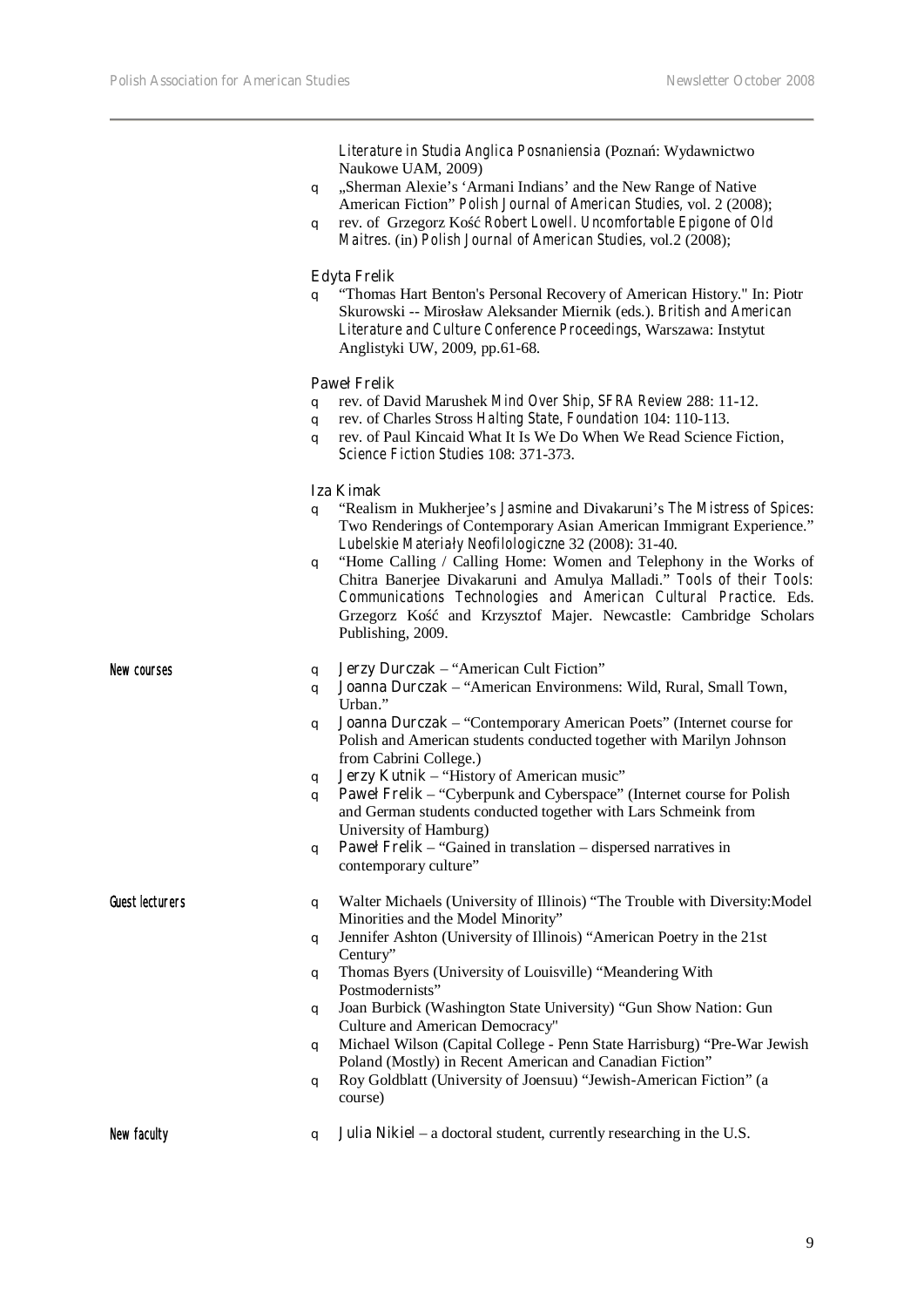# **Department of American Literature & Culture, University of Łód**

| <b>Mailing address</b>   | Katedra Kultury i Literatury Ameryka skiej<br>Instytut Anglistyki<br>Uniwersytet Łódzki<br>al. T. Ko ciuszki 65<br>90-514 Łód                                                                                                                                                                                                                                                                                                                                                                                                                                                                                                                                                                                                                                                                                                                                                                                                   |
|--------------------------|---------------------------------------------------------------------------------------------------------------------------------------------------------------------------------------------------------------------------------------------------------------------------------------------------------------------------------------------------------------------------------------------------------------------------------------------------------------------------------------------------------------------------------------------------------------------------------------------------------------------------------------------------------------------------------------------------------------------------------------------------------------------------------------------------------------------------------------------------------------------------------------------------------------------------------|
| <b>Events/Activities</b> | Grzegorz Kosc was a Fulbright Visiting Scholar at the Department of<br>Comparative Literature of the University of Chicago, Chicago, IL,<br>(Prof. Robert von Hallberg), August 2008 – May 2009<br>Mark Tardi, Brazilian Poetry Celebration, Sept. 25-27, 2008,<br>٠<br>sponsored by the Brazilian Consulate of Chicago in conjunction with<br>Aufgabe, issue 6. Curated by Raymond Bianchi and Mark Tardi<br>Krzysztof Majer defended his PhD on November 26, 2008. The title of<br>$\bullet$<br>his doctoral dissertation was "The Picaro Messiah and the Unworthy<br>Scribe: A Pattern of Obsession in Mordecai Richler's Later Fiction"                                                                                                                                                                                                                                                                                     |
| <b>Conferences</b>       | Agnieszka Salska. "American Poetry after 9/11: Poems in the Context,<br>q<br>Poems Seeking to Transcend the Context" – plenary lecture at International<br>Conference organized by Vilnius University at Kaunas by Lithuanian<br>Bielorussian and Polish Associations for American Studies<br>Grzegorz Kosc. "A Free Silver Poetics: Lowell's Search Beyond Pound's<br>q<br>Gold Standard" 20 <sup>th</sup> Annual Conference of the American Literature<br>Association in Boston May 23, 2009<br>Małgorzata Myk. Nicole Brossard's Surface of Sense." International<br>q<br>Conference of the Institute of English Cultures and Literatures, University of<br>Silesia, Surplus of Culture: Sense, Non-Sense, Common Sense, September 16<br>19, 2009. "Alicja Piechucka. "History Is Now": Historical Experience and<br>Historical Vacuum in T. S. Eliot and the French Symbolists ." PAAS<br>Conference Warsaw, October, 2008. |
|                          | Richard Profozich. "The State of American International News Coverage."<br>q<br>International Communication in the European Context 2009. Lodz Academy<br>International Studies, Lodz, Poland, June 7, 2009.                                                                                                                                                                                                                                                                                                                                                                                                                                                                                                                                                                                                                                                                                                                    |
|                          | Richard Profozich. "Obama Approval Ratings," presented at One Hundred<br>q<br>Days of the New America, University of Lodz. Lodz, , May 14, 2009                                                                                                                                                                                                                                                                                                                                                                                                                                                                                                                                                                                                                                                                                                                                                                                 |
|                          | Richard Profozich. "The Obama Education Plan." presented at Academic<br>q<br>Lodz and Barack Obama. University of Lodz. Lodz, January 20, 2009.                                                                                                                                                                                                                                                                                                                                                                                                                                                                                                                                                                                                                                                                                                                                                                                 |
|                          | Maja Sobotka. "By, About and For Latinos: Latization and Cultural<br>q<br>Crossover in Musicals and Dance Films as Exemplified by Arne Glimcher's<br>The Mambo Kings and Leon Ichaso's El Cantante." Mediating Ethnic<br>Identity in the Americas: Ethnic Filmmaking and Film Politics in<br>Globalizing Markets" at Bielefeld University, March 16-18,2009                                                                                                                                                                                                                                                                                                                                                                                                                                                                                                                                                                     |
| <b>Publications</b>      | Agnieszka Salska., Strangers in New York: Jan Lecho 's Encounters with<br>q<br>William Faulkner" The Mississippi Quarterly Summer 2007, 60:3 (the<br>belated issue came out in Dec.2008)                                                                                                                                                                                                                                                                                                                                                                                                                                                                                                                                                                                                                                                                                                                                        |
|                          | Agnieszka Salska., Engulfing mysteries of things, people and places: Paul<br>q<br>Bowles' stories" w Friendly Metaphors. Essays on Linguistics, Literature<br>and Culture in Honor of Alexander Szwedek , eds. Ewa Wełnic I Jacek<br>Fisiak. Peter Lang, Frankfurt am Mein: 2008                                                                                                                                                                                                                                                                                                                                                                                                                                                                                                                                                                                                                                                |
|                          | Agnieszka Salska. "Dickinson, Whitman, and the Civil War: How Can<br>q<br>Language Deal with Upheaval?" Polish Journal for American Studies                                                                                                                                                                                                                                                                                                                                                                                                                                                                                                                                                                                                                                                                                                                                                                                     |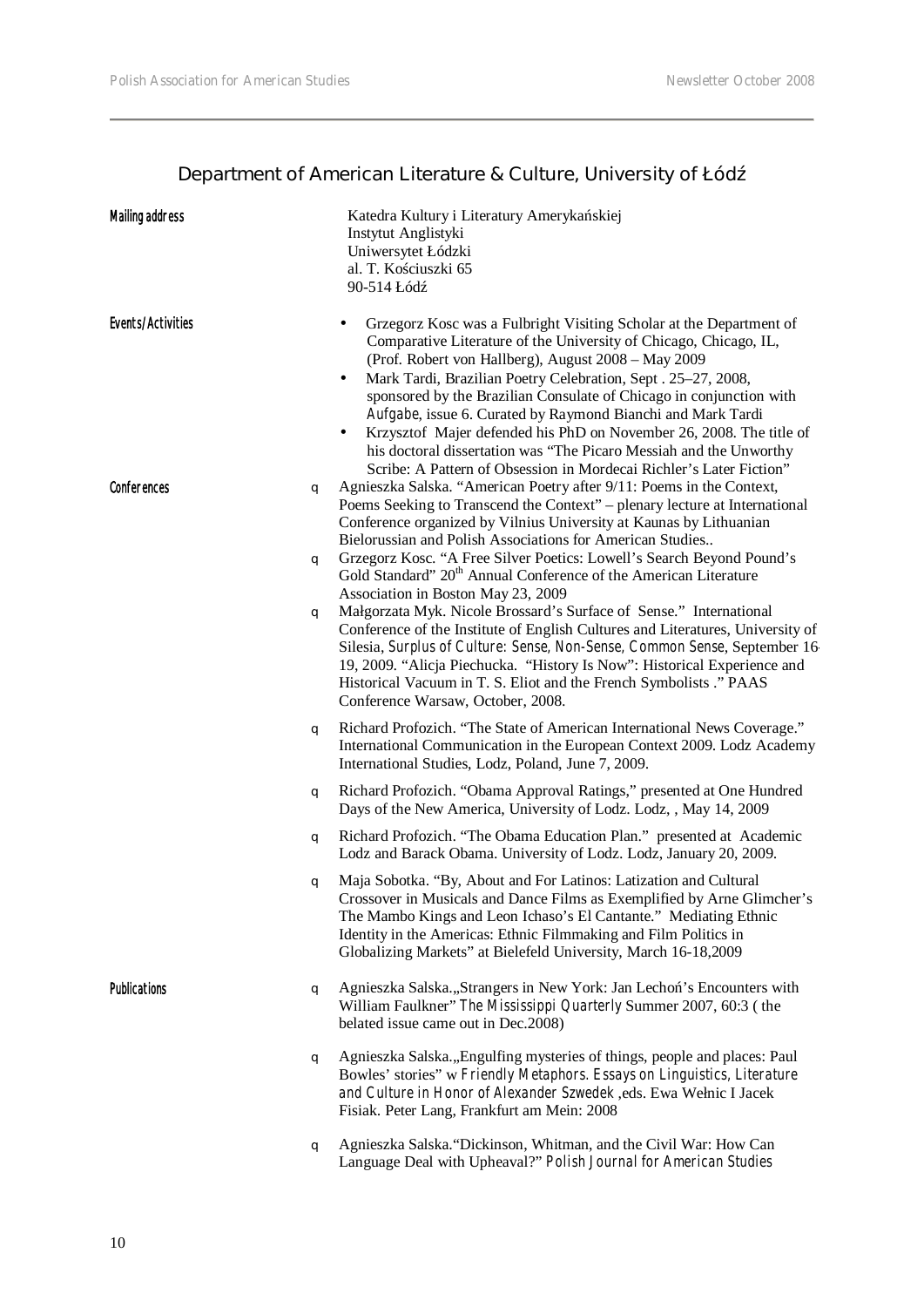3(2009). 23-34

- q Kacper Bartczak. "Miron Białoszewski and Gertrude Stein: The Avant-Garde Poetics as an Insight into Historical Traumatic Experience." *Polish Journal for American Studies* 3 (2009). 71-86
- q Grzegorz Kość. In the aftermath of the conference "Communication Technologies and American Cultural Practice" organized by the American Lit. and Culture Dept. of the English Dept., University of Lodz, Krzysztof Majer and Grzegorz Kosc published a collection of essays *Tools of their Tools: Communication Technologies and American Cultural Practice,* (24 essays, ed., with Krzysztof Majer) Newcastle: Cambridge Scholars Press, (July 2009). 315 pp
- Małgorzata Myk. "The Immemorial Waters of Venice': Woman as Anodyne in Italo Calvino's Invisible Cities." *The Explicator*, Washington: Heldret Publications, (2009). p. 221-24
- Alicja Piechucka. "Memory! You have the key": On Memory, Transcendence and Self-Mythology in Eliot, Nerval, Rimbaud and Mallarme." *Polish Journal for American Studies*, vol.3 (2009) p.49-60
- Alicja Piechucka. "The Rriver Is Within Us, The Sea Is All About Us": Symbolist-Inspired Water Motifs in T. S. Eliot's Verse." *Folia Litteraria Anglica* 8, (2009). p. 43-58
- q Alicja Piechucka. "Transgeneric Tendencies and Multimedial Genres in T. S. Eliot and the French Symbolists." *Tools of their Tools: Communication Technologies and American Cultural Practice,* Krzysztof Majer and Grzegorz Kosc ed. Newcastle: Cambridge Scholars Press, (July 2009). p. 182-94
- Alicja Piechucka. "Urania, czyli złudzenia intelektualisty." *Tygiel Kultury,*  10-12 (2008)*.* p. 175-78
- Alicja Piechucka. "O wieku na początku wieku według F. S. Fitzgeralda" *Tygiel Kultury* 4-6 (2009).p. 61-65
- Alicja Piechucka. " W jak Warhol, W jak Współczesność." *Tygiel Kultury*, 7-9 (2009). p.140-46
- Alicja Piechucka. "And I Must Borrow Every Changing Shape To Find Expression": Direct Borrowings from French Symbolism in T. S. Eliot's Poetry". *Folia Litteraria Anglica* 8 (2009). p. 31-42
- Alicja Piechucka. "Cult Book of Yesteryear or Catch-All Classic: The Relevance of J. D. Salinger's *The Catcher in the Rye* in The American Literature Class." *Participations and Assessments* Lodz: SWSPiZ, 1 (2009) p. 29-38.
- Richard Profozich. "New Media: Internet Effects on American News Reporting." Tools of Their Tools: Communication Technologies and American Cultural Practice. Ko Grzegorz and Majer Krzysztof, Newcastle upon Tyne: Cambridge Scholar Publishing.
- Mark Tardi."Symmetria (November)", *Van Gogh's Ear*, vol. 6 (French Connection Press: Paris, 2009) p. 167–68
- Mark Tardi. "Airport music", *Chicago Review*, issue 53, vol. 2/3 (U of Chicago P: Chicago, 2008) p. 71–74
- q Mark Tardi. Anthology: *The City Visible: Chicago Poetry for the New Millennium* (Cracked Slab Books: Chicago, 2008) p. 46–53
- New courses Agnieszka Salska. New MA Seminars Prof. Agnieszka Salska American Short Story in the Twentieth Century: Masters, Contexts, Aesthetics • Mark Tardi. American Dreams: Landmarks in Contemporary American Fiction q Mark Tardi. Active Boundaries: Contemporary American Poetry, Fiction and Beyond Guest lecturers **q** Dr Marta Koval, The Lviv Academy of Science, gave a lecture on Richard Powers' prose
	- q Prof. David Pichaske, Southwest State University at Marshall, Minnesota,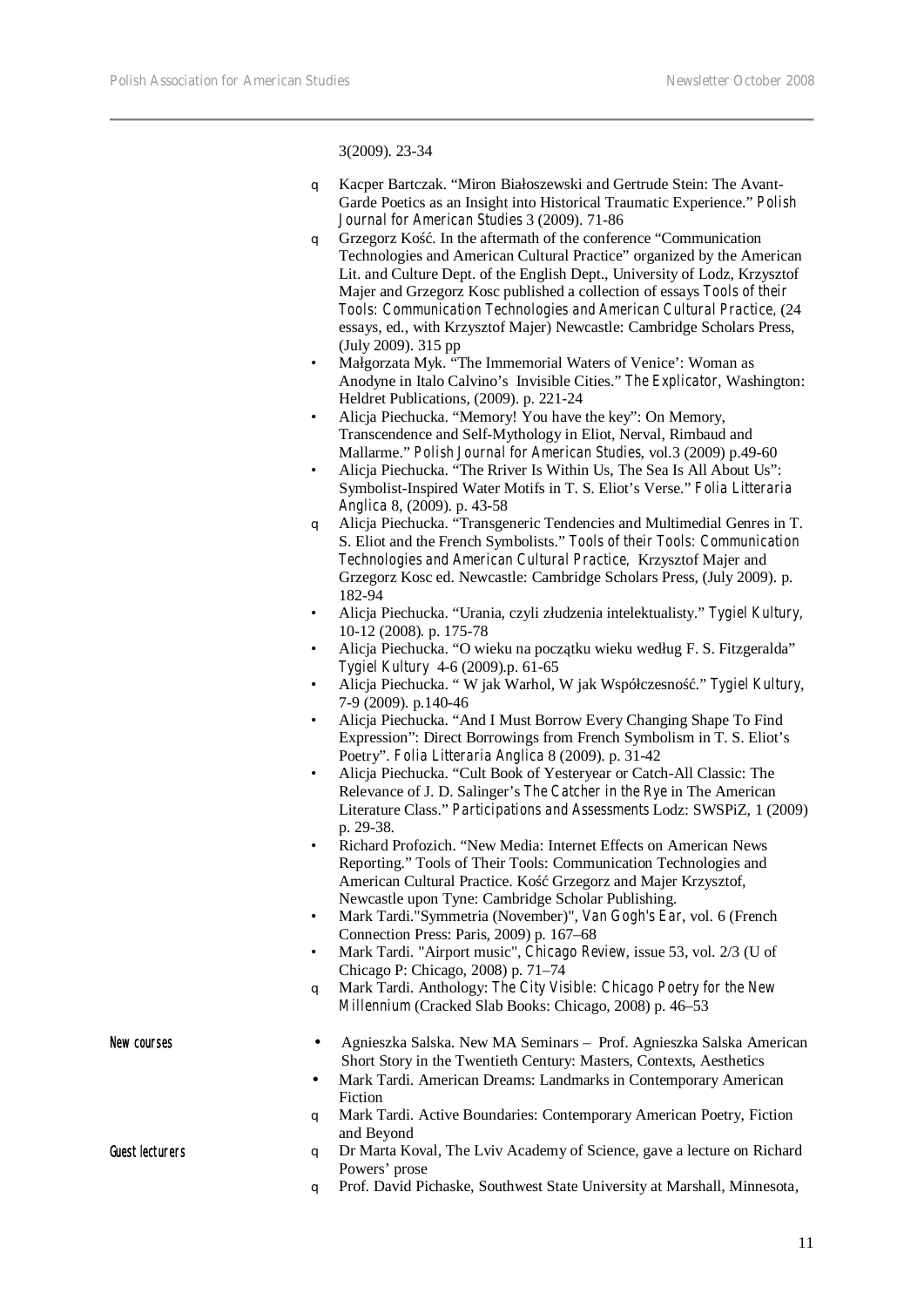gave two lectures on Bob Dylan's lyrics

Call for papers q Theory That Matters: What Practice after Theory? (conference) April 7-9, 2010

# **Department of Transatlantic and Media Studies (TSM), University of Łód**

| <b>Mailing address</b>   | Department of Transatlantic and Media Studies (TSM),<br>Faculty of International and Political Studies,<br>University of Łód,<br>Ul. Lindleya 5a, 90-131 Łód<br>Phone: (48 42) 635-42-54<br>Fax: (48 42) 635-42-60<br>e-mail: specamer@uni.lodz.pl                                                                                                                                                                                                                                                                                                                                                                                                                                                                                                                                                                                                                                                                                                                                                                                                                                                                                                                                                                                                                                                                                                                                                                                                                                                                                                                                                                                                                                                                                                                                                                  |
|--------------------------|---------------------------------------------------------------------------------------------------------------------------------------------------------------------------------------------------------------------------------------------------------------------------------------------------------------------------------------------------------------------------------------------------------------------------------------------------------------------------------------------------------------------------------------------------------------------------------------------------------------------------------------------------------------------------------------------------------------------------------------------------------------------------------------------------------------------------------------------------------------------------------------------------------------------------------------------------------------------------------------------------------------------------------------------------------------------------------------------------------------------------------------------------------------------------------------------------------------------------------------------------------------------------------------------------------------------------------------------------------------------------------------------------------------------------------------------------------------------------------------------------------------------------------------------------------------------------------------------------------------------------------------------------------------------------------------------------------------------------------------------------------------------------------------------------------------------|
| <b>Events/Activities</b> | El bieta Durys received a Fulbright scholarship at the University of Texas<br>q<br>at Austin where she will conduct research for her post-doctoral thesis<br>(October 2009 – June 2010).<br>In October 2008 Magdalena Marczuk-Karbownik successfully defended<br>q<br>her PhD dissertation entitled Układy ameryka sko-angielskie w Gandawie z<br>1814 roku. Konteksty europejskie i ameryka skie, (British-American<br>Negotiations in Ghent in 1814. European and American Contexts).<br>El bieta H. Oleksy has served as an Expert Evaluator and Observer in the<br>q<br>Calls of the 6th Framework Programme and the 7th Framework Programme<br>of the European Commission in Brussels.<br>Wiesław Oleksy has served as a local coordinator at the University of Lodz<br>q<br>in the EU Seventh Framework Research Program: "ETICA- ethical issues<br>in emerging information/communication technologies". The project is<br>coordinated by De Montford University (UK) and it involves 15 EU and<br>US partners. ETICA concentrates on how acceptable governance<br>arrangements of ICT ethics issues can be developed with a view to the<br>importance of democratic participation, openness, and transparency in the<br>relationship between science and society. One of the tasks of the Lodz team<br>is to evaluate ethical issues of ICT from the gender perspective and provide<br>an analysis of American approaches to ethical issues of ICT. The overall<br>budget of the project is close to 1 million euro.<br>Aleksandra M. Ró alska took part in the pilot course of the Work Group<br>q<br>"Moving Stories and Gender" within the international project<br>CROSSTALK (Grundtvig/Lifelong Learning Program) co-ordinated by the<br>University of Freiburg, Germany (Freudenstadt, June 3-4 2009). |
| <b>Guest lectures</b>    | In the academic year 2008/2009 Koło Naukowe Amerykanistów (KNA<br>Student American Studies Circle) organized a number of events which<br>focused on various aspects of American foreign policy and culture:<br>American<br>cinema<br>"Wieczór<br>a meeting devoted<br>Kina<br>1.<br>to<br>Ameryka skiego" (Łód ,18 March 2009).<br>2. a conference "Wpływ wyboru Baracka Obamy na polityk zagraniczn<br>Stanów Zjednoczonych" (Łód., 27 May 2009).<br>a conference "100 dni Obamy" (Łód., 14 May 2009).<br>El bieta Durys visited two partner universities as part of the academic<br>q<br>exchange program LLP-ERASMUS (Teaching Staff Mobility):<br>1. University of Jyvaskyla, Finland, (April 19-25 2009), where she gave<br>lectures on feminist film analysis and gender in American cinema of<br>the 1970s.<br>Ankara University, Turkey, (May 3-10, 2009 and June 21-28, 2009).<br>2.<br>Patrycja Chudzicka-Dudzik visited the Department of Social Research at<br>q<br>the University of Tampere, Finland (March/April 2009), within LLP-                                                                                                                                                                                                                                                                                                                                                                                                                                                                                                                                                                                                                                                                                                                                                                  |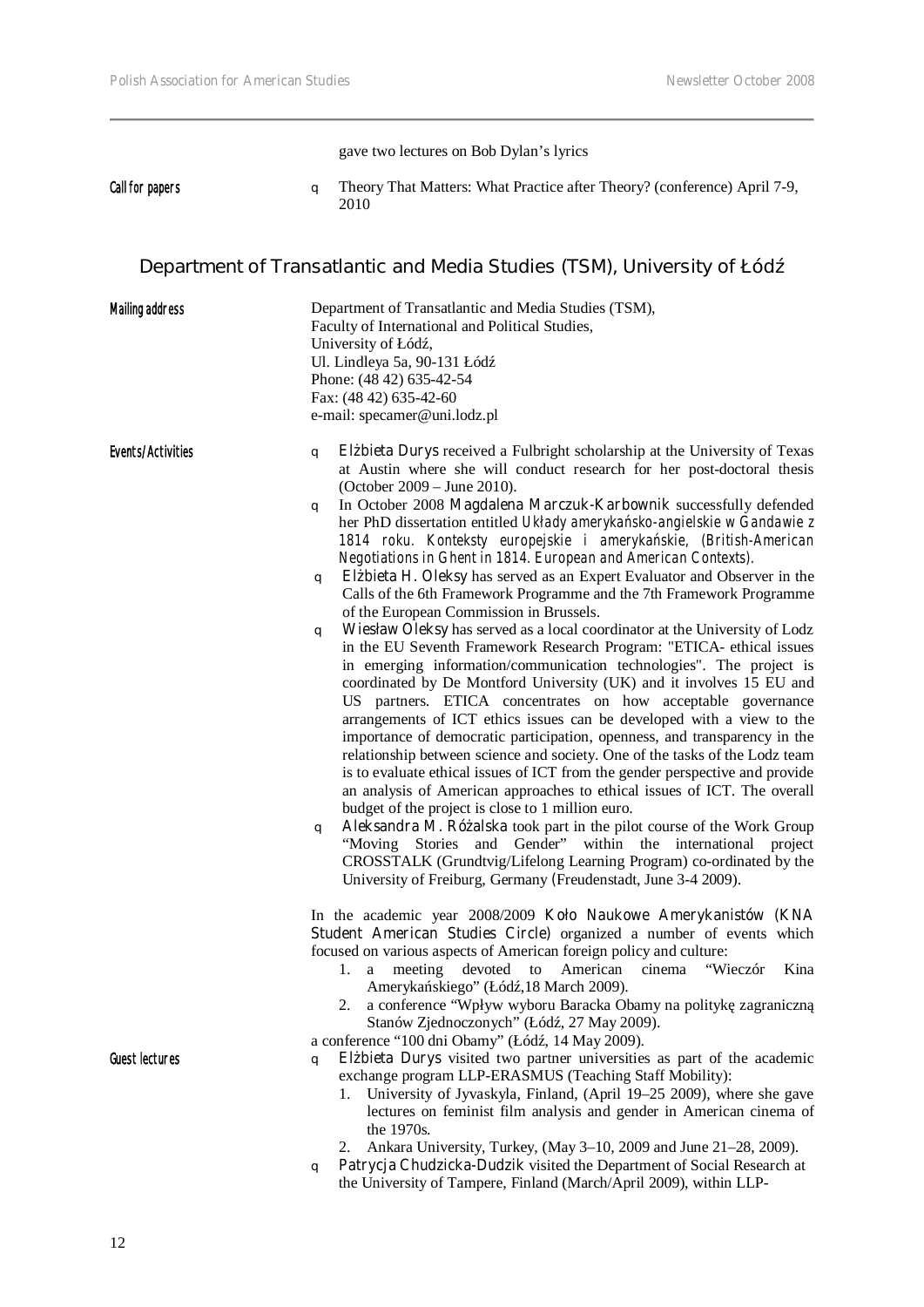ERASMUS (Teaching Staff Mobility), where she gave lectures on women leaders in Poland and the USA.

- q In June 2009, **Elżbieta H. Oleksy** visited the University of Granada, Spain, where she gave a lecture entitled "Stories of Intimate Citizenship."
- q In September 2009, **Elżbieta H. Oleksy** visited William Patterson University, (Wayne, NJ USA), where she gave a lecture entitled "Representations of Citizenship in Visual Culture."
- q In May 2009 **Wiesław Oleksy** delivered a presentation on "Barack Obama's initiatives to reinvigorate US economy" in Społeczna Wy sza Szkoła Zarz dzania i Przedsi biorczo ci w Łodzi.
- q **Wiesław Oleksy** visited the University of Granada, Spain, where he gave a lecture "Representation of women in American advertising" (June 2009).
- q **Aleksandra M. Różalska** was a guest lecturer at the Roehampton University within the LLP-ERASMUS (Teaching Staff Mobility) (London, February 24-March 2 2009). She delivered two lectures:
	- 1. "Interracial Hatred as Reflected in American Cinema"
	- 2. "The Catholic Church, Nationalism, Gender, and Politics in the Polish Context."
- q In April 2009 **Marek Wojtaszek** visited Institutum Studiorum Humanitatis, Lublana, Slovenia as part of the academic exchange program LLP-ERASMUS (Teaching Staff Mobility).
- Conferences q **Elżbieta Durys** took part in the International Conference "Media–Kultura– Edukacja. Na pograniczu narodów i kultur: tradycje – do wiadczenia – perspektywy," organized by the Institute of Pedagogy, Rzeszów University (Rzeszów, October 8-10 2008), where she presented a paper "Western a przemiany w społecze stwie ameryka skim a latach 70. XX wieku."
	- q **Dorota Golańska** took part in 2009 Joint Conference of the National Popular Culture and American Culture Associations**,** (New Orleans, USA, April 8-11 2009) where she presented a paper **"**Othering and Ridiculization: Polish Discourses on Sexuality in Periods of Political Transitions."
	- q **Paulina Matera** participated in the following conferences:
		- 1. "Rosja, Unia Europejska, Stany Zjednoczone współpraca czy konfrontacja?" organized by Wy sza Szkoła Handlowa im. Króla Stefana Batorego (Piotrków Trybunalski, 17 May 2009), title of the paper: "Wpływ 'szoku Nixona' na relacje transatlantyckie."
		- 2. "American Europe" organized by AEGEE-European Students' Forum and the University of Lodz (Łód, 30-31 March 2009) with a paper "USA and Europe – Economic Partnership."
		- 3. "100 dni Obamy" discussion panel organized by Społeczna Wy sza Szkoła Przedsi biorczo ci i Zarz dzania and Clark University (Łód, 28 April 2009) with a paper "Zało enia polityki zagranicznej Baracka Obamy."
	- q **Aleksandra Różalska** participated in the following conferences:
		- 1. "Media i Społecze stwo. Nowe strategie komunikacyjne: stan obecny i perspektywy rozwoju" organized by Uniwersytet Warmi sko-Mazurski (Olsztyn, 23-24 October 2008) with a paper "Uwarunkowania kulturowe wizerunków Indian w kinie ameryka skim."
		- 2. "American Europe" organized by AEGEE-European Students' Forum and the University of Lodz (Łód, 30-31 March 2009). She instructed the workshop for international students "Americanization of Mass Media and Culture."
		- 3. 2009 Joint Conference of the National Popular Culture and American Culture Associations within the strand "Eastern European Culture," where she chaired the panel "The Influence of Political and Social Transformations after 1989 as Reflected in Polish Cultural, Media, and Public Discourses." She also delivered a paper on "Between Polishness and Europeaness: the Changing Image of Polish Youth in Television Series after 1989" (New Orleans, USA, April 8-11 2009).
	- q **Marek Wojtaszek** participated in an international symposium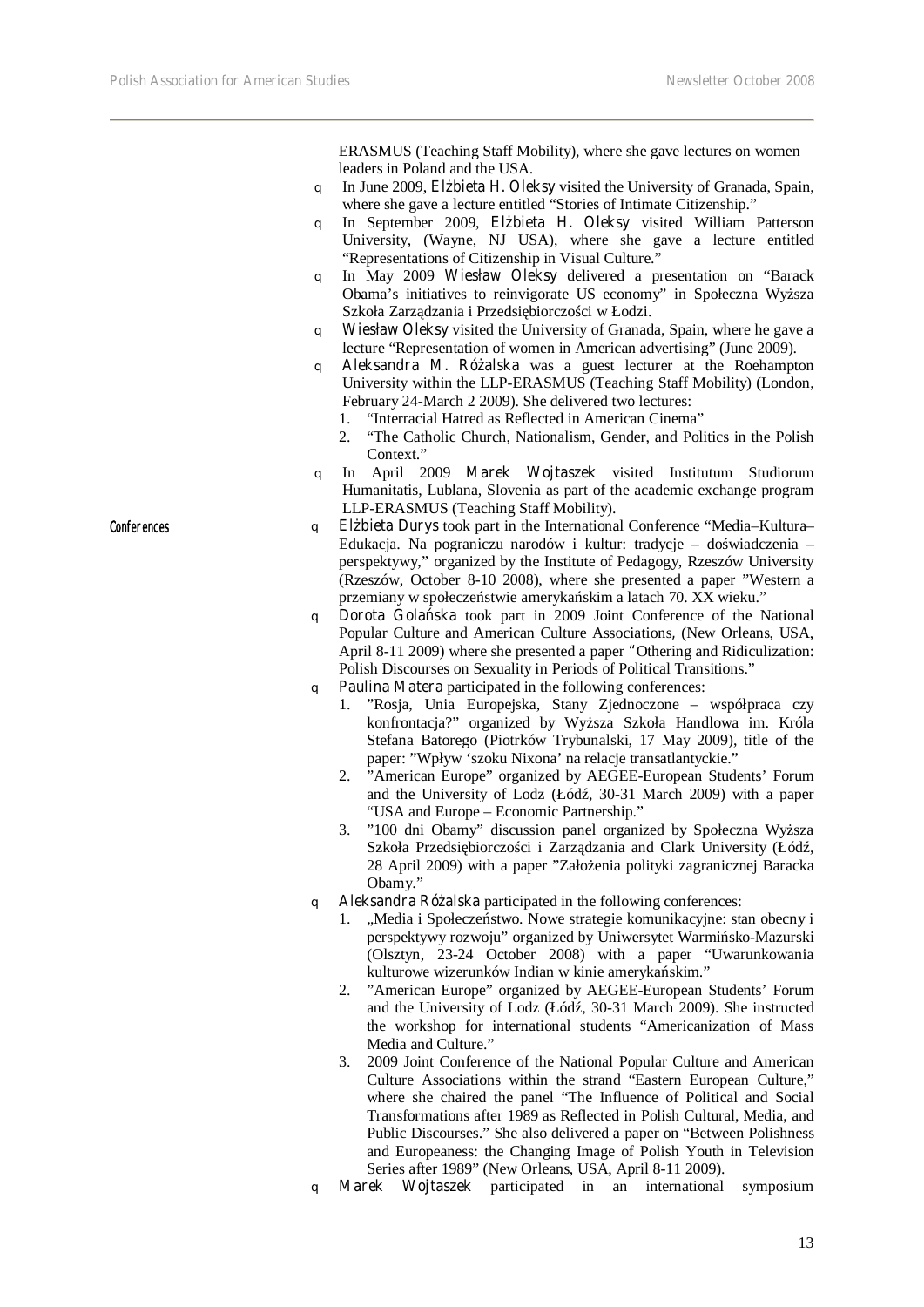"Transdisciplinary Theories and Practices" (Blekinge Institute of Technology, Karlshamn, Sweden, 10-12 February 2009).

**Gra yna Zygadło** participated in the international conference "El Mundo" Zurdo: An International Conference on the Work and Life of Gloria E. Anzaldua" organized by the University of Texas, (San Antonio, USA 15 – 17 May 2009) where she presented a paper "Lesbianism and Women of Color - Chicana Artists in Their Final Transgression."

- Publications **q El bieta Durys**, *Mieli my tu mały problem... O twórczo ci Johna Cassavetesa*, Kraków: Rabid 2009.
	- q **Elżbieta Durys**, "Incoherent narrative, jagged technique, disturbing intensity of emotions…" The Case of John Cassavetes." In: *Tools of Their Tools: Communications Technologies and American Cultural Practice*. Eds. Grzegorz Ko, Krzysztof Majer, Newcastle upon Tyne (UK): Cambridge Scholars Publishing, 2009, 294–303.
	- q **Elżbieta Durys**, "Teoria autorska a kino amerykańskie w latach 70. XX wieku." In: *Kulturowe kody mediów: Stan obecny i perspektywy rozwoju*, ed. Marek Sokołowski, Toru: Wydawnictwo Adam Marszałek, 2008, 137– 153.
	- q **Paulina Matera** "Wpływ 'szoku Nixona' na relacje transatlantyckie." In *Rosja, Unia Europejska, Stany Zjednoczone – współpraca czy konfrontacja?*, ed. B. Piotrowska Wydawnictwo Wyższej Szkoły Handlowej im. Króla Stefana Batorego, Piotrków Trybunalski 2009, 237- 254.
	- q **Paulina Matera** [co-author Rafał Matera] "Stany Zjednoczone wobec transformacji ustrojowej w Polsce w okresie prezydentury George'a Busha." In *Instytucje i transformacja*, ed. Godłów-Legi d, Wydawnictwo Adam Marszałek, Toruń 2009, 94-214.
	- q **Paulina Matera** [co-author Rafał Matera] "Stany Zjednoczone w gospodarce wiatowej w XX wieku. Wymiar transatlantycki." In *Ameryka*. *Społeczeństwo, kultura, polityka,* ed. T. Płudowski, Wydawnictwo Adam Marszałek, Collegium Civitas, Toruń 2008, T. 3, *Polityka i stosunki międzynarodowe,* 169-202.
	- q **Elżbieta H. Oleksy** *Intimate Citizenships. Gender, Sexualities, Politics,*  New York and London: Routledge, 2009.
	- q **Elżbieta H. Oleksy** "Citizenship Revisited," In *Intimate Citizenships. Gender, Sexualities, Politics,* ed. E. H. Oleksy, New York and London: Routledge, 2009, 1-13.
	- q **Wieslaw Oleksy & Piotr Stalmaszczyk** (eds) *Cognitive approaches to language and linguistic data. Studies in honor of Barbara Lewandowska-Tomaszczyk.* Frankfurt am Main, New York: Peter Lang 2009.
	- q **Aleksandra M. Różalska.** "Uwarunkowania kulturowe wizerunków Indian w kinie amerykańskim." In. *Kulturowe kody mediów. Stan obecny i perspektywy rozwoju*. Ed. Marek Sokołowski. Toruń: Adam Marszałek, 2008, 154-174.
	- q **Aleksandra M. Różalska and Dorota Golańska**. Eds. *New Subjectivities: Negotiating Citizenship in the Context of Migration and Diversity*. Łódź University Press, 2008.
	- q **Aleksandra M. Różalska and Dorota Golańska**. "Introduction." In. *New Subjectivities: Negotiating Citizenship in the Context of Migration and Diversity*. Łód University Press, 2008, 5-18.
	- q **Aleksandra M. Ró alska**, "Rasizm o wiecony: marginalizacja 'inno ci' w kulturze ameryka skiej." In. *Tolerancja Literatura Kultura*. Eds. Grzegorz Gazda, Irena Hübner, and Jarosław Płuciennik. Kraków: UNIVERSITAS, 2008, 487-499.
	- q **Aleksandra M. Różalska**. "American War on Terror in *Sleeper Cell*: Arab and Muslim Americans after 9/11." In. *Tools of Their Tools: Communication Technologies and American Cultural Practice*. Eds. Grzegorz Ko, Krzysztof Majer, Newcastle upon Tyne (UK): Cambridge Scholars Publishing, 2009, 71-86.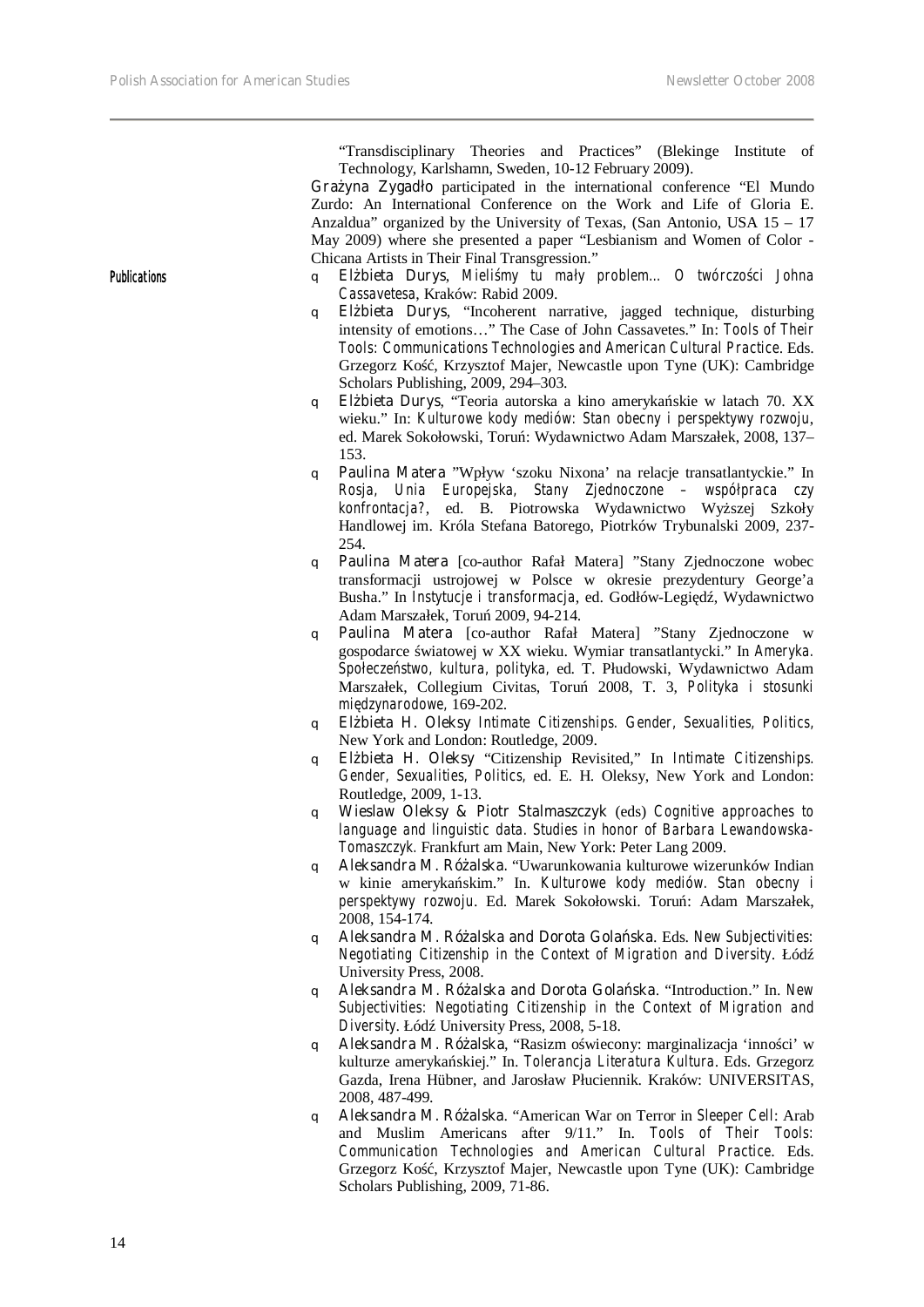|                    | New Techno-logic". In Tools of their Tools: Communications Technologies<br>and American Cultural Practice, Eds. Grzegorz Ko, Krzysztof Majer,<br>Newcastle upon Tyne (UK): Cambridge Scholars Publishing, 2009, 141- |
|--------------------|----------------------------------------------------------------------------------------------------------------------------------------------------------------------------------------------------------------------|
|                    | 160.                                                                                                                                                                                                                 |
|                    | Marek Wojtaszek "Return of Men's Narratives and the Vicious Circle of<br>q                                                                                                                                           |
|                    | Gender Play." In Intimate Citizenships. Gender, Sexualities, Politics, ed.                                                                                                                                           |
|                    | El bieta H. Oleksy. New York & London: Routledge, 2009, 63-75.                                                                                                                                                       |
|                    | Marek Wojtaszek "Brokeback Mountain and the Nature of Desire: Love<br>q                                                                                                                                              |
|                    | beyond Transcendence". In Negotiating Sexual Idioms: Image, Text,                                                                                                                                                    |
|                    | Performance, eds. Marie-Luise Kohlke and Luisa Orza. Amsterdam & New                                                                                                                                                 |
|                    | York: Rodopi Press, 2008, 129-142.                                                                                                                                                                                   |
|                    | Marek Wojtaszek "Brokeback Mountain and the Burial of Sexuality: The<br>q                                                                                                                                            |
|                    | Molecular and the Molar," Sex and Sexuality: Probing the Problematics                                                                                                                                                |
|                    | (eBook), eds. Marie-Luise Kohlke and Luisa Orza. Oxford: Inter-                                                                                                                                                      |
|                    | Disciplinary Press, 2008, 21-31. Retrievable from: http://www.inter-                                                                                                                                                 |
|                    | disciplinary.net/publishing/idp/eBooks/ptpsasindex.html.                                                                                                                                                             |
|                    | Marek Wojtaszek et al. CAHRV: Gendering Human Rights Violations:<br>q                                                                                                                                                |
|                    | The Case of Interpersonal Violence (EU Research on Social Sciences and                                                                                                                                               |
|                    | Humanities. Final Report. Luxembourg: Office for Official Publications of                                                                                                                                            |
|                    | the European Communities, 2008.                                                                                                                                                                                      |
|                    | Gra yna Zygadło "Latynosi." In: Ameryka. Społecze stwo, Kultura,<br>q                                                                                                                                                |
|                    | Polityka. Red. T. Płudowski Wydawnictwo Adam Marszałek, Collegium                                                                                                                                                    |
|                    | Civitas, Toru, 2008, 180 - 218.                                                                                                                                                                                      |
|                    | Gra yna Zygadło "Mujer Chicana - La Malinche, La Virgen de<br>q                                                                                                                                                      |
|                    | Guadalupe, or Women who Transgress the Borders? Social and Cultural                                                                                                                                                  |
|                    | Representations of Chicanas" in Strategies of Reading: Identity, Memory,                                                                                                                                             |
|                    | Metaphor: Economics and Humanities. Philological Series. Ed. Białas                                                                                                                                                  |
|                    | Zbgniew, Bielsko-Biała, Wy sza Szkoła Ekonomiczno-Humanistyczna                                                                                                                                                      |
|                    | Press, 2008, 7-19.                                                                                                                                                                                                   |
| New courses        | El bieta Durys Kino ameryka skie: kluczowe zagadnienia<br>q                                                                                                                                                          |
|                    | Dorota Gola ska Ideologia, media, władza: konteksty transatlantyckie<br>q                                                                                                                                            |
|                    | Aleksandra M. Ró alska American Culture, Society, and Politics as<br>q                                                                                                                                               |
|                    | Reflected in the Media (MA Seminar)                                                                                                                                                                                  |
|                    | <b>Marek Wojtaszek</b> American Film<br>q                                                                                                                                                                            |
|                    | <b>Marek Wojtaszek</b> American Philosophy<br>q                                                                                                                                                                      |
|                    | Kaja Zap dowska Political Public Relations in the U.S.<br>q                                                                                                                                                          |
|                    | Gra yna Zygadło Asian-Americans in the USA<br>q                                                                                                                                                                      |
|                    | Gra yna Zygadło American Ideology and Mythology in Popular Culture<br>q                                                                                                                                              |
|                    | Gra yna Zygadło Gender and Ethnicity: Minority Groups in the USA<br>q                                                                                                                                                |
|                    | (MA seminar)                                                                                                                                                                                                         |
| <b>New faculty</b> | Kaja Zap dowska, M.A. joined the department in October 2008.<br>q                                                                                                                                                    |

q **Marek Wojtaszek** "Negotiating the Virtual. *The Matrix*, the Internet, and a

q **Michał Biskupski** was accepted as PhD student.

## **Institute of English Studies, University of Rzeszów**

#### Mailing address

Institute of English Studies, University of Rzeszów Al. Rejtana 16 B, 35-959 Rzeszów tel. (+ 17) 872 12 14 tel/fax (+17) 872 12 88 english@univ.rzeszow.pl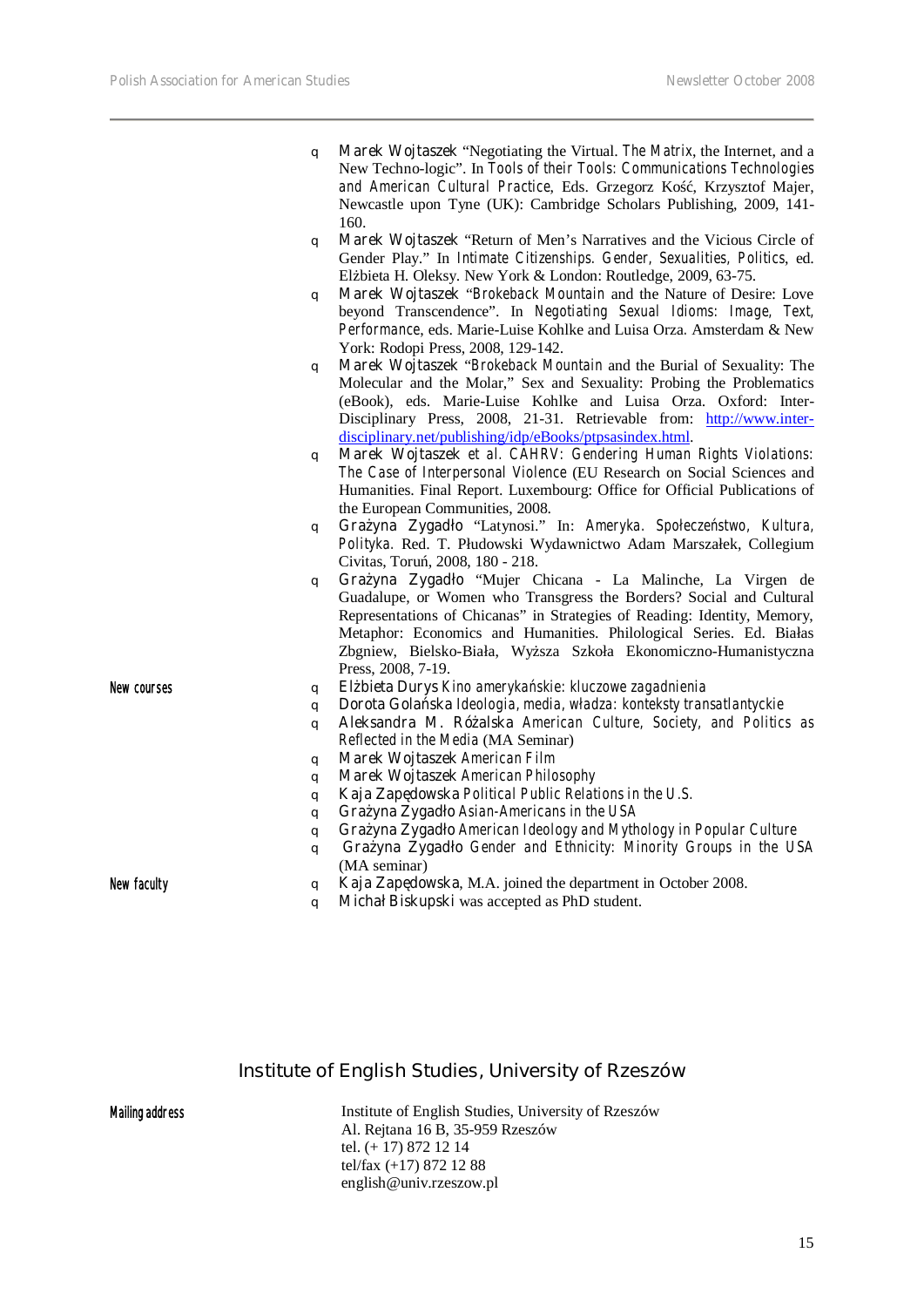| Events/activities      | q | In March 2008, Damian S. Pyrkosz visited Universita del Salento, Lecce,<br>Italy, with a seminar on "Civil Rights and Liberties v. Democracy in the<br>USA."                                                                                                                                                                                                                                         |
|------------------------|---|------------------------------------------------------------------------------------------------------------------------------------------------------------------------------------------------------------------------------------------------------------------------------------------------------------------------------------------------------------------------------------------------------|
|                        | q | In April 2009, Damian S. Pyrkosz visited Institute of British and American<br>Studies, University of Presov, Slovakia with a seminar on "(In)Formality of                                                                                                                                                                                                                                            |
|                        | q | the Legislative Process in the USA and the UK."<br>In May 2009, Damian S. Pyrkosz visited Department of Sociology,<br>Anadolu University, Eskisehir, Turkey with a seminar on "American<br>Beliefs, Values and National Symbols."                                                                                                                                                                    |
|                        | q | In September 2009 Damian S. Pyrkosz changed his department affiliation<br>and moved from Institute of English Studies to Department of Economic<br>Policy, Faculty of Economics, University of Rzeszów.                                                                                                                                                                                              |
| <b>Publications</b>    | q | Grzegorz A. Kleparski i Małgorzata Martynuska (2008) "The Picture of<br>Police Officer as Emerging from Road Movies and Road Lingo" [in:]<br>Studia Anglica Resoviensia Vol. 5, (ed.) Grzegorza A. Kleparski,<br>Wydawnictwo UR: Rzeszów, p. 68-83.                                                                                                                                                  |
|                        | q | Małgorzata Martynuska "Redefining the American Dream : from John de<br>Crèvecoeur to Jim Jarmusch" (2008) [in:] Studia Anglica Resoviensia Vol.<br>5, (ed.) Grzegorz A. Kleparski, Wydawnictwo UR: Rzeszów, p. 177-187.                                                                                                                                                                              |
|                        | q | Damian S. Pyrkosz "Complementary Nature of Information and<br>Sustainability In American Rural Areas" [in:] Społecze stwo Informacyjne.<br>Wizje struktury i determinanty rozwoju. (ed.) Collin Hales, Rzeszów, MAX,<br>151-161.                                                                                                                                                                     |
|                        | q | Damian S. Pyrkosz "Culture Makes the Difference - the Humanistic<br>Approach to the Understanding of Economic Development"<br>$\left[ \text{in:} \right]$<br>społeczne<br>a wzrost<br>gospodarczy.<br>Nierówno ci<br>Uwarunkowania<br>instytucjonalne, Zeszyt Nr 15, (ed.) M.G. Wo niak, Uniwersytet<br>Rzeszowski, Katedra Teorii Ekonomii i Stosunków Mi dzynarodowych,<br>Rzeszów 2009, s. 48-58. |
| <b>Conferences</b>     | q | Małgorzata Martynuska participated in PAAS Conference "The Past in<br>the Present: the American Uses of History," organized by American Studies<br>Center, Warsaw University (Warsaw, October 22-24, 2008) where she<br>delivered a paper "Redefining the American Dream - A History of an Idea<br>Which Shaped the Nation."                                                                         |
|                        | q | Damian S. Pyrkosz participated in PAAS Conference "The Past in the<br>Present: the American Uses of History," organized by American Studies<br>Center, Warsaw University (Warsaw, October 22-24, 2008) where he<br>delivered a paper "The Past Revitalized: Preservation of the Rural<br>America's Cultural Heritage."                                                                               |
|                        | q | El bieta Rokosz-Piejko participated in PAAS Conference "The Past in the<br>Present: the American Uses of History," organized by American Studies<br>Center, Warsaw University (Warsaw, October 22-24, 2008) where she<br>delivered a paper "The past claws its way back.' On the Use of Personal<br>and National History in Toni Morrison's Paradise and Love"                                       |
| New courses            | q | Damian S. Pyrkosz taught a new course entitled "Culture and Economic<br>Development" at Faculty of Economics, University of Rzeszów.                                                                                                                                                                                                                                                                 |
|                        | q | Damian S. Pyrkosz taught a new course entitled "Sustainable Development"<br>Applications - American Agricultural and Rural Policy Development" at<br>Faculty of Economics, University of Rzeszów.                                                                                                                                                                                                    |
|                        |   | <b>American Studies Center, University of Warsaw</b>                                                                                                                                                                                                                                                                                                                                                 |
| <b>Mailing address</b> |   | American Studies Center, Warsaw University, Al. Niepodległo ci 22, 02-653<br>Warszawa                                                                                                                                                                                                                                                                                                                |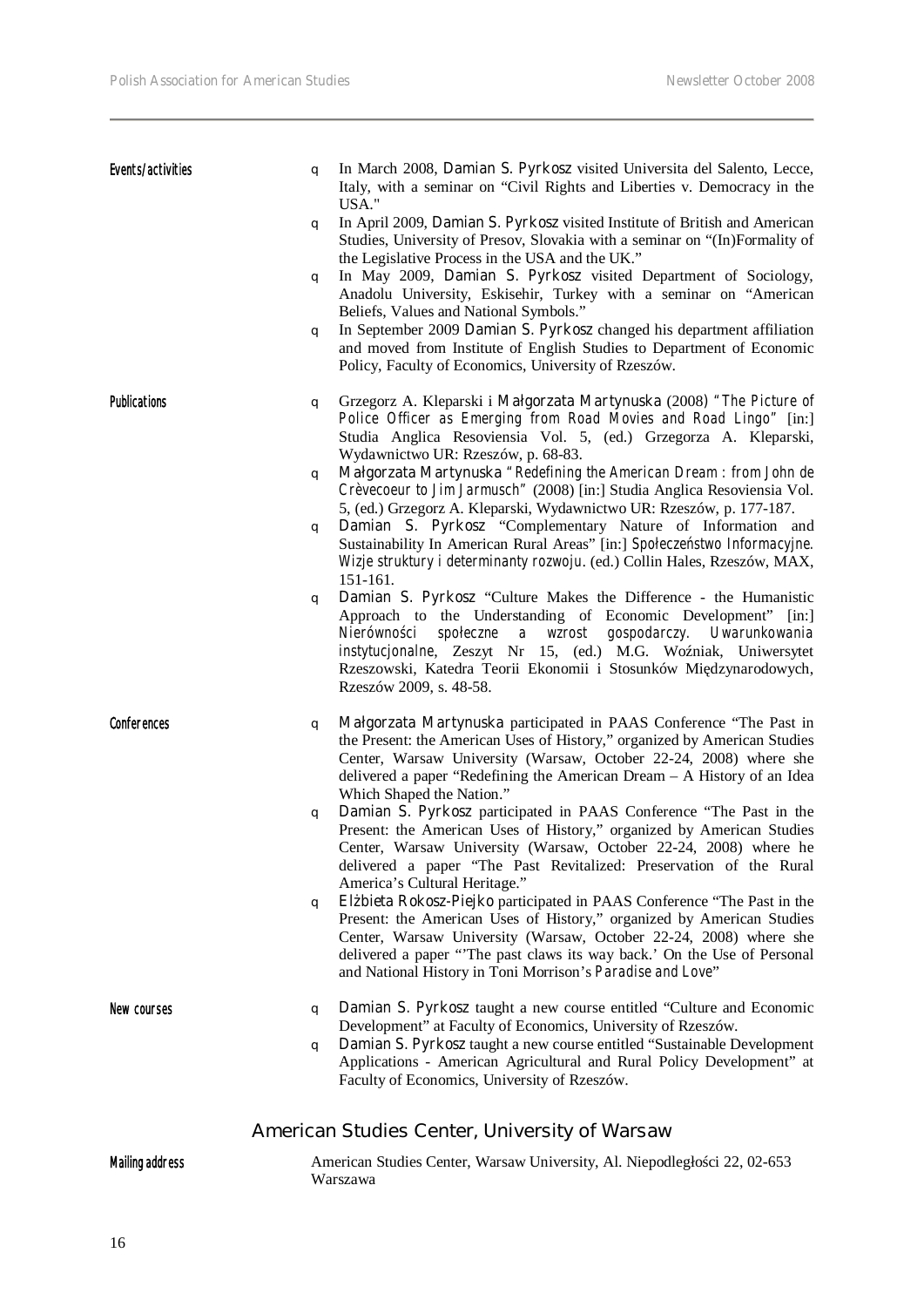| Events/Activities - lectures by ASC<br>guests | q | October 21, 2008: <i>Transatlantic Race Man: W.E.B. Du Bois</i> , Lecture by Carsten Junker<br>(Humboldt Universitaet Berlin)                                                                                                                                                                                                                                                     |
|-----------------------------------------------|---|-----------------------------------------------------------------------------------------------------------------------------------------------------------------------------------------------------------------------------------------------------------------------------------------------------------------------------------------------------------------------------------|
|                                               | q | November 4, 2008: ASC at the Election Night in Warsaw                                                                                                                                                                                                                                                                                                                             |
|                                               | q | November 19, 2008: Phil Ranstrom, author of documentary art films on Chicago's Maxwell<br><b>Street presents his work</b>                                                                                                                                                                                                                                                         |
|                                               | q | November 27, 2008: American Elections: The Role of Local Elites and Campaign Chairs,<br>Panel discussion with Mr. Victor Ashe, U.S. Ambassador in Poland                                                                                                                                                                                                                          |
|                                               | q | December 9, 2008: Constructing Self - Inventing the Other: Race in 20th Century American<br><b>Fiction,</b> Lecture by Professor Heinz Ickstadt, Professor Emeritus, JFK Institute, Free<br>University, Berlin                                                                                                                                                                    |
|                                               | q | December 18, 2008: Hunger Back on the Global Agenda? Brazil leads the way, Lecture by<br>Magdalena Kropiwnicka - Food and Hunger Policy Advisor - ActionAid International                                                                                                                                                                                                         |
|                                               | q | January 13, 2009: Uwikłani w to samo. Butler w Polsce, Panel discussion on the Polish<br>edition of Judith Butler's <i>Gender Trouble</i> , translated by Karolina Krasuska, published by<br>Krytyka Polityczna                                                                                                                                                                   |
|                                               | q | April 18, 2009: The End of Coming Out, Lecture by Prof. Suzanna Danuta Walters, (Gender<br>Studies, Indiana University)                                                                                                                                                                                                                                                           |
|                                               | q | May 7, 2009: Martin Luther King's "Dream Speech" - Its Sources and Legacy, Lecture by<br>Eric J. Sundquist                                                                                                                                                                                                                                                                        |
| <b>Guest lectures by ASC faculty</b>          | q | "Obraz mniejszo-ci seksualnych w kulturze polskiej jako odwzorowanie modelu<br>ameryka skiego", paper by Dr. Tomasz Basiuk at Conference Ameryka ski mit w kulturze<br>polskiej: konstrukcja, rekonstrukcja, dekonstrukcja, Instytut Amerykanistyki i Studiów<br>Polonijnych, Uniwersytet Jagiello ski, Kraków, September 2008                                                    |
|                                               | q | "Polacy, ydzi i Portorykanie. Liderzy polskiego Greenpointu o nowojorskich grupach<br>etnicznych", paper by Dr. Anna Sosnowska-Jordanovska at II Kongres Polskich Towarzystw<br>Naukowych na Obczy nie, Polska Akademia Umiej tno ci, Kraków, September 4-9, 2008                                                                                                                 |
|                                               | q | "Lacana powrót do metafizyki", paper by Prof. Dr. Hab. Agata Bielik-Robson at Ogólnopolski<br>Zjazd Filozoficzny, Wydział Filozofii UW, Warszawa, September 15, 2008<br>"The Polish Women's Movement after World War I", paper by Dr. Sylwia Ku ma-Markowska                                                                                                                      |
|                                               | q | at Conference Aftermaths of War. Women's Movements and Female Activists, 1918-1923,<br>Leeds University, Leeds, Great Britain, September 10-12, 2008                                                                                                                                                                                                                              |
|                                               | q | "Anger, guilt, denial - the logic of "racial problem" in the U.S. in the context of upcoming<br>presidential elections", paper by Dr. Agnieszka Graff in American Studies Center as a part of<br>Science Festival organized by PAN, Warszawa, September 23, 2008                                                                                                                  |
|                                               | q | "The 'New' Media: Opportunities and Threats Posed by the Internet in the 21 <sup>st</sup> Century", paper<br>by Prof. Dr. David Jones at International Conference "Transatlantic Encounters: American<br>Studies in the 21 <sup>st</sup> Century", University of Łód, Department of American Studies and Mass<br>Media, Łod, September 28-30, 2008                                |
|                                               | q | "Transatlantic Tensions: Poland, the United States, and the Russian Federation in 2008." paper<br>by Prof. Dr. David Jones at Conference of European Cluster for American Studies, American                                                                                                                                                                                       |
|                                               | q | Studies Center, University of Warsaw, October 18-19, 2008<br>"Uczniowie czarnoksi nika. Alexandre Kojeve i jego wpływ na teori francusk", paper by<br>Prof. Dr. Hab. Agata Bielik-Robson at French Theory Conference, Filologia Francuska UAM,                                                                                                                                    |
|                                               | q | Pozna, October 16-17, 2008<br>"Do We Get to Win this Time?" Hollywood's History of the Vietnam War", paper, plenary<br>address by Prof. Dr. William R. Glass at The Past in the Present: The American Uses of<br>History, Polish Association for American Studies, 2008 Annual Conference, American Studies<br>Center, University of Warsaw, October 22-24, 2008                  |
|                                               | q | "But this was not Nazi Germany. This was America.' Revisiting the World War II Analogy in<br>Betty Friedan's Feminine Mystique.", paper by Dr. Agnieszka Graff at The Past in the Present:<br>The American Uses of History, Polish Association for American Studies, 2008 Annual<br>Conference, American Studies Center, University of Warsaw, October 22-24, 2008                |
|                                               | q | "The Magic Became Tragic: The Special Diplomatic Exchange Between the Republic of<br>Poland and the United States of America, 1934 to 1939,", paper by Prof. Dr. David Jones at<br>The Past in the Present: The American Uses of History, Polish Association for American<br>Studies, 2008 Annual Conference, American Studies Center, University of Warsaw, October              |
|                                               | q | 22-24, 2008<br>"Nation-Building through Portraiture in the Cold War Era", paper by Dr. Grzegorz Ko at The<br>Past in the Present: The American Uses of History, Polish Association for American Studies,<br>2008 Annual Conference, American Studies Center, University of Warsaw, October 22-24,                                                                                 |
|                                               | q | 2008<br>"Poles, Jews and Puerto Ricans. Polish Greenpoint Community Leaders on their New York<br>City Important Others", paper by Dr. Anna Sosnowska-Jordanovska at The Past in the Present:<br>The American Uses of History, Polish Association for American Studies, 2008 Annual<br>Conference, American Studies Center, University of Warsaw, October 22-24, 2008              |
|                                               | q | "Zapó nienie czy peryferyjno ? Modele zacofania nowo ytnej Europy Wschodniej w<br>historiografii gospodarczej okresu PRL", paper by Dr. Anna Sosnowska-Jordanovska at<br>Conference Dyskurs i zmiana. Immanuel Wallerstein w rodkowoeuropejskim kontek cie,<br>Instytut Filozofii, Wydział Nauk Społecznych, Uniwersytet im. Adama Mickiewicza w<br>Poznaniu, October 24-26, 2008 |
|                                               | q | "Co to jest ró norodno ? Jakie s wymiary ró norodno ci?", paper by Dr. Małgorzata Durska                                                                                                                                                                                                                                                                                          |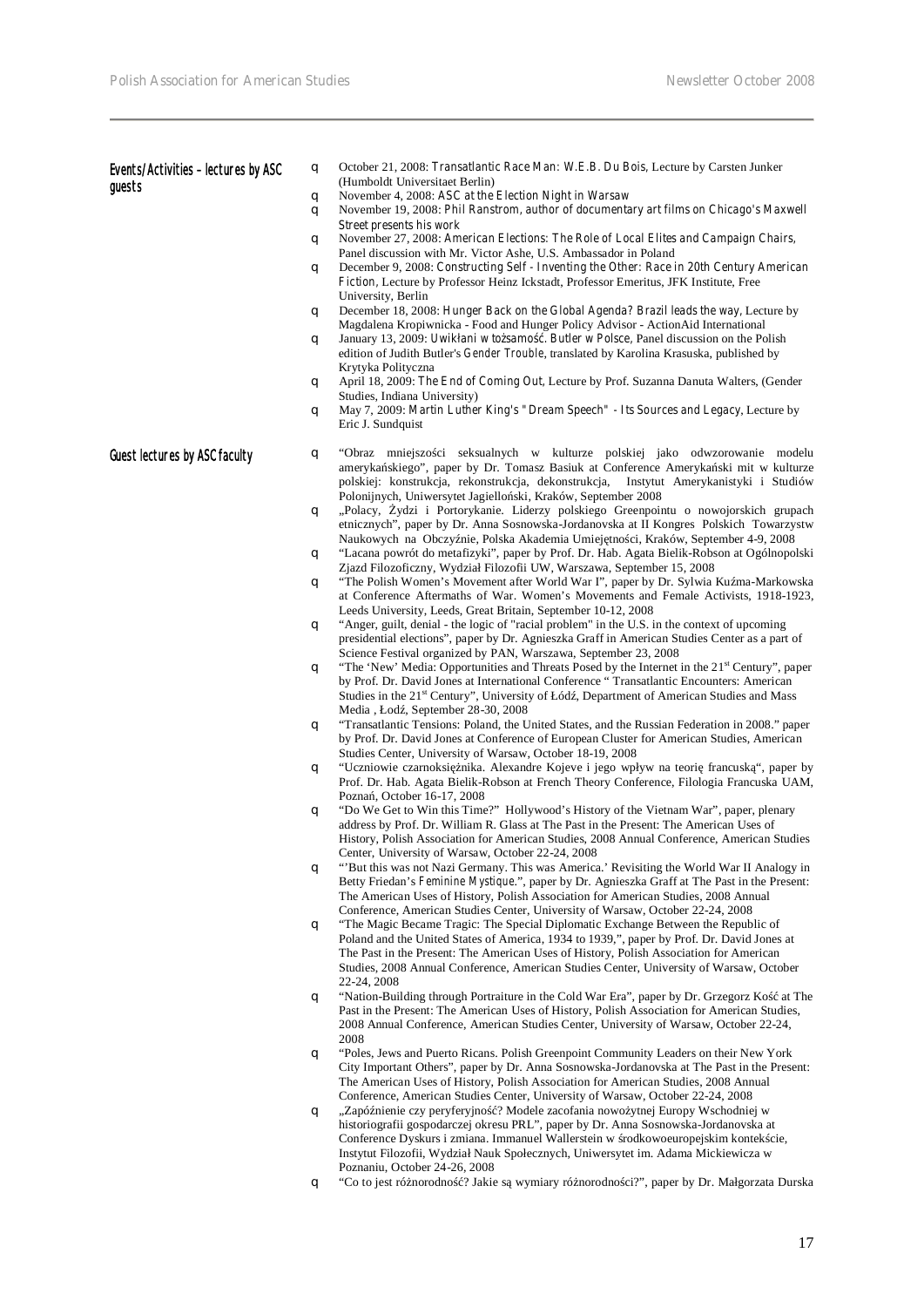at Conference Zarz dzanie ró $\,$ norodno $\,$ ci $\,$ , SGH, Warszawa, November 2008

- q "Our Innocence, Foreign Perversions…", guest lecture by Dr. Agnieszka Graff at the seminar, Institute for Advanced Study and Polish Studies Center, The Russian and East European Institute, and Gender Studies, Indiana University, Bloomington, November 12-15, 2008
- q "Can we Forgive the World? The Right to Protest and the Imperative of Reconciliation in Giorgio Agamben's *Remnants of Auschwitz*", paper by Prof. Dr. Hab. Agata Bielik-Robson at Postgraduate Study Day 'Forgiveness and Reconciliation' at the School of Humanities, Department of Theology and Religious Studies at University of Nottingham, November 6, 2008
- q "From Drop of Milk to Schools for Mothers: Infant Care and Visions of Medical Motherhood in the Early 20<sup>th</sup> Century Polish Lands of the Habsburg Monarchy", paper by Dr. Sylwia Ku ma-Markowska at Conference Medicine within and between the Empires (Habsburg and Ottoman), 17-19<sup>th</sup> centuries, University of Vienna, Wiede, Austria, November 20-23, 2008
- q "Sytuacja kobiet w zarządzaniu perspektywa międzynarodowa", paper by Dr. Małgorzata Durska at Conference Sytuacja kobiet w zarządzaniu i uwarunkowania ich sukcesów, Katedra Zarz dzania, Kolegium Studiów Podyplomowych, Wy sza Szkoła Handlowa, Wrocław, December 18, 2008
- q "Gender Studies in Poland development, perspectives, debates and the institutional conundrum.", paper by Dr. Agnieszka Graff at 40th National Convention of American Association for the Advancement of Slavic Studies, Philadelphia, November 20-23, 2008
- q "Investment Development Paths of Central European Countries: A Comparative Analysis", paper by Dr. Radosław Wolniak at 34th European International Business Academy Annual Conference, EIBA, Tallinn, December 2008
- q "China as America Panel", paper by Prof. Dr. David Jones at 4<sup>th</sup> World Congress on American Studies, Beijing, China, September 18-20, 2009
- q 2007, European International Business Academy, University of Catania, Catania
- 
- Conferences conferences q October 18-19, 2008: Conference of European Cluster for American Studies, American Studies Center, University of Warsaw
	- q October 22-24, 2008: *The Past in the Present: The American Uses of History,* Polish Association for American Studies, 2008 Annual Conference, American Studies Center, University of Warsaw
	- q April 17, 2009: *Post-Race? Post-Gender? The Politics of Identity in Contemporary United States,* Interdisciplinary Symposium, American Studies Center, University of Warsaw
	- q May 20, 2009: *Music as a Transatlantic Tradition*, Open seminar by Prof. J. Peter Burkholder of Indiana University at Bloomington, American Studies Center, University of Warsaw

- **Publications Publications Publications q** Tomasz Basiuk *InterAlia*, series editor, internet publication, 2008 **q** Tomasz Basiuk "Obna eni(a). Strategie retoryczne, seks i ałoba v
	- Tomasz Basiuk "Obna eni(a). Strategie retoryczne, seks i ałoba w dobie AIDS" in: *Uciele nienia II*, Instytut Filozofii i Socjologii PAN, 2008
	- q Tomasz Basiuk "Ruch LGBT i studia *queer* w USA." in: *Ameryka. Społecze stwo, kultura*, *polityka*. *Cz. 3: Społeczeństwo*. Tomasz Płudowski, red., Wydawnictwo Adam Marszałek/Collegium Civitas, 2008
	- q Clifford Bates Jr "Review of Leo Strauss: An Introduction to His Thought and Intellectual Legacy by Thomas L. Pangle and Leo Strauss and the Theologico-Political Problem by Heinrich Meier." in *Political Studies Review 6 (3)*, 2008
	- q Clifford Bates Jr "Review of Martin Heidegger: Paths Taken, Paths Opened by Gregory Bruce Smith." in *Political Studies Review 6 (3)*, 2008
	- q Clifford Bates Jr "Review of UNDER COVER OF SCIENCE: AMERICAN LEGAL-ECONOMIC THEORY AND THE QUEST FOR OBJECTIVITY, by James R. Hackney, Jr." in *Law and Politics Book Review*, Vol. 18 No. 11, 2008
	- q Clifford Bates Jr "Fundamental Political Problem of Legislators as Addressed in Politics 2" in *Revista da Faculdade de Direito de Conselheiro Lafaiete / Fundação Municipal de Ensino Superior de Conselheiro Lafaiete – v.3 - Conselheiro Lafaiete,* Brasil, 2008
	- q Agata Bielik-Robson "Ani Lacan, ani Zizek: wołanie o innego Freuda" in *Lacan, Zizek. Rewolucja pod spodem*, red. Przemysław Czapli ski, "Pozna skie Studia Polonistyczne", Pozna 2008
	- q Agata Bielik-Robson "Aporias of Revelation: The Intrigue of Trace between Mysticism and Atheism," in *Emmanuel Levinas. Philosophy – Theology - Politics*, red. Adam Lipszyc, Instytut Adama Mickiewicza, Warsaw-Jerusalem 2008
	- q Agata Bielik-Robson "Promises and Excuses: Derrida and the Aporia of Narcissism" in *Phenomenology 2005*, vol. 4, red. Hans Rainer Sepp i Ion Copoeru, Zeta Books
	- q Agata Bielik-Robson "Slavoj Zizek, or How to Philosophize with a Hammer (and a Sickle)," in *International Journal of Zizek Studies*, 2, 2008
	- q Agata Bielik-Robson "The Traps of the Sublime," in *The Journal of Cultural and Religious Theory*, 9.2, Summer 2008
	- q Agata Bielik-Robson "Nihilism through the Looking Glass: Nietzsche, Rosenzweig, and Scholem on the Condition of Modern Disenchantment," in *Revero. Revista de Estudas da Religiao*, San Paulo, Spring 2008
	- q Małgorzata Gajda-Łaszewska "Why We Loved What They Told Us to Hate: Miscalculations of the Anti-American Propaganda in the Polish Posters of the Stalinist Period" in Sebastian M. Hermann, Katja Kanzler, Anne Koenen, Zoë A. Kusmierz, Leonard Schmieding (reds), *Ambivalent Americanizations: Popular and Consumer Culture in Central and Eastern Europe*,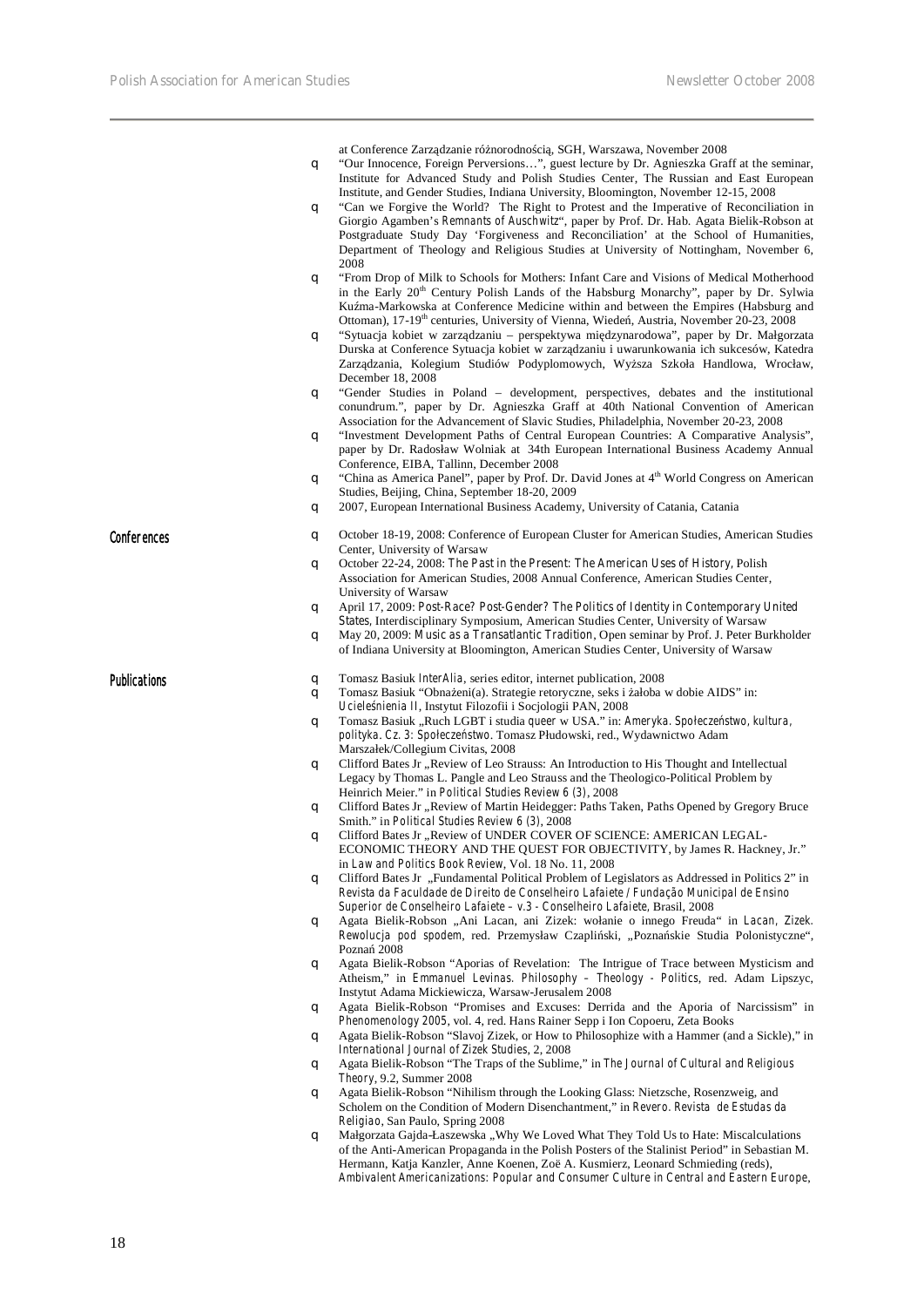American Studies, A Monograph Series, Vol. 165, Universitätsverlag Winter, Heidelberg, 2008

- q Małgorzata Gajda-Łaszewska Review of Tomasz Płudowski (red.) *Politics, Media and Elections: Contemporary International Perspectives on U.S. Presidency, Foreign Policy and Political Communication,)* in *The Americanist: Warsaw Journal for the Study of American Culture*, Vol. XXIV, Warszawa, 2008
- q Agnieszka Graff "The Land of Real Men and Real Women: Gender and E.U. Accession in Three Polish Weeklies" in: Carolyn Elliott (red.) *Global Empowerment of Women: Responses to Globalization, Politicized Religions and Gender Violence* (Routledge, series: Research in Gender and Society), New York, London: Routledge, 2008
- q Agnieszka Graff "Płe i naród tu i teraz. Kilka uwag o genderowym i seksualnym wymiarze współczesnego polskiego nacjonalizmu" in: El bieta H. Oleksy (red.), *To samo obywatelstwo w społeczeństwie wielokulturowym*, Wydawnictwo Naukowe PWN, 2008
- q Agnieszka Graff "Płe po ameryka sku: kwestia kobieca w historii i kulturze USA" in: Tomasz Płudowski (red.) *Ameryka. Społeczeństwo. Kultura. Polityka.*, Wydawnictwo Adam Marszałek, 2008
- q Agnieszka Graff "Mistyka, mistyfikacja, lustracja, czyli kilka słów o *Feminine Mystique* Betty Friedan" in *Res Publica Nowa* nr 4/2008, 2008
- q Agnieszka Graff and William Glass "Editors' Introduction. American Popular Culture as Export and Import," in *The Americanist, Warsaw Journal for the Study of the United States*, vol. XXIV, 2007/2008
- q Agnieszka Graff "It is Happening for a Reason. An Interview on Popular Culture with Pamela Church Gibson by Agnieszka Graff" in *The Americanist, Warsaw Journal for the Study of the United States*, vol. XXIV, 2007/2008
- q Ewa Grzeszczyk "American Models of Consumption and their Presence in Poland" in: S. M. Herrmann, K. Kanzler, A. Koenen, Z. A. Kusmierz, L. Schmieding (red.), **Ambivalent Americanizations***:* **Popular and Consumer Culture in Central and Eastern Europe,**  *American Studies, A Monograph Series, vol.165,* Universitätsverlag Winter GmbH, Heidelberg, 2008
- q Ewa Grzeszczyk "Contesting the Dominant Culture? The Promise Keepers and Aglow International Parachurch Movements" in: A. Bryk (red.), *Krakowskie Studia Międzynarodowe*: The United States, European Union and Modernity, nr 1 (V), Kraków 2008
- q Ewa Grzeszczyk "Model efektu bezpo redniego, model wykorzystania i gratyfikacji oraz model ratyfikacji kulturowej jako narz dzia analizy mediów masowych" in: K. St pnik, M. Rajewski (red.), *MEDIA STUDIES. Refleksja nad stanem obecnym.*, Wydawnictwo UMCS, Lublin, 2008
- q David A. Jones, *Case Studies in Public Policy and Management*. Case Program of the John F. Kennedy School of Government, Harvard University. Cambridge: 2008, Pearson.
- q David A. Jones, "One Grand Global Alliance: No Enlargement of Size, No Dilution of Veto, in the U.N. Security Council," in David A. Jones, ed., *Case Studies in Public Policy and Management*. Case Program of the John F. Kennedy School of Government, Harvard University. Cambridge: 2008, Pearson
- q David A. Jones, ed., *Old Choices, New Choices, or No Choice At All: Issues In 21st Century United States Foreign Policy*. Boston: 2008, Pearson, Volume I
- q David A. Jones, ed., *Old Choices, New Choices, or No Choice At All: Issues in 21st Century United States Foreign Policy*. Boston: 2008, Pearson. Volume II
- q David A. Jones, "Good Choices, Bad Choices, or No Choice at All? Old and New Issues in 21st Century U.S. Foreign Policy," in David A. Jones, ed., *Old Choices, New Choices, or No Choice At All: Issues In 21st Century United States Foreign Policy*. Boston: 2008, Pearson. Volume I
- q Dr. Grzegorz Kość "Poezja amerykanska od XIX wieku do wspolczesnosci", in: Tomasz Pludowski (red.) *Ameryka: Kultura, Społecze stwo, Polityka, Torun: Adam Marszalek, 2008* (współautor Kacper Bartczak), Instytut Anglistyki Uniwersytet Łódzki
- q Dr. Sylwia Ku ma-Markowska "Społeczny wymiar kontroli urodze w ród ydów w mi dzywojennym Nowym Jorku i Chicago", in: Krzysztof Pilarczyk (red.) *ydzi i judaizm we współczesnych badaniach polskich*, t. IV, Wydawnictwo Antykwa: Kraków 2008
- q Dr. Sylwia Ku ma-Markowska "Popularizing Haute Couture. Acceptance and Resistance to the New Look in the post-1945 United States", in *The Americanist, Warsaw Journal for the Study of the United States* Vol. XXIV 2007/2008
- q Dr. Krystyna Mazur "Nowa czarna estetyka Spike'a Lee", in: *Czarno na białym: Afro-Amerykanie, którzy poruszyli Amerykę,* Wydawnictwo UW, 2009
- q Dr. Radosław Wolniak "Investment Development Paths of Central European Countries: A Comparative Analysis", in: Enn Listra (red.), *International Business and the Catching-up Economies: Challenges and Opportunities,* Tallinn University of Technology, Tallinn 2008, Marian Gorynia, Jan Nowak, 25, Uniwersytet Warszawski
- q Dr. Radosław Wolniak "Poland's Evolving Net Outward Investment Position: A Cross-Industry Analysis", *Poznań University of Economics Review,* nr.2, 2008, vol. 8, Marian Gorynia, Jan Nowak, 26, Uniwersytet Warszawski
- q Dr. Radosław Wolniak "Poland's Investment Development Path: In Search of a Synthesis", *International Management Development Research Yearbook,* 2008, vol. XVII, Marian Gorynia, Jan Nowak, 8, Uniwersytet Warszawski

New faculty **New faculty q** In May we were saddened to lose Dr. Ewa Grzeszczyk, who died as a result of a tragic traffic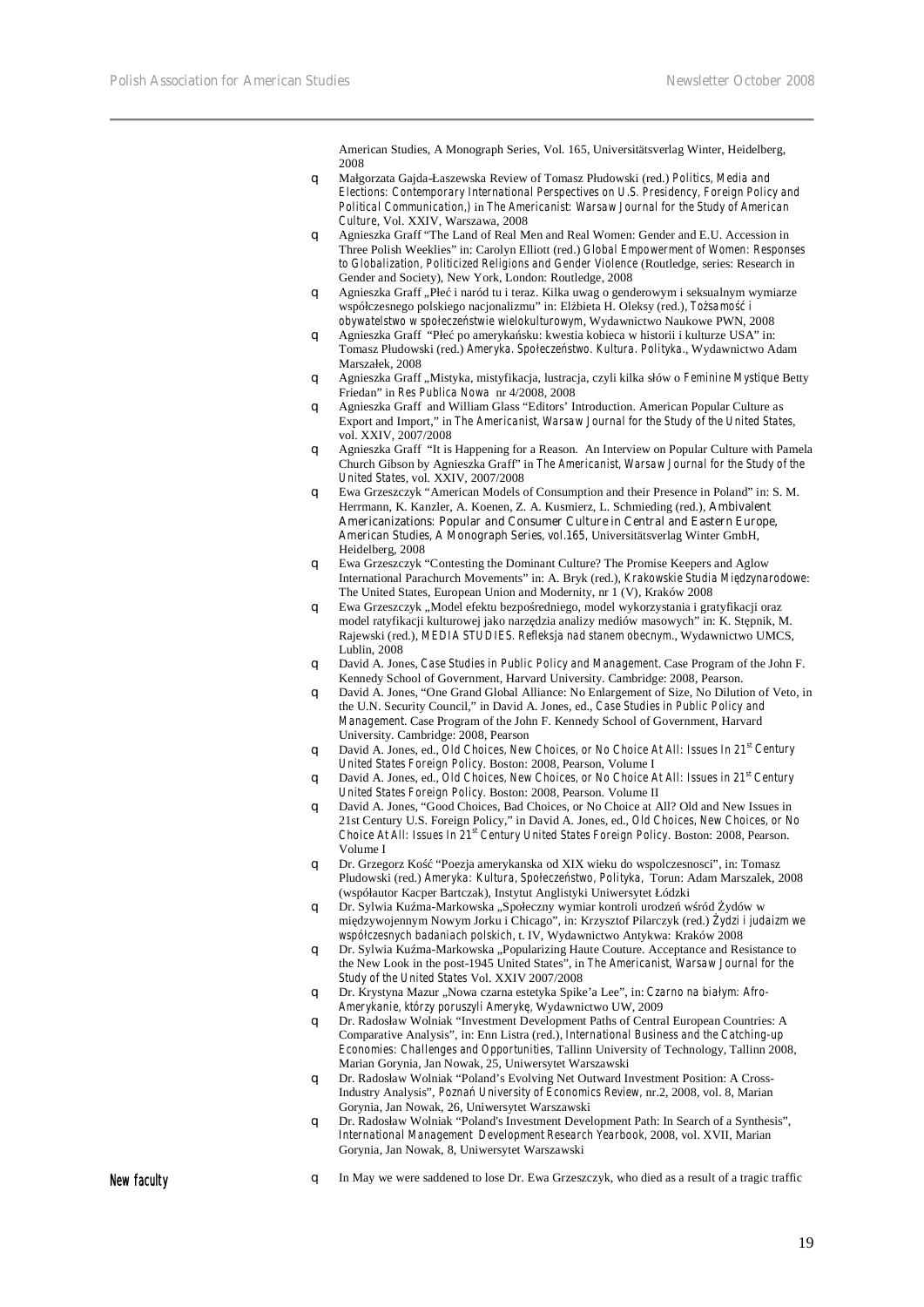|                  | a<br>a | accident in Warsaw.<br>Dr. hab. Urszula Jarecka, sociologist, who specializes in film and media studies, joined the<br>faculty in October 2009.<br>Karolina Krasuska, Ph.D. Candidate in Cultural Studies at Viadrina University,<br>Frankfurt/Oder, joined the faculty in March 2009. Her translation of Judith Butler's Gender<br>Trouble was published by Krytyka Polityczna last year. |
|------------------|--------|--------------------------------------------------------------------------------------------------------------------------------------------------------------------------------------------------------------------------------------------------------------------------------------------------------------------------------------------------------------------------------------------|
| New courses      |        | New courses offered can be viewed on our website: www.asc.uw.edu.pl                                                                                                                                                                                                                                                                                                                        |
| Calls for papers | a      | Please send submissions to The Americanist, Warsaw Journal for the Study of the United<br>States: the_americanist@uw.edu.pl                                                                                                                                                                                                                                                                |

# **English Philology Department, Szczecin University**

| Mailing address of the department, | <b>English Philology Department</b>                  |                                                                                                                                                                                                                                                                                                                                                                                                                                                    |  |
|------------------------------------|------------------------------------------------------|----------------------------------------------------------------------------------------------------------------------------------------------------------------------------------------------------------------------------------------------------------------------------------------------------------------------------------------------------------------------------------------------------------------------------------------------------|--|
| center                             |                                                      | Szczecin University                                                                                                                                                                                                                                                                                                                                                                                                                                |  |
|                                    | Al. Piastów 40B                                      |                                                                                                                                                                                                                                                                                                                                                                                                                                                    |  |
|                                    |                                                      | 71-065 Szczecin                                                                                                                                                                                                                                                                                                                                                                                                                                    |  |
|                                    | tel/fax 0-91 444 27 08                               |                                                                                                                                                                                                                                                                                                                                                                                                                                                    |  |
|                                    |                                                      | http://www.us.szc.pl/kfa/                                                                                                                                                                                                                                                                                                                                                                                                                          |  |
|                                    | <b>History and International Relations Institute</b> |                                                                                                                                                                                                                                                                                                                                                                                                                                                    |  |
|                                    | Szczecin University                                  |                                                                                                                                                                                                                                                                                                                                                                                                                                                    |  |
|                                    | Ul. Krakowska 71-79                                  |                                                                                                                                                                                                                                                                                                                                                                                                                                                    |  |
|                                    | 71-017 Szczecin                                      |                                                                                                                                                                                                                                                                                                                                                                                                                                                    |  |
|                                    | Tel 0-91 44443300                                    |                                                                                                                                                                                                                                                                                                                                                                                                                                                    |  |
|                                    |                                                      | http://www.hist.us.szn.pl/                                                                                                                                                                                                                                                                                                                                                                                                                         |  |
| Events/Activities                  | q                                                    | Beata Zawadka-Scholarship granted by the Department of State and the<br>Fulbright Commission to take part in the SUSI (Study of United States<br>Institutes) Programme on Contemporary American Literature<br>("Postmodernism") at the University of Louisville, Kentucky. June 19 -                                                                                                                                                               |  |
|                                    | q                                                    | August 1, 2009.<br>Renata Nowaczewska (affiliated with IHiSM, US) was awarded<br>Lanckoro ski Foundation Scholarship by Polish Academy of Arts and                                                                                                                                                                                                                                                                                                 |  |
|                                    |                                                      | Sciences to conduct an archive research study in the British National<br>Archives, Kew Gardens, London, where she worked on a topic: American<br>Private Foundations and US Foreign Policy 1950-1961." November 1-30,<br>2008                                                                                                                                                                                                                      |  |
| Conferences                        | q                                                    | <b>Beata Zawadka</b> took part in – the International conference of the Southern<br>Studies Forum of the EAAS "The Sense(s) of The South" organized by L'<br>Université de Versailles Saint-Quentin-en-Yvelines and L'Université Paris<br>Diderot in Paris/Versaille, France. Paper entitled "Southern Sense Into<br>Transcultural Sensibility: The Contemporary 'Sense-Making' of Gone With<br>The Wind." Paris/Versaille, September 10-13, 2009. |  |
|                                    | q                                                    | Beata Zawadka took part in -the 1st Global Conference of the Inter-<br>Disciplinary Net "Evil, Women and The Feminine" organized in Budapest,<br>Hungary. Paper entitled "'Sometimes The Mystery [is] Simply How to Tell<br>The Story at All.' The Phenomenon of the Contemporary Southern 'White<br>Trash' Womanhood as Presented in Trash by Dorothy Allison." Budapest,<br>Hungary, May 1-3, 2009.                                              |  |
|                                    | q                                                    | Beata Zawadka took part in the International PAAS conference "The Past<br>in the Present: the American Uses of History" organized by Warsaw<br>University in Warsaw, Poland. Paper entitled "Past into Present and Back:<br>a (Mis)use of Southern History in Edward P. Jones's The Known World."<br>Warsaw, October 22-24, 2008r.                                                                                                                 |  |
|                                    | q                                                    | <b>Renata Nowaczewska</b> delivered a paper: "The Forgotten Man" – a Man In<br>the changing economic reality during the Great Depression in the USA, at<br>the 2 <sup>nd</sup> Conference organized by UMCS- "Masculinity as a Cultural                                                                                                                                                                                                            |  |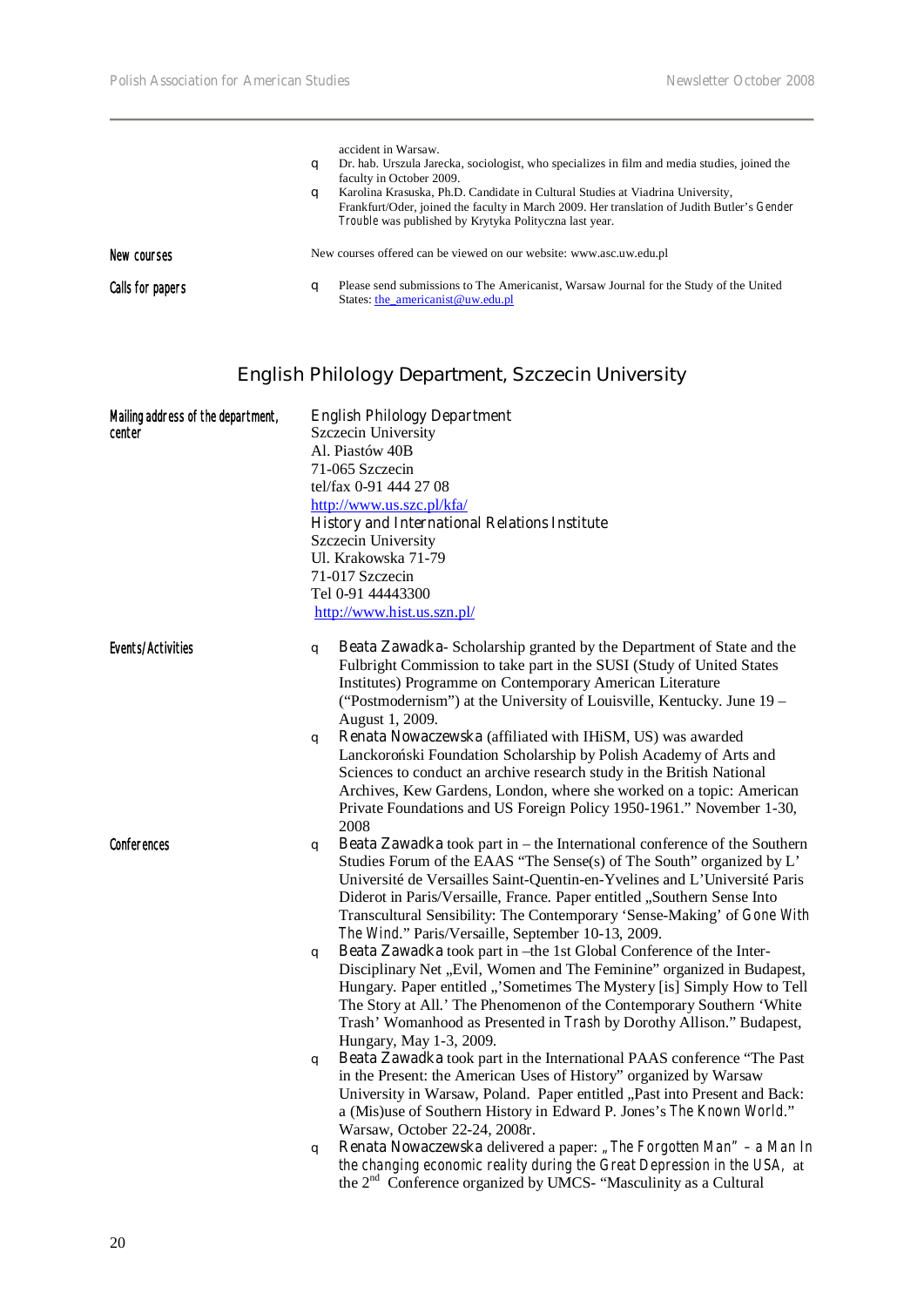$\overline{\phantom{a}}$ 

|                     | q<br>q<br>q | Category- Masculine Practices", Lublin October 15-16, 2008.<br>In May 2009, Renata Nowaczewska delivered a paper "Migrating Women-<br>From Lady Bountiful to a social Worker-professional or social<br>advancement? Women's role in the charity development in the USA. "<br>("Migracje Kobiet: Od 'Lady Bountiful' do pracownika socjalnego - awans<br>zawodowy i/czy społeczny?" Rola kobiet w rozwoju dobroczynno ci w<br>Stanach Zjednoczonych) at a conference "Women and Migration Processes"<br>(Kobiety a Procesy Migracyjne) organized by the Polish Academy of<br>Sciences in Szczecin-Pobierowo.<br>In May 2009, Renata Nowaczewska took part in the $3rd$ International<br>Conference "The United States and the World from Imitation to Challenge,"<br>organized by Jagiellonian University in Cracow, where she delivered a<br>paper "American Private Foundations: Global Philanthropy or Global<br>Hegemony." |
|---------------------|-------------|-------------------------------------------------------------------------------------------------------------------------------------------------------------------------------------------------------------------------------------------------------------------------------------------------------------------------------------------------------------------------------------------------------------------------------------------------------------------------------------------------------------------------------------------------------------------------------------------------------------------------------------------------------------------------------------------------------------------------------------------------------------------------------------------------------------------------------------------------------------------------------------------------------------------------------|
| <b>Publications</b> | q           | <b>Beata Zawadka</b><br>1. "How Far Do We Have to Go? Teleportation in the Service of the<br>American Cultural Communication. Octavia Butler's Kindred (1979)."<br>Tools of their Tools: Communication Technologies and American<br>Cultural Practice. Ed, Grzegorz Ko, Krzysztof Majer. Cambridge:<br>Cambridge Scholars Publishing 2009.<br>2. "Miranda, czyli afirmacja iluzji. O kobiecym do wiadczaniu Południa<br>na podstawie wybranych utworów Katherine Anne Porter. W kanonie<br>prozy ameryka skiej. Vol II entitled "Z placu Waszyngtona do Domu z<br>Li ci" Ed. Lucyna P dich-Aleksandrowicz. Warszawa: Wydawnictwo<br>Academica SWPS 2009.                                                                                                                                                                                                                                                                      |
|                     | q           | "Halfway Through: the Porch as a Metaphor for the Southerner's<br>Transcultural Identity." Polish Journal for American Studies 2008. Ed.<br>Marek Pary . Warszawa: Wydawnictwo Naukowe UAM 2009.                                                                                                                                                                                                                                                                                                                                                                                                                                                                                                                                                                                                                                                                                                                              |
| New courses         | q           | Beata Zawadka is teaching - Anatomy of Film, Contemporary American<br>Literature 1960-Present                                                                                                                                                                                                                                                                                                                                                                                                                                                                                                                                                                                                                                                                                                                                                                                                                                 |
|                     | q           | Renata Nowaczewska is teaching Documented American History, Changes<br>in American Society- post 1945, American Philanthropic Tradition, US-<br>Latin-American Relations.                                                                                                                                                                                                                                                                                                                                                                                                                                                                                                                                                                                                                                                                                                                                                     |

### **American Literature Section, Institute of English Studies, University of Warsaw**

| <b>Mailing address</b> |        | Zakład Literatury Ameryka skiej, Instytut Anglistyki UW, ul. Nowy wiat 4,00-<br>497 Warsaw                                                                                                                                                                                                                                                                                                                                                                                                                                                                     |
|------------------------|--------|----------------------------------------------------------------------------------------------------------------------------------------------------------------------------------------------------------------------------------------------------------------------------------------------------------------------------------------------------------------------------------------------------------------------------------------------------------------------------------------------------------------------------------------------------------------|
| Events/Activities      | a<br>q | <b>Jarosław Kuczy ski</b> is the laureate of the inaugural edition of the PAAS<br>award for the best Polish M.A. thesis in American Studies. His thesis on the<br>use of maps in William Faulkner's fiction was supervised by Agata Preis-<br><b>Smith.</b> Congratulations to both the winner and the supervisor!<br>Anna Pochmara has taken the second place in the first edition of the Rob<br>Kroes Award for the best unpublished work in American Studies. The award<br>is granted by the European Association for American Studies.<br>Congratulations! |
|                        | q      | Julia Fiedorczuk has published her new volume of poetry entitled Tlen<br>(Wrocław: Biuro Literackie, 2009). She has appeared at poetry festivals in<br>Poland, Sweden, Slovenia and Austria. Her work has been recently translated<br>into Swedish, Norwegian, Danish, English, Slovenian, and Croatian. Julia's<br>poems are included in the anthology Solistki: antologia poezji kobiet 1989-<br>2009 (Warszawa: Biblioteka Nocy Poetów, 2009).                                                                                                              |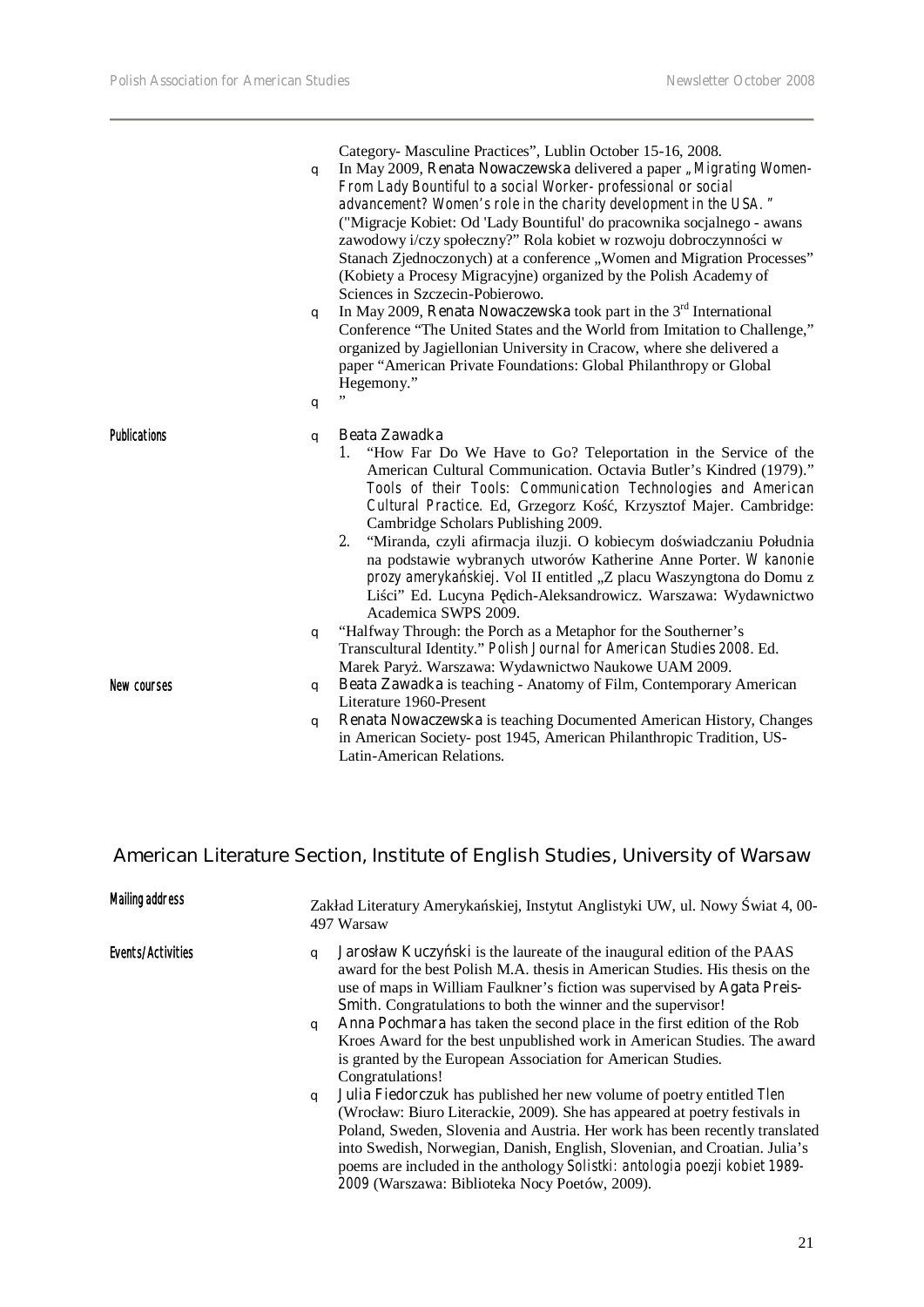- q In August, **Julia Fiedorczuk** attended an international workshop "Metropoetica" in Slovenia. This project involves collaborative activities of six women poets from different countries.
- q In June-July, **Anna Warso** took part in the School of Theory and Criticism at Cornell University. In August, she did research at the library of the University of Minnesota, where she had access to the collection of John Berryman's manuscripts.
- q In June, **Anna Pochmara** defended her doctoral dissertation "Engendering the New Negro: A Gender and Sexuality Studies Analysis of Harlem Renaissance Discourse." The dissertation was supervised by **Piotr Skurowski**, and reviewed by **Jadwiga Maszewska** and **Agata Preis-Smith**.
- q In May, Professor **Eric J. Sundquist** visited the Institute of English Studies UW within the program Fulbright Senior Specialist. He gave a series of lectures on African American and Jewish American topics and spoke at a staff meeting. He also delivered lectures at the American Studies Center in Warsaw and the departments of English at Maria Curie-Skłodowska University in Lublin and the Jagiellonian University in Cracow.
- q In May, **Julia Fiedorczuk** talked on ecopoetry at the seminar Östersjöar/Baltics on Biskops Arnö island in Sweden.
- q In May, **Ewa Łuczak** delivered a public lecture "The Idea of Race in Europe and the United States in a Comparative Historical Perspective" for Res Publica Nowa.
- q In April, **Julia Fiedorczuk** delivered a lecture on "The Mystery of the Speaking Body: the Unconscious According to Lacan" to the Gender Studies Group affiliated with the English Department, University of Wrocław.
- q In March, **Julia Fiedorczuk** participated in a series of discussions on "Ecopoetry," organized by the publishing house Ha!Art as a part of the festival Seasons of Poetry.
- q In February, **Justyna Włodarczyk** defended her doctoral dissertation "Ungrateful Daughters: Third Wave Feminist Prose." **Agata Preis-Smith** supervised the dissertation, while **Jadwiga Maszewska** and **Tadeusz Rachwał** served as reviewers.
- q In January 2009, **Marek Paryż** was appointed managing editor of the *Polish Journal for American Studies*. **Zuzanna Ładyga** joined the editorial team of the journal.
- q In October 2008, **Zuzanna Ładyga** was elected board member and treasurer of the Polish Association for American Studies.
- q **Julia Fiedorczuk** has published new essays on W.C. Williams, Maurice Blanchot and Ronald Firbank at www.biuroliterackie.pl.
- q **Anna Pochmara** and **Anna Warso** have received stipends for doctoral students from the Mazovian local government.
- q **Marek Paryż** has succeeded **Agata Preis-Smith** as chair of the Section of American Literature in the Institute of English Studies UW.
- q A revised edition of the volume *Mosaics of Words. Essays on the American and Canadian Literary Imagination in Memory of Professor Nancy Burke*, ed. Marek Pary, Agata Preis-Smith and Ewa Łuczak (Warsaw: Institute of English Studies, 2006) has been published, excluding the contribution from **Jakub Wójcik** ("A Binocular Vision: The Concept of the Frontier and the West in the Canadian and American Imagination"), which has proven to be plagiarized from an article by **William H. Katerberg** "A Northern Vision: Frontiers and the West in the Canadian and American Imagination," American Review of Canadian Studies, vol. 33, 2003. The editors wish to apologize to Professor Katerberg for this unpleasant incident.

Guest lecturers In April 2009, Professor **Joan Gordon**, Nassau College, delivered a lecture entitled "Not Cyborg but Amborg."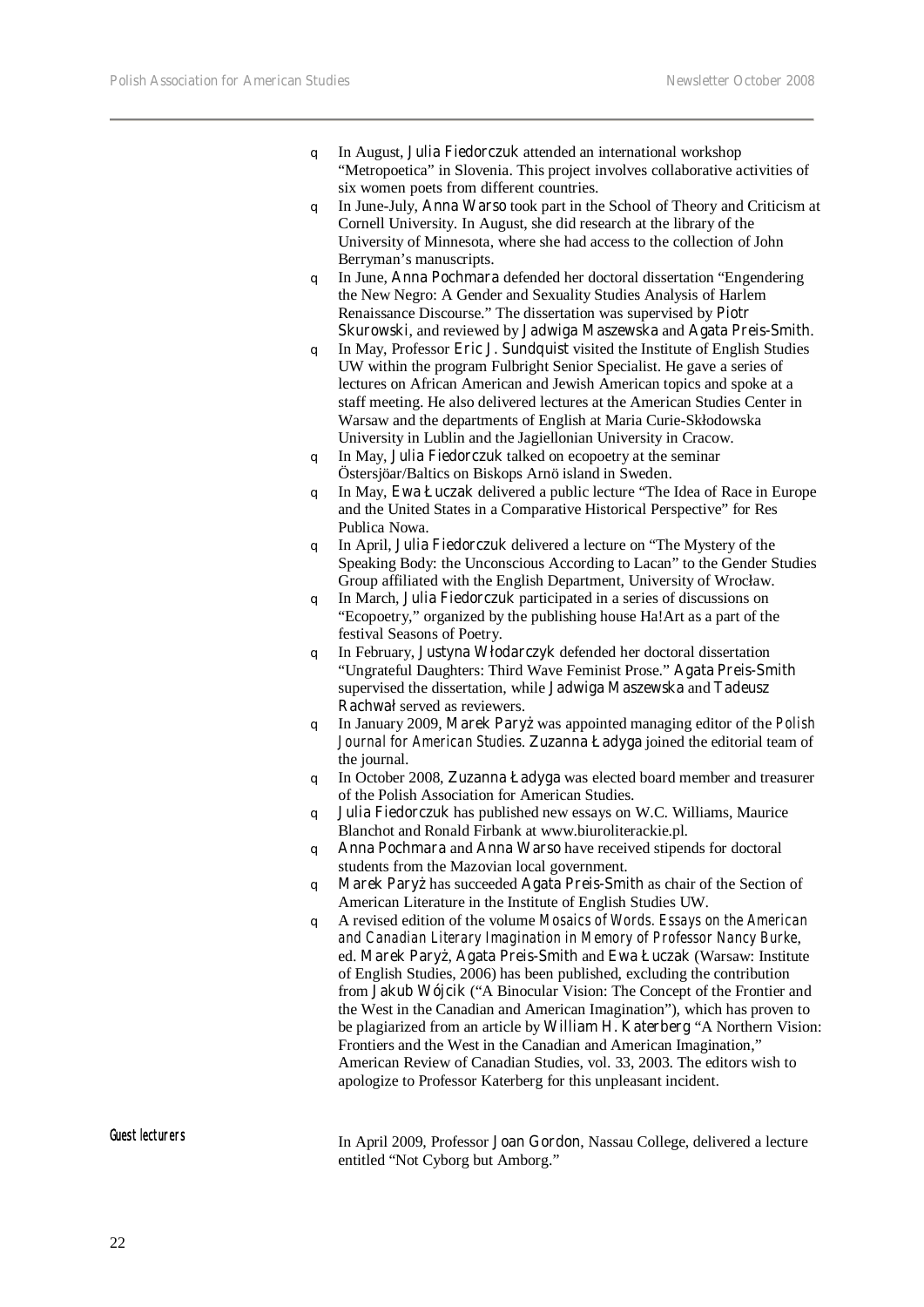|                     | In April, Professor Kwakiutl Dreher, University of Nebraska, gave a talk on<br>"Piercing the Fourth Veil: Getting Close with My Celebrity Sistahs."                                                                                                                                                                                                                                                                                                                                                                                                                                                                                                                                                                                                                                                                                                                                                                                                                                                                                                                                                                                                                                                                                                                                                                                                                                                                                                                                                                                                                                                                        |
|---------------------|----------------------------------------------------------------------------------------------------------------------------------------------------------------------------------------------------------------------------------------------------------------------------------------------------------------------------------------------------------------------------------------------------------------------------------------------------------------------------------------------------------------------------------------------------------------------------------------------------------------------------------------------------------------------------------------------------------------------------------------------------------------------------------------------------------------------------------------------------------------------------------------------------------------------------------------------------------------------------------------------------------------------------------------------------------------------------------------------------------------------------------------------------------------------------------------------------------------------------------------------------------------------------------------------------------------------------------------------------------------------------------------------------------------------------------------------------------------------------------------------------------------------------------------------------------------------------------------------------------------------------|
|                     | In May, Professor Veronica Hollinger, Trent University, Canada, lectured<br>on "Retrofitting Frankenstein."                                                                                                                                                                                                                                                                                                                                                                                                                                                                                                                                                                                                                                                                                                                                                                                                                                                                                                                                                                                                                                                                                                                                                                                                                                                                                                                                                                                                                                                                                                                |
| Conferences         | In October 2008, Marek Pary participated in the annual conference of the<br>q<br>American Studies Association in Albuquerque, NM, with a paper on "The<br>Use of the Frontier Topos in Sam Peckinpah's War Film Cross of Iron."<br>In October, Joanna Ziarkowska and Hanna Boguta-Marchel attended the<br>q<br>PAAS conference in Warsaw with respective papers on "Dancing for<br>Survival: Reinterpretations of Ghost Dance in Leslie Marmon Silko's<br>Gardens in the Dunes" and "Time in the Novels of Cormac McCarthy: From<br>Recurrent Circularity to the Finality of Here and Now."<br>In April 2009, Ewa Łuczak chaired a panel on "African American Female<br>q<br>Culture in the 1960s and Beyond" at the Collegium for African American<br>Research Conference.<br>In May, Julia Fiedorczuk read a paper "Versions of the Wild: Margaret<br>q<br>Atwood I Marzanna Bogumiła Kielar" at the ASLE conference in Victoria,<br>Canada.<br>In July Joanna Ziarkowska spoke on "Marketing Indigenous Bodies in the<br>q<br>Fiction of Leslie Marmon Silko, Louise Erdrich, and Sherman Alexie" at the<br>conference "Indigenous Bodies: Reviewing, Relocating, Reclaiming" at the<br>University of East Anglia.<br>In September, Anna Warso attended the $3rd$ Global Conference on Fear,<br>q<br>Horror and Terror at Mansfield College, Oxford, with a paper on "What<br>Killed Laura Palmer? David Lynch's Twin Peaks asa Dissection of American<br>Fears."<br>In September, Marek Pary talked on "Philip Roth's The Plot Against<br>q<br>America: Transgressive Historical Fiction" at the conference "Memory of |
| <b>Publications</b> | War" in Gda sk<br><b>Agata Preis-Smith</b><br>"Was Ada a Cyborg, or, the Post-Human Concept of the Female Artist in<br>$\alpha$<br>Jane Campion's The Piano." Acta Philologica, 35 (2009).<br>Julia Fiedorczuk<br>"Let the wind speak: The Figure of Parabasis in Ezra Pound's Cantos and<br>q<br>Laura Riding's Collected Poems." PASE Studies in Literature and Culture.<br>Ed. Magdalena Cie lak and Agnieszka Rasmus. Łód : Łód University Press,<br>2008.                                                                                                                                                                                                                                                                                                                                                                                                                                                                                                                                                                                                                                                                                                                                                                                                                                                                                                                                                                                                                                                                                                                                                             |
|                     | "Against Simulation: 'Zen' Terrorism and the Ethics of Self-Annihilation in<br>q<br>Don DeLillo's Players." Ideology and Rhetoric: Constructing America. Ed.<br>Bo enna Chyli ska. Newcastle: Cambridge Scholars Publishing, 2009.<br>"Nostalgic Avant-Gardes: Writing Poetry in the Age of E-mail." Tools of<br>q<br>Their Tools. Communication Technologies and American Cultural Practice.<br>Ed. Grzegorz Ko<br>and Krzysztof Majer. Newcastle: Cambridge Scholars<br>Publishing, 2009.<br>"Death ans Death': Laura Riding and the Limits of Poetry." Polish Journal<br>q<br>for American Studies, 3 (2009).<br>"'Pull down thy vanity': Post-Pastoral Subject in Ezra Pound's Cantos."<br>q<br>JOE: Journal of Ecocriticism, 2 (2009); on-line.<br>(with Grzegorz Jankowicz) "Cyborg w ogrodzie: zało ycielskie uwagi o<br>q<br>ekokrytyce." Ha!Art, 1-2 (2009).                                                                                                                                                                                                                                                                                                                                                                                                                                                                                                                                                                                                                                                                                                                                                      |
|                     | Zuzanna Ładyga<br>Rethinking Postmodern Subjectivity: Emmanuel Levinas and the Ethics of<br>q<br>Referentiality in the Work of Donald Barthelme. Frankfurt am Main: Peter<br>Lang, 2009.                                                                                                                                                                                                                                                                                                                                                                                                                                                                                                                                                                                                                                                                                                                                                                                                                                                                                                                                                                                                                                                                                                                                                                                                                                                                                                                                                                                                                                   |

**Ewa Łuczak**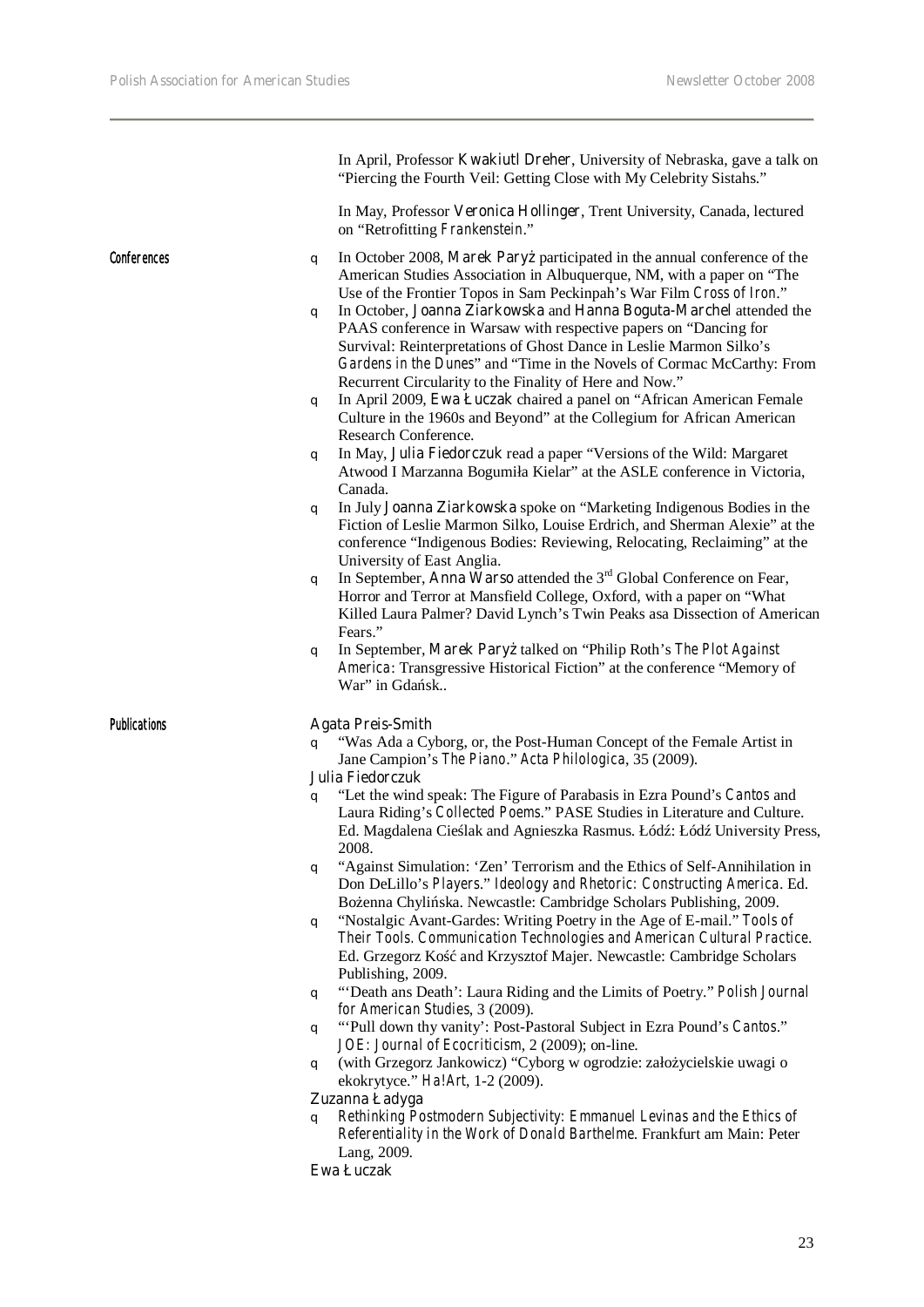- q (coedited with Andrzej Antoszek) *Czarno na białym: Afroamerykanie, którzy poruszyli Amerykę*. Warsaw: University of Warsaw Press, 2009.
- q "W rytm blueasa po szwedzkim dywanie twórczo Toni Morrison." *Czarno na białym*.

#### **Anna Pochmara**

- q "Are You a Real Man?" The Construction of Hegemonic Masculinity in American Culture." *Polish Journal for American Studies*, 2 (2008).
- q "The Ideology of America and Americanness in Harlem Renaissance Discourse." *Ideology and Rhetoric: Constructing America*. Ed. Bo enna Chylińska. Newcastle: Cambridge Scholars Publishing, 2009.

#### **Joanna Ziarkowska**

q "Between Truths and Lies: English and Native Languages in Leslie Marmon Silko's Short Stories." *Ideology and Rhetoric: Constructing America*. Ed. Bo enna Chyli ska. Newcastle: Cambridge Scholars Publishing, 2009.

#### **Marek Pary**

- q *Figures of Dependence, Figures of Expansion: Representations of the Postcolonial and Imperial Experience in the Discourse of American Transcendentalism*. Warsaw: Institute of English Studies, University of Warsaw, 2009.
- q "Narrative Uses of Medical Discourse in 'Bartleby' and *Billy Budd*." *'Will you tell me anything about yourself?' Co-memorative Essays on Herman Melville's 'Bartleby the Scrivener.'* Ed. Janusz Semrau. Frankfurt am Main: Peter Lang, 2009.
- q "Global Communication and Imperial Imaginings in Walt Whitman's Poems." *Polish Journal for American Studies*, 3 (2009).
- q "Nowa proza Philipa Rotha." *W kanonie prozy amerykańskiej. Z placu Waszyngtona do Domu z li ci*. Ed. Lucyna Aleksandrowicz-P dich. Warszawa: Wydawnictwo SWPS Academica, 2009.
- q "Czas podsumowań, czas wyzwań: powieści Johna Updike'a po 2000 r." *W*  kanonie prozy ameryka skiej. Z placu Waszyngtona do Domu z li ci. Ed. Lucyna Aleksandrowicz-P dich. Warszawa: Wydawnictwo SWPS Academica, 2009.
- q Review of *Melville w kontekstach* and *Płynność i egzystencja*, both by Paweł Jędrzejko. *Polish Journal for American Studies*, 3 (2009).
- q Reviews of the Polish editions of: *Tales of Men and Ghosts* by Edith Wharton, *Falling Man* by Don DeLillo, *Diary of a Bad Year* by J.M. Coetzee, *The Good Terrorist* by Doris Lessing, *A Disorder Peculiar to the Country* by Ken Kalfus, *Bright Lights, Big City* by Jay McInnerney, *Divisadero* by Michael Ondaatje, *Love in the Ruins* by Walker Percy, *Child of God* by Cormac McCarthy, *Couples* by John Updike, *The Yiddish Policemen's Union* by Michael Chabon. *Nowe Ksi zki* 11 (2008) – 10 (2009).

#### **Hanna Boguta Marchel**

- q "Violence Against the Ethnically Other: The Ideology of the American West in Cormac McCarthy's *Blood Meridian*." *Ideology and Rhetoric: Constructing America*. Ed. Bo enna Chyli ska. Newcastle: Cambridge Scholars Publishing, 2009.
- q "The Actual and Virtual Identity of Cormac McCarthy: A Case Study." *Tools of Their Tools. Communication Technologies and American Cultural*  Practice. Ed. Grzegorz Ko and Krzysztof Majer. Newcastle: Cambridge Scholars Publishing, 2009.
- q "Biblical Undertones of the Father-Son Relations in the Fiction of Cormac McCarthy." *Polish Journal for American Studies*, 3 (2009).

#### **Anna Warso**

- q Review of *O wiele więcej Okien o amerykańskiej poezji kobiecej*, ed. Lucyna Aleksandrowicz-P dich and Jerzy Kamionowski. *Polish Journal for American Studies*, 3 (2009).
- q Polish translation of Diana Collecott Surman, "Towards the Crystal: Art and Science in Williams's Poetics." *Literatura na wiecie*, 1-2 (2009).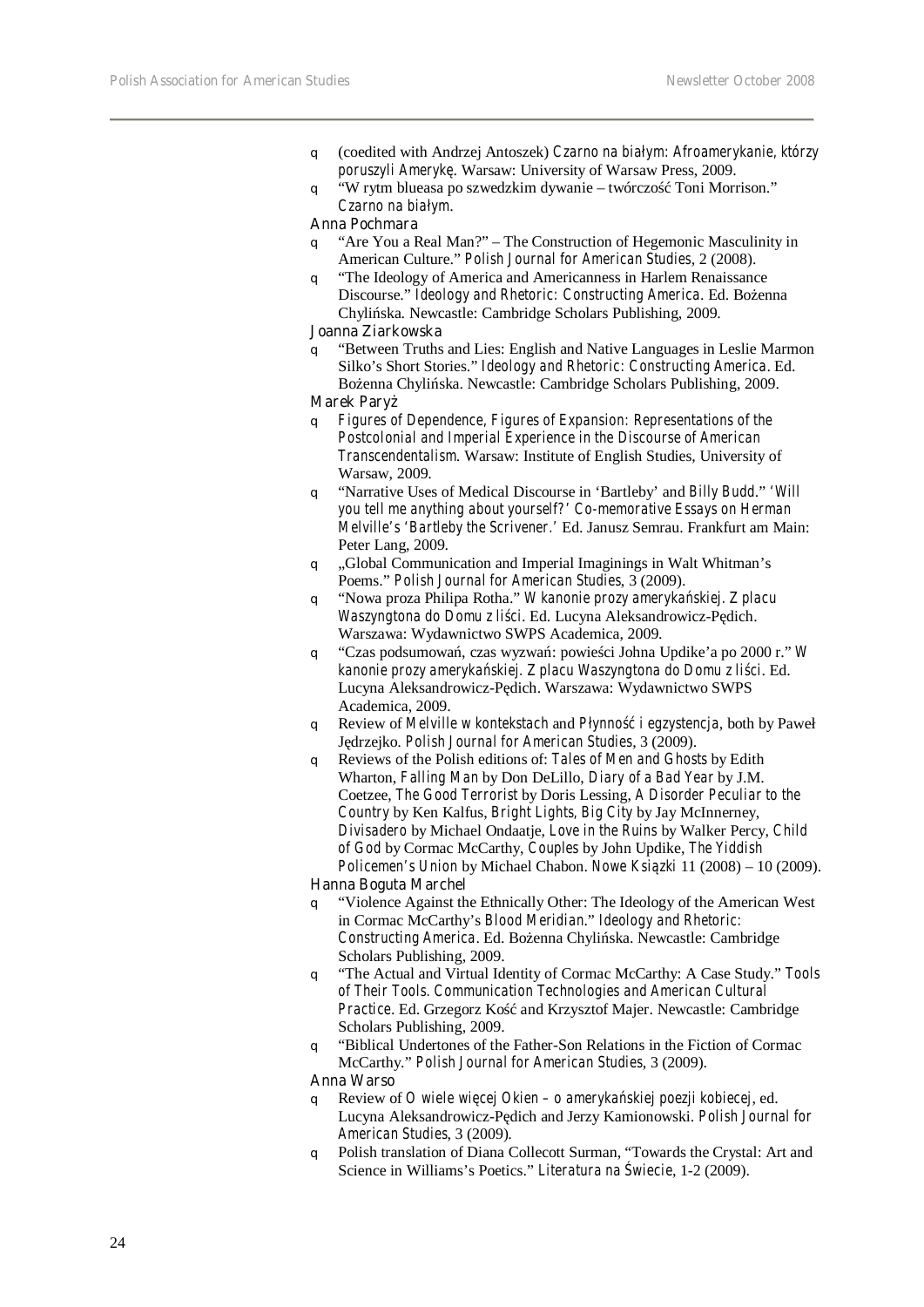| Ne w faculty | a | <b>Justyna Włodarczyk and Anna Pochmara</b> , former doctoral students, have<br>joined the Section of American Literature as Assistant Professors.<br>Joanna Grygien and Jarosław Kuczy ski are new doctoral students in the<br>section. |
|--------------|---|------------------------------------------------------------------------------------------------------------------------------------------------------------------------------------------------------------------------------------------|
| New courses  |   | <b>Julia Fiedorczuk, "Representations of the Body and Sexuality in American</b><br>Literature"                                                                                                                                           |

# Institute of English Philology, University of Opole

| Mailing address of the department,<br>center, etc. | Institute of English Philology, University of Opole, pl. Kopernika 11, 45-040<br>Opole, tel/fax: (77) 5415 923<br>www. anglistyka.uni.opole.pl                                                                                                                                                                                                                                                                                                                                                                                                                                                                                                                                                                                 |  |
|----------------------------------------------------|--------------------------------------------------------------------------------------------------------------------------------------------------------------------------------------------------------------------------------------------------------------------------------------------------------------------------------------------------------------------------------------------------------------------------------------------------------------------------------------------------------------------------------------------------------------------------------------------------------------------------------------------------------------------------------------------------------------------------------|--|
| <b>Events/Activities</b>                           | Jacek Gutorow and Paweł Marcinkiewicz partcipated in the Ars Cameralis<br>q<br>Festival in Katowice (November 2008) where they read their translations of<br>the poems by Ron Padgett and Mary Jo Bang (who were also present).<br>Jacek Gutorow published a selection of translations of Padgett's poems:<br>Nigdy nie wiadomo, Ars Cameralis Silesiae Superioris, Katowice 2008.<br>Paweł Marcinkiewicz partcipated in a panel discussion on Mary Jo Bang's<br>poetry – the event took place in Cracow on November 25, 2008.<br>In April 2009, Paweł Marcinkiewicz was invited to the Mugli University,<br>q<br>Turkey, where he lectured on American literature and culture.                                                |  |
| Conferences                                        | Jacek Gutorow: "Figure of Fulfilment. Henry James and 'a sense of Italy"', The<br>of Paris,<br>American<br>University<br>Henry<br>James's Europe:<br>Cultural<br>Reappropriations, Transtextual Relations, April 3-5, 2009 r.<br>Jacek Gutorow: "Youth: One Word from Shakespeare", Cracow, Center for<br>Advanced Studies in the Humanities, Living On: New Prospects for the<br>Humanities, June 4-6, 2009.<br>Paweł Marcinkiewicz: "The Evolution of the Notion of Space in John Ashbery's<br>Poetry in the Context of Space in the Twentieth-Century Art", Opole, The 18 <sup>th</sup><br>PASE Conference, April 16, 2009.                                                                                                 |  |
| <b>Publications</b>                                | Wacław Grzybowski:<br>"Lux ex Armorica: The Celtic Contemplative<br>Consciousness Versus Secularization in Thomas MacGreevy's 'Breton Oracles'";<br><i>Issues</i><br>of<br><i>Globalisation</i><br>and<br>Secularisation in<br>France<br>in<br>and<br>Ireland, proceedings of AFIS conference on the same topic, 23-24.05.2008,<br>Rennes, France, edited by Prof. Yann Bvant and Prof. Eamon Maher, published<br>by Peter Lang, 2009.<br>Jacek Gutorow: "The Moment of a Bird's Cry: A Note on Wallace Stevens and<br>Simone Weil", The Wallace Stevens Journal, Vol. 32 No 2, Fall 2008 (Special<br>Issue: Stevens and France. Ed. by Anne Luyat).<br>Jacek Gutorow: "When Everything Is Shed.' Remarks on Wallace Stevens's |  |
|                                                    | 'The Man on the Dump'". Rubbish, Waste and Litter. Culture and Its<br>Refus(e)als. Edited by Tadeusz Rachwał. Wydawnictwo WSPS Academica,<br>Warszawa 2008.                                                                                                                                                                                                                                                                                                                                                                                                                                                                                                                                                                    |  |
| <b>Calls for papers</b>                            | THE DREAM. READINGS IN ENGLISH AND AMERICAN LITERATURE AND<br>CULTURE III                                                                                                                                                                                                                                                                                                                                                                                                                                                                                                                                                                                                                                                      |  |
|                                                    | We are seeking contributions to the volume entitled The Dream, hopefully a<br>sequel to two previous volumes in our "Readings in English and American<br>Literature and Culture" series: Community and Nearness (2007) and The Body                                                                                                                                                                                                                                                                                                                                                                                                                                                                                            |  |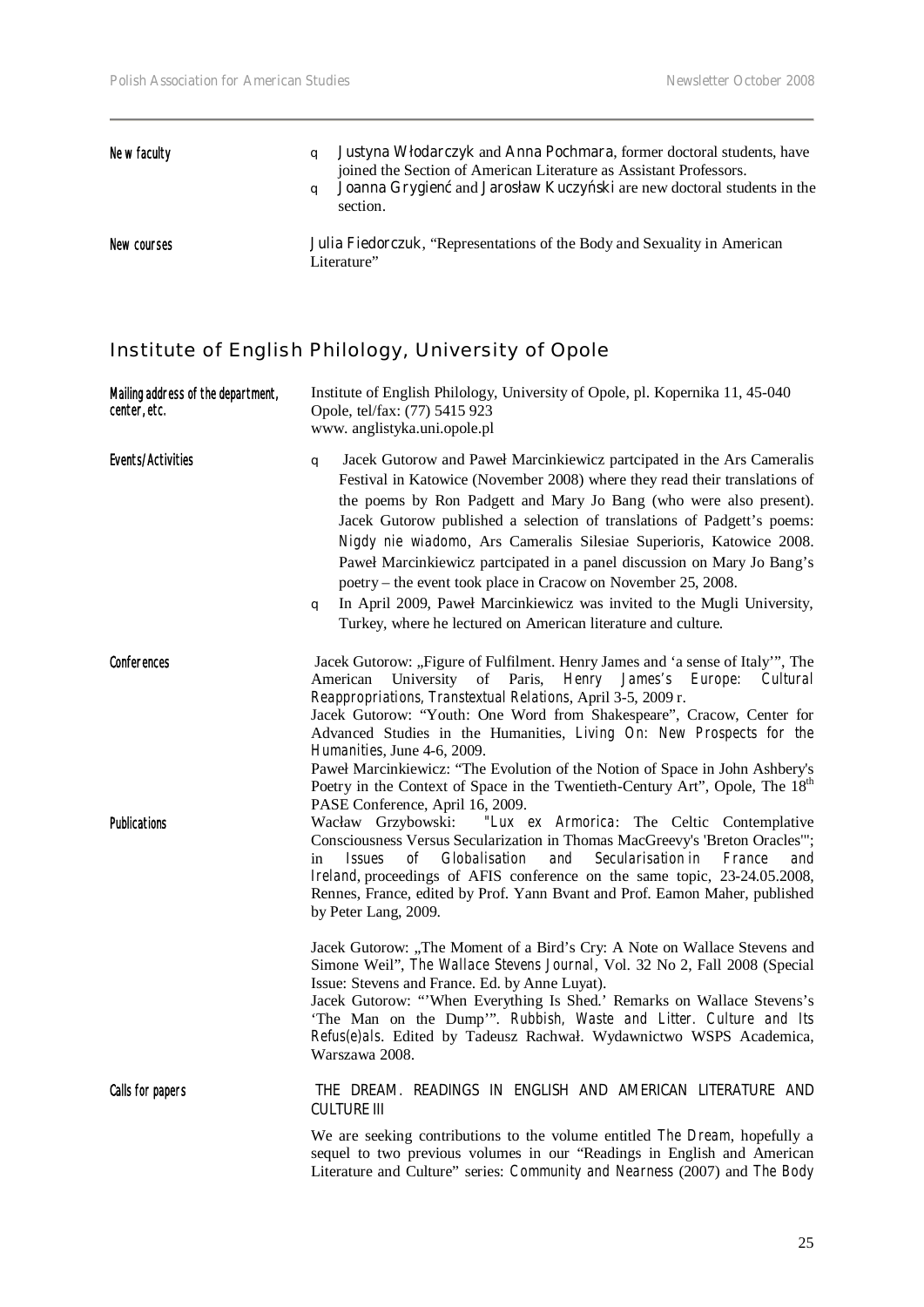(2009). As with these earlier books, we are interested in critical papers dealing with the literature and culture of the last three centuries. All kinds of approaches and perspectives are welcome.

The Dream (and the Text)

Each text has its own dream: a dark character, a mysterious passage or turn, some repressed feelings, and even writing itself, dumb and blind. Dreams are interwoven into the very texture of literature, either as its potential or its negative. It is interesting to see how a text reveals its latent dreamy aspect and how criticism helps in the process. As the editors of *The Dream*, we want to give opportunity for analyzing the modes and strategies in which such revelations take place in a literary text or by means of cultural phenomena. Possible topics include:

- dreams in literary texts; texts about dreams and as dreams; literary space of the visionary, the gothic, etc.

- the notion of the Uncanny; psychoanalytical discourses; fiction of the repressed and repressed fictions; the subconscious and the unconscious

- applications of Freudian and Jungian dream theories to literary texts and cultural phenomena

- dream-sequences and the like literary strategies (e.g. tropism, *ecriture feminine*, cut-up technique)

- surrealism and its legacies

- magic realism

- the notions of the dreaming body and dream bodies; "altered states of consciousness"; fiction and rhetoric of the irrational

Our deadlines: proposal (300-400 words) - December 31th 2009; notification of acceptance - January 31th 2010; full text - September  $30<sup>th</sup>$  2010; publication of the volume (University of Opole Press) - first half of 2011.

Please contact Ilona Dobosiewicz (dobosiewicz@interia.pl) or Jacek Gutorow  $(dreadwork@interia.pl)$ , the editors of the series.

# **Institute of English Studies University of Wrocław**

| Mailing address of the department, |   | Institute of English Studies                                                                                                                                                                      |
|------------------------------------|---|---------------------------------------------------------------------------------------------------------------------------------------------------------------------------------------------------|
| center, etc.                       |   | University of Wrocław                                                                                                                                                                             |
|                                    |   | ul. Ku nicza 22                                                                                                                                                                                   |
|                                    |   | 50-138 Wrocław                                                                                                                                                                                    |
|                                    |   | Poland                                                                                                                                                                                            |
| Events/Activities                  | q | In Spring 2009, the American Literature and Culture Section was officially<br>established within the Institute of English Studies. Dr hab. Marek Oziewicz<br>became the Section's first director. |
|                                    |   |                                                                                                                                                                                                   |
|                                    | q | El bieta Klimek-Dominiak was awarded a Library Research Grant by the                                                                                                                              |
|                                    |   | John F. Kennedy Institute, Free University, Berlin (September-October                                                                                                                             |
|                                    |   | 2008).                                                                                                                                                                                            |
|                                    | q | Katarzyna Nowak was awarded The Kosciuszko Foundation fellowship; to<br>conduct research at Loyola Marymount University, California (November)<br>2008 – February 2009).                          |
|                                    | q | Marek Oziewicz's study One Earth, One People was a finalist for 2009                                                                                                                              |
|                                    |   | Mythopoeic Scholarship Award in Myth and Fantasy Studies.                                                                                                                                         |
|                                    | q | Dominika Ferens was awarded a Library Research Grant by the John F.                                                                                                                               |
|                                    |   | Kennedy Institute, Free University, Berlin (August 2009).                                                                                                                                         |
|                                    | q | Piotr Zazula taught two workshops on translating song lyrics from English                                                                                                                         |
|                                    |   | into Polish to Wrocław senior high school students as part of an educational<br>project sponsored by the European Union and the Education Department of                                           |
|                                    |   | Wrocław City Council (April 2009).                                                                                                                                                                |
|                                    | q | Piotr Zazula gave a lecture in Polish on American ecopoetry ("Ekopoezja w                                                                                                                         |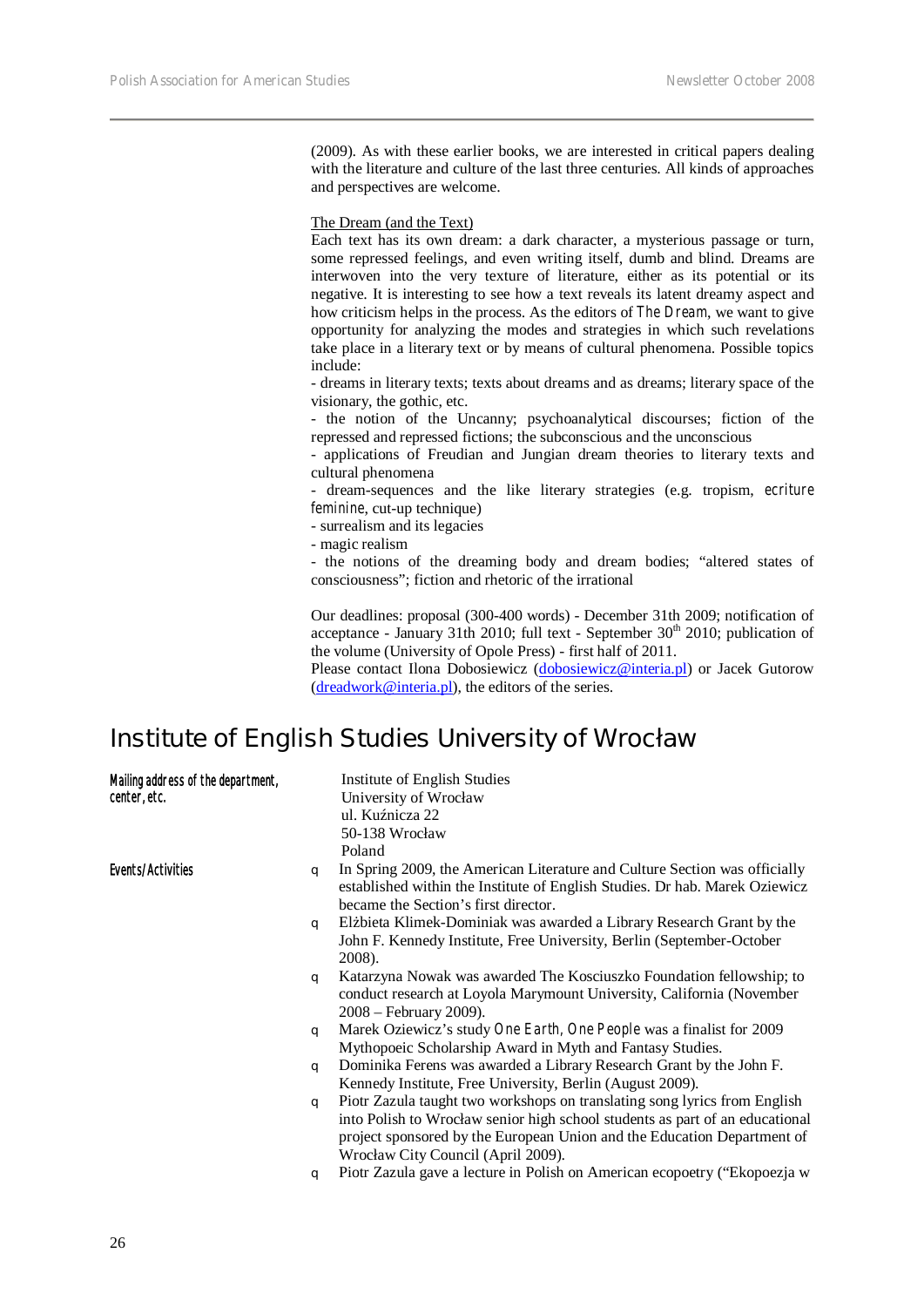$\overline{\phantom{a}}$ 

| Guest lecturers | U.S.A. - Robinson Jeffers, Gary Snyder, and Wendell Berry"), as part of<br>XII Dolno 1 ski Festiwal Nauki 2009 in Wroclaw (September 23, 2009).<br>Piotr Zazula was awarded an LLP-Erasmus Grant; to give two guest<br>q<br>lectures at Aarhus University, Denmark (September 28-29, 2009).<br>Marek Oziewicz gave a lecture titled "Dzieci i ryby głosu nie maj ? Czym<br>q<br>jest i czemu słu y antropomorfizacja" for students of the Uniwersytet<br>Dzieci, Wrocław, April 18, 2009.<br>Sascha Pohlman from Ludwig Maximilians University, Munich, Germany,<br>q<br>gave two guest lectures at the Institute of English Studies: "Whitman's<br>Topography of Perpetual Beginnings" and "Nation Trouble: Remapping the<br>World in 20th-Century Fiction," May 28-29, 2009. |
|-----------------|--------------------------------------------------------------------------------------------------------------------------------------------------------------------------------------------------------------------------------------------------------------------------------------------------------------------------------------------------------------------------------------------------------------------------------------------------------------------------------------------------------------------------------------------------------------------------------------------------------------------------------------------------------------------------------------------------------------------------------------------------------------------------------|
| Conferences     | Dominika Ferens<br>"Diachronic vs. synchronic accounts of cultural difference in Paule<br>q<br>Marshall's The Chosen Place, the Timeless People." The Past and the<br>Present: The American Uses of History. Conference of the Polish<br>Association for American Studies, American Studies Center, University of<br>Warsaw, October 2008.<br>"Necessity or Extravagance? Teaching Ethnic American Literature in<br>q<br>Europe" Social and Human Values in American and European Literatures<br>and Culture. Minsk, Belarus, May 2009.                                                                                                                                                                                                                                        |
|                 | El bieta Klimek-Dominiak<br>"Translating Native American Autobiography in the Central European<br>q<br>Borderlands: Sarah Winnemucca Hopkins's Autoethnographic Personal<br>Narrative Life Among the Piutes as a Polyphonic Discourse from the<br>Contact Zone." The 6th Biennial International Auto/Biography Association<br>Conference: Life Writing and Translations. Honolulu, Hawai'i, June 23-26,<br>2008.<br>Justyna Kociatkiewicz<br>"History as Loss, History as Waste: American Twentieth Century in the<br>q<br>Novels of Bellow and DeLillo." The Past and the Present: The American                                                                                                                                                                               |
|                 | Uses of History. Conference of the Polish Association for American Studies,<br>American Studies Center, University of Warsaw, October 2008.<br>Katarzyna Nowak<br>"The surplus of meaning in opera libretti: representation of emigrants in<br>q<br>Puccini's La Fanciulla del West and Susan Sontag's In America." Surplus<br>of Culture: Sense, Nonsense, Common Sense. International Conference of<br>the Institute of English Cultures and Literatures, University of Silesia,                                                                                                                                                                                                                                                                                             |
|                 | September 17-19, 2009, Ustro, Poland.<br>"Utopian Project of Identity: Immigration and Creativity. The Case of<br>q<br>Helena Modrzejewska." Society for Utopian Studies Conference, Portland,<br>Maine, October 30 – November 2, 2008.<br>Interiors: International Conference of the Institute of British and American<br>q                                                                                                                                                                                                                                                                                                                                                                                                                                                   |
|                 | Culture and Literature, University of Silesia, September 18-21, 2008,<br>Ustro, Poland. Program Committee member and chairperson.<br>Marek Oziewicz                                                                                                                                                                                                                                                                                                                                                                                                                                                                                                                                                                                                                            |
|                 | "Magical Thinking and Fantasy Literature." Słowo jako wyraz duchowo ci<br>q<br>człowieka. Kolegium Karkonoskie, Jelenia Góra, 17-18 October 2008.<br>"Mi dzy wiar a fikcj : religijne i wiatopogl dowe kontrowersje wokół<br>q<br>fantasy."Mi dzynarodowa Konferencja Naukowa Fantastyczno<br>$\overline{i}$<br>cudowno : ródła literatury fantasy. Instytut Filologii Polskiej<br>Uniwersytetu Zielonogórskiego oraz Instytut Filozoficzno-Teologiczny im.<br>E. Stein w Zielonej Górze, Zielona Góra, 26-28 April 2009.                                                                                                                                                                                                                                                      |
|                 | "The Marriage of Heaven and Hell? Philip Pullman, C. S. Lewis, and the<br>q<br>Fantasy Tradition." 36 <sup>th</sup> Annual Children's Literature Association<br>Conference, University of North Carolina in Charlotte, Charlotte, NC, 11-<br>14 June 2009.                                                                                                                                                                                                                                                                                                                                                                                                                                                                                                                     |
|                 | "Representations of Eastern Europe in Philip Pullman's His Dark Materials,<br>q<br>Jonathan Stroud's The Bartimaeus Trilogy, and J. K. Rowling's Harry<br>Potter Series." 19 <sup>th</sup> Biennial Congress of International Research Society for                                                                                                                                                                                                                                                                                                                                                                                                                                                                                                                             |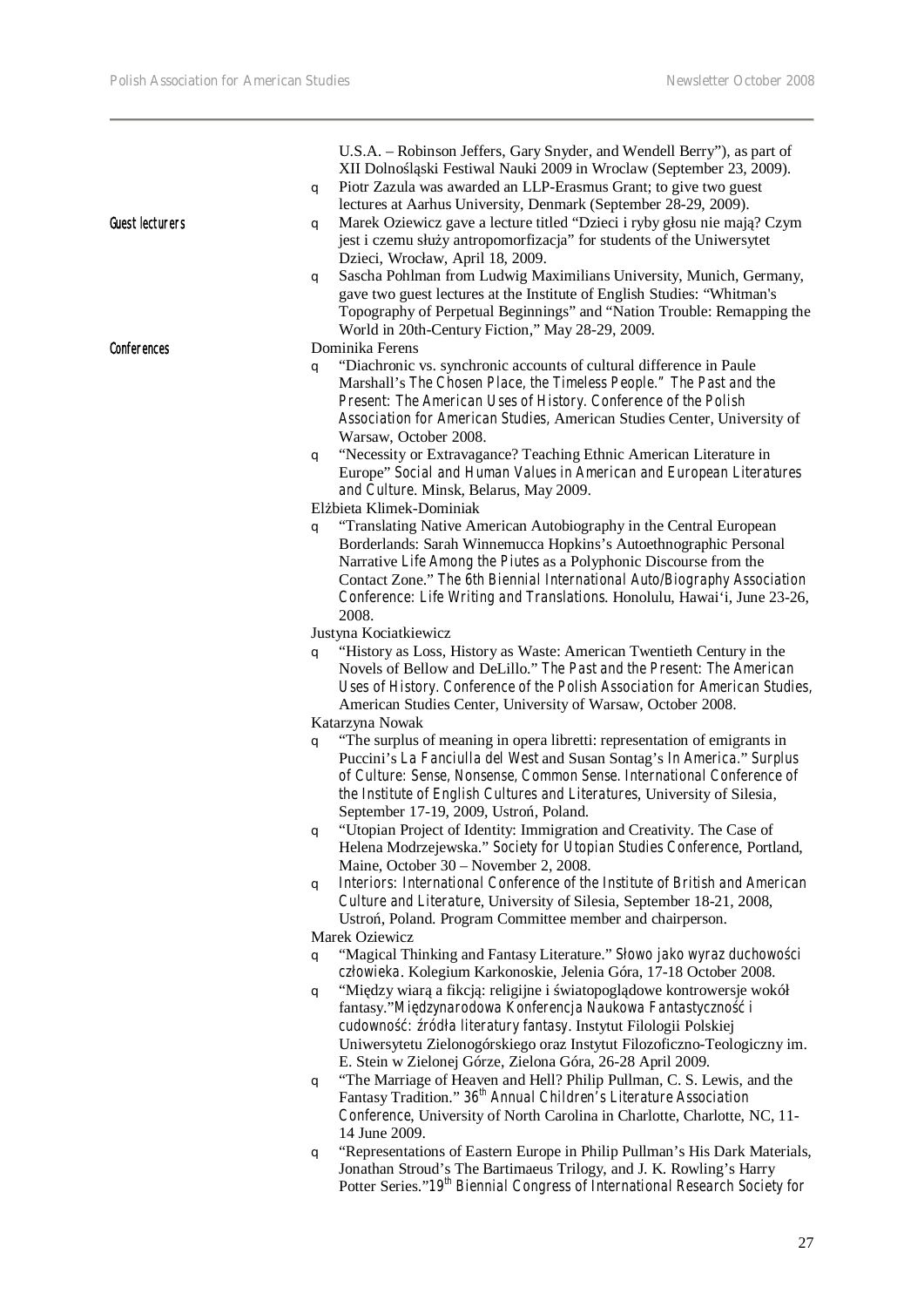*Children's Literature*. Goethe Universität, Frankfurt am Main, 8-12 August 2009.

#### Piotr Zazula

- $q$  "Freedom Fantasies:  $19<sup>th</sup>$  and  $20<sup>th</sup>$ -Century American Encounters with the Noble Savage." *Us and Them – Them and Us: Constructions of the Other in Cultural Stereotypes – Perceptions, Challenges, Meanings.* University of Szczecin, May 6-8, 2009.
- q "From Hispanophobia to Hispanophilia: Travel Writing, Tourism and Politics in Late-19<sup>th</sup>-Century New Mexico." Forms and Evolution of Travel *Literature in Different Literary Traditions.* Białystok University, Białowie a, May 11-13, 2009.
- q "Fear Over Facts: American Anti-Immigration Policy and the Mexican Border Today." *2nd International Conference on Political Linguistics (PL2009).* University of Łód, September 17-19, 2009.

#### Publications Dominika Ferens

- q "Negotiating the Legacy of Ethnography: Autoethnographic Strategies in Lois-Ann Yamanaka's *Heads by Harry* and Achy Obejas's *Days of Awe*." *Ideology and Rhetoric: Constructing America.* Ed. Bo enna Chyli ska. Amersham: Cambridge Scholars Publishing, 2009. 121-133.
- q "The Deserving Heathen: Missionary Ethnography of China and its American Converts." *Transpacific Interactions: The United States and China, 1880-1950*. Eds. Vanessa Künnemann and Ruth Mayer. New York: Palgrave Macmillan, 2009.
- q "Multiculturalism and the Legacy of Ethnography." *PASE Papers 2008: Studies in Culture and Literature*. Vol. 2. Eds. Ewa Kębłowska-Ławniczak and Anna Cicho. Wrocław: Oficyna Wydawnicza ATUT, 2009. 53-66.
- q A Pole with a Stake in Asian American Studies." *Amerasia Journal* 34.2 (Fall 2008): 1-13.

El bieta Klimek-Dominiak

- q "A. Holley's Texas Diaries—Death in Arcadia or: the Disrupted Pastoral" *Anglica Wratislaviensia* 45 (2007): 47-60.
- q "Caroline Kirkland's *A New Home: Who'll Follow?* as the Pioneer Realist Representation of the Social Groups and Domesticity on the Frontier." *Anglica Wratislaviensia* 46 (2008): 1-18.

Justyna Kociatkiewicz

q "Don DeLillo's Rhetoric of Exhaustion and Ideology of Obsolescence: The Case of *Cosmopolis*." *Ideology and Rhetoric: Constructing America*. Ed. Bo enna Chyli ska. Amersham: Cambridge Scholars Publishing, 2009. 121-133.

Mariusz Marszalski

- q *Metaphysical Perspective in the Drama of Sam Shepard, David Rabe and David Mamet*. Wrocław: Wydawnictwo Uniwersytetu Wrocławskiego, 2009.
- q "Robinson Jeffers' Poetry from Deep Experience to Deep Ecology." " *Anglica Wratislaviensia* 46 (2008): 39-52.

Katarzyna Nowak

- q "Cykliczno, melancholia, emigracja: przypadek Heleny Modrzejewskiej" *Er(r)go vol. XIV,* ed. W. Kalaga. Katowice: Wydawnictwo Uniwersyteckie " $1$  sk," 2007. pp. 53-63.
- q "Utopian Project of Identity: the Case of Helena Modrzejewska;" *Anglica Wratislaviensia* vol. 46 ed. A. Micho ska-Stadnik. Wrocław: Wydawnictwo Uniwersytetu Wrocławskiego, 2008, pp. 53-61.

Marek Oziewicz

- q "Joseph Campbell's 'New Mythology' and the Rise of Mythopoeic Fantasy." *The AnaChronisT* 13 (2007–2008): 114–130.
- q "Profusion Sublime and Fantastic: Robert Holdstock's *Mythago Wood*." *Journal of the Fantastic in the Arts* 19.1 (2008): 94-111.
- q A review of Clare Bradford, Kerry Mallan, John Stephens and Robyn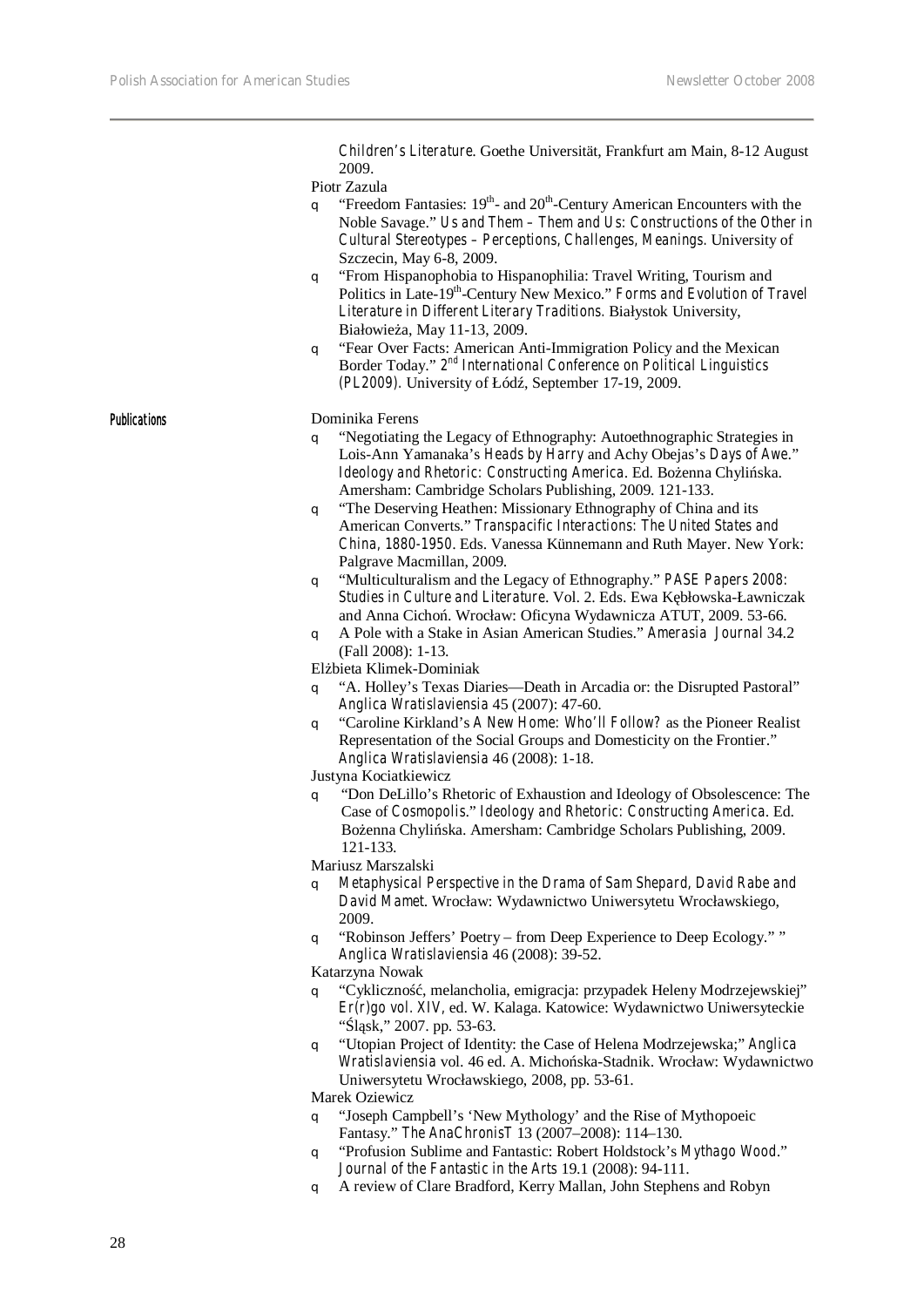McCallum. *New World Orders in Contemporary Children's Literature: Utopian Transformations* (Houndmills, Basingstoke: Polgrave-Macmillan, 2008). *International Research in Children's Literature* 1.2 (2008): 230-232. q "'We cooperate, or we die': Sustainable Coexistence in Terry Pratchett's *The Amazing Maurice and His Educated Rodents*." *Children's Literature in Education* 40.2 (2009): 85-94. q "Amerykanie, przestańcie bać się smoków! *Ziemiomorze* Urszuli K. Le Guin." Lucyna Aleksandrowicz-P dich (ed.). *W kanonie prozy ameryka skiej: z placu Waszyngtona do Domu Li ci*, vol. 2, Warszawa: Academica, wydawnictwo SWPS, 2009. 182-205. q "Reinventing the Future: Ursula Le Guin's *Tehanu*, *The Other Wind,* and *Tales from Earthsea*." *PASE Papers 2008: Studies in Culture and*  Literature. Vol. 2. Eds. Ewa K błowska-Ławniczak and Anna Cicho. Wrocław: Oficyna Wydawnicza ATUT, 2009. 165-172. Piotr Zazula  $q$  "Wyznania transpersonalne – (re)wizja kobiecej duchowo ci w wierszach Anne Sexton." O wiele wi cej okien. O ameryka skiej poezji kobiecej. Eds L. Aleksandrowicz-P dich, J. Kamionowski. Białystok: Wydawnictwo Uniwersytetu w Białymstoku, 2008. 147-170. q "Transpersonal Confessions: Redefining the 'Feminine' Self in Anne Sexton's Poetry." *Anglica Wratislaviensia 46 (2008).* Wrocław: Wydawnictwo Uniwersytetu Wrocławskiego, 2008. 73-90. q "Rediscovering America: Native American Spirituality in William Carlos

Williams's and Gary Snyder's Poems." *J zyk a komunikacja 24. Studies in American Language, Culture and Literature.* Eds P. Chruszczewski, J. Fisiak.Kraków: Tertium, 2009. 203-223.

q "Od przekładu do przeróbki, czyli o tłumaczeniu wierszy wielokrotnie przekładanych." *W kręgu translatoryki i dialogu kultur.* Eds. B. Kulka et al. Cz stochowa: Educator, 2009. 56-79.

- New courses and Class in Grader, and Class in Grader, and Class in Grader, and Class in American Life Writing
	- q Piotr Zazula elective course for graduate students: Ecopoetry and Ecocriticism in America

**\* \* \***